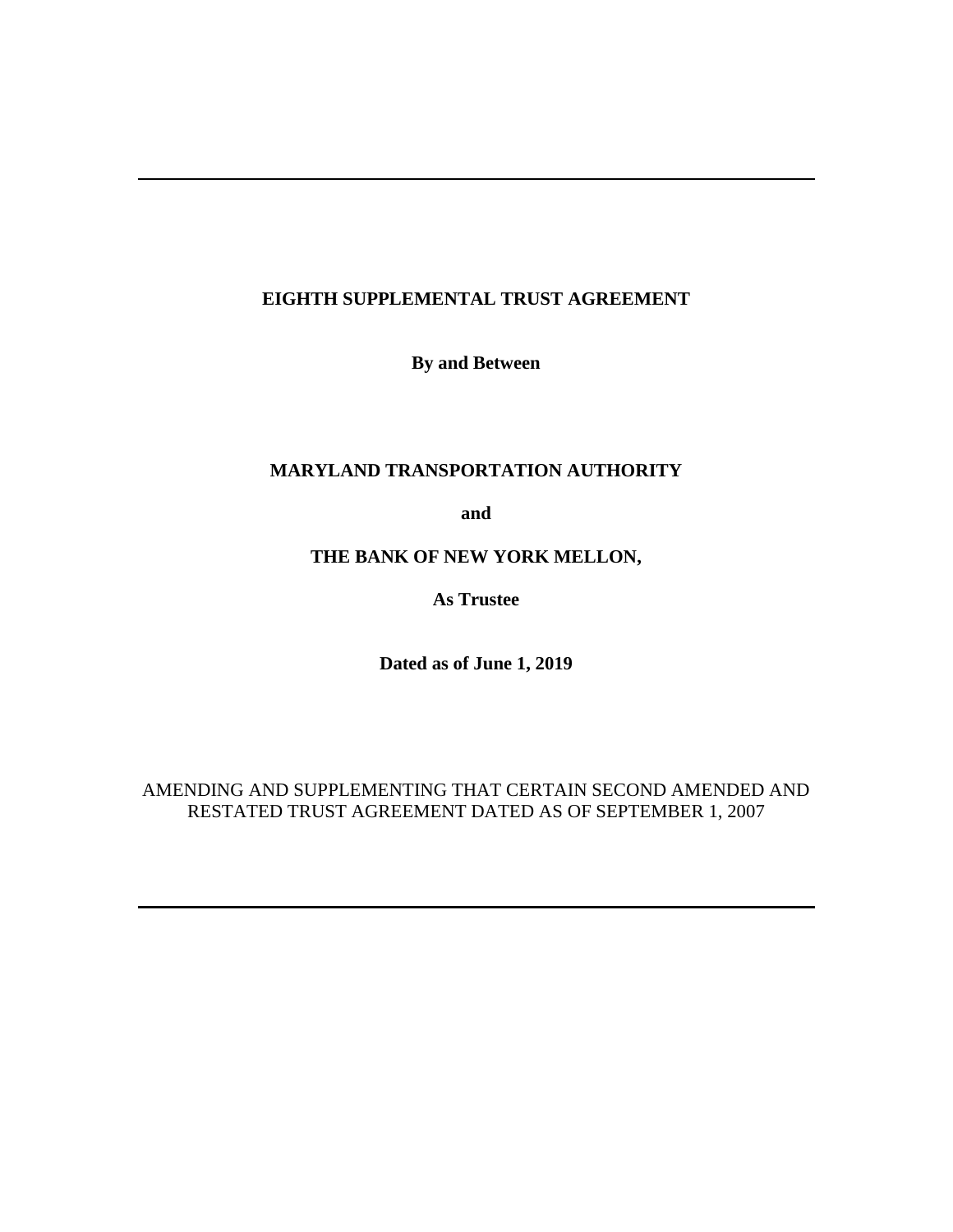# **TABLE OF CONTENTS**

Page **Page** 

# **[ARTICLE I](#page-5-0)  [DEFINITIONS AND RULES OF CONSTRUCTION](#page-5-0)**

| Section 1.01. |  |
|---------------|--|
| Section 1.02. |  |

# **[ARTICLE II](#page-10-0)  [AUTHORIZATION AND DETAILS OF SERIES 2019](#page-10-0) BONDS**

| Section 2.01. |  |
|---------------|--|
| Section 2.02. |  |
| Section 2.03. |  |
| Section 2.04. |  |

# **[ARTICLE III](#page-12-1)  [REDEMPTION OF SERIES 2019](#page-12-1) BONDS**

| Section 3.01. |  |  |
|---------------|--|--|
|---------------|--|--|

# **[ARTICLE IV](#page-12-3)  [FUNDS AND ACCOUNTS](#page-12-3)**

| Section 4.01. |  |
|---------------|--|
| Section 4.02. |  |

# **[ARTICLE V](#page-14-0)  [MISCELLANEOUS](#page-14-0)**

| Section 5.01. | Parties and Holders and Owners of Series 2019 Bonds Alone Have |  |  |
|---------------|----------------------------------------------------------------|--|--|
|               |                                                                |  |  |
| Section 5.02. |                                                                |  |  |
| Section 5.03. |                                                                |  |  |
| Section 5.04. |                                                                |  |  |
| Section 5.05. |                                                                |  |  |
| Section 5.06. |                                                                |  |  |
| Section 5.07. |                                                                |  |  |
|               |                                                                |  |  |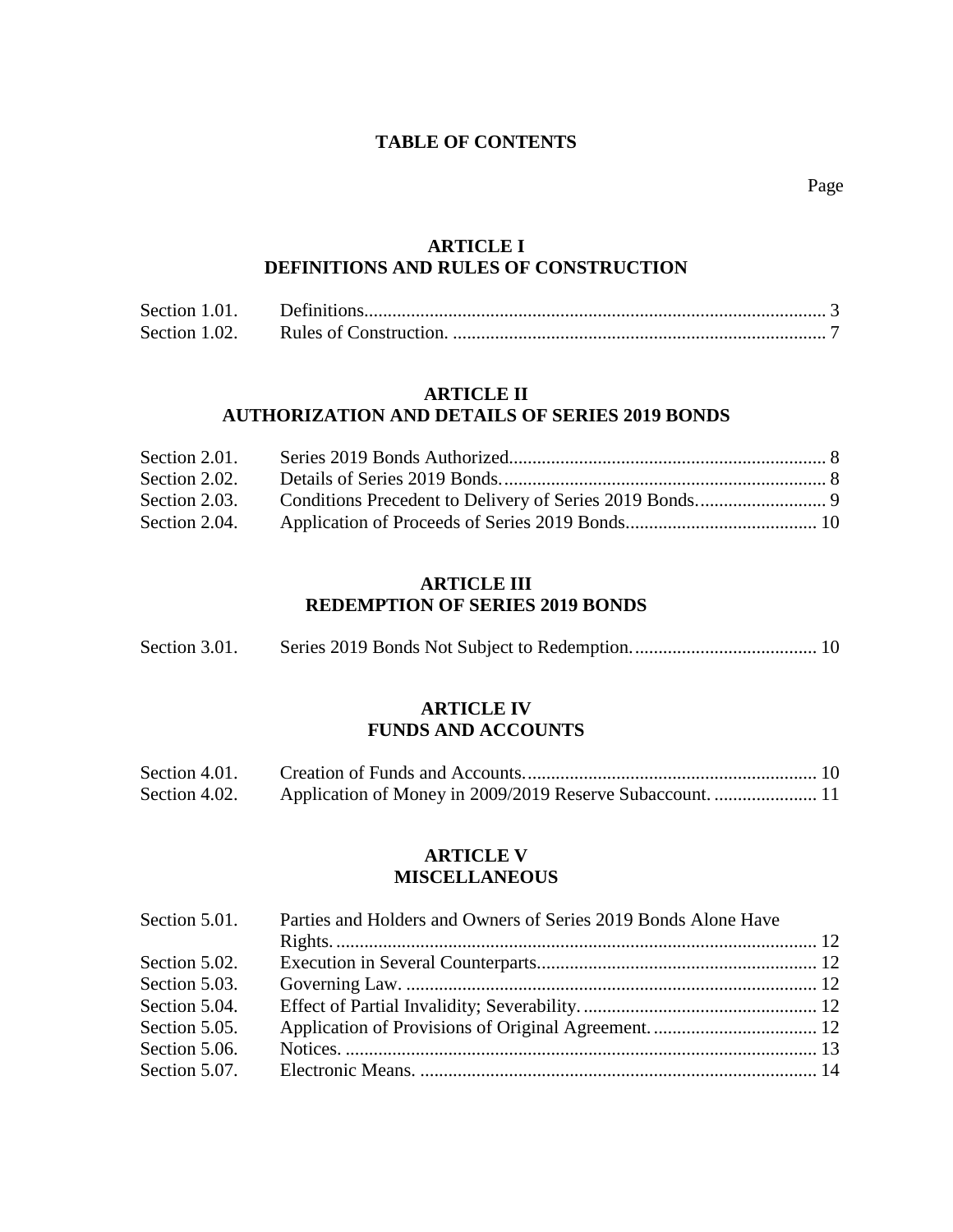| Appendix A | $\sim$ 100 $\mu$ | Form of Series 2019 Bonds                                    |
|------------|------------------|--------------------------------------------------------------|
| Appendix B | $\sim$ 100 $\mu$ | History of Transportation Facilities Projects Financings and |
|            |                  | Trust Amendments                                             |
| Appendix C | $\sim 100$       | Refunded Bonds                                               |
|            |                  |                                                              |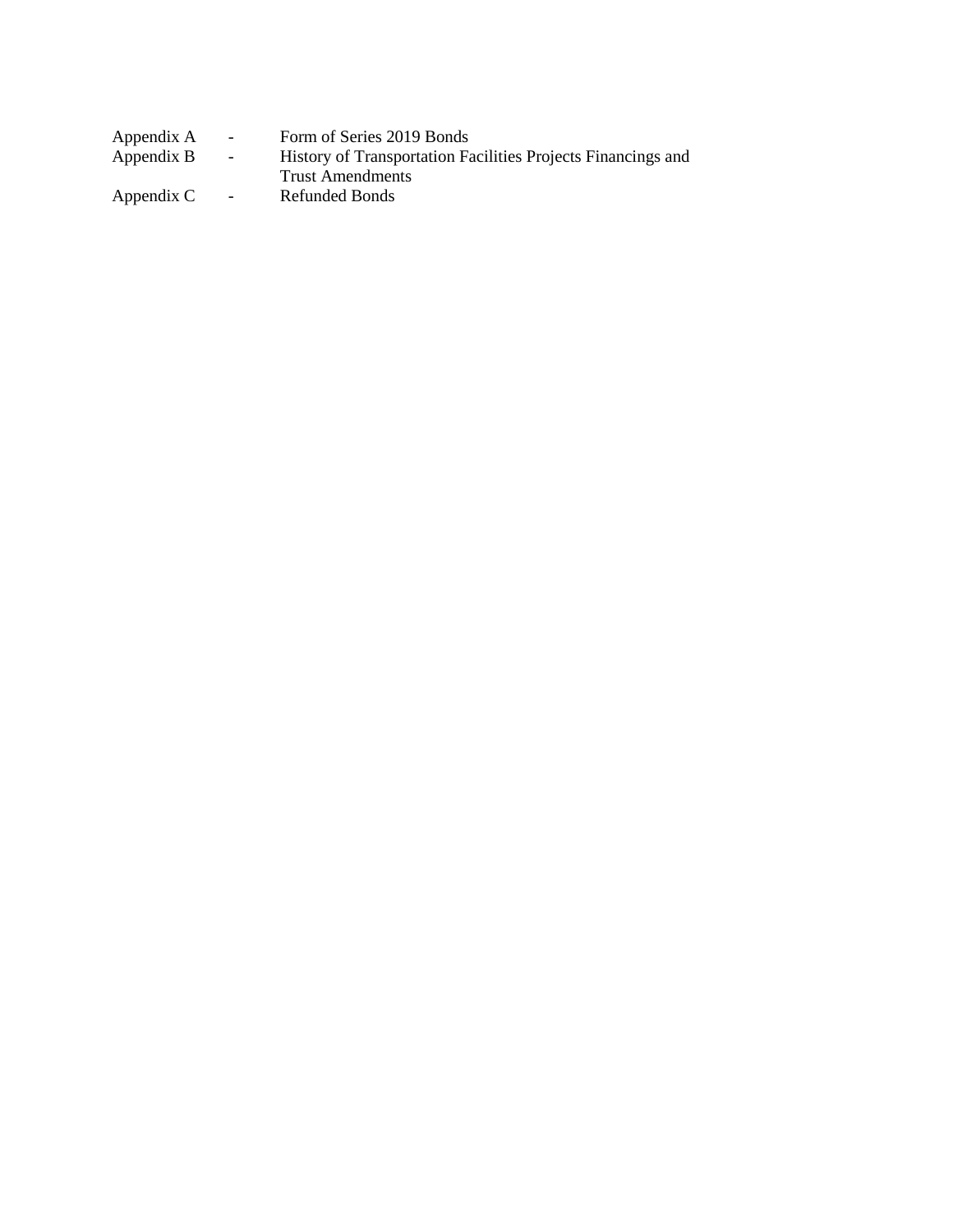#### **EIGHTH SUPPLEMENTAL TRUST AGREEMENT**

**THIS EIGHTH SUPPLEMENTAL TRUST AGREEMENT**, dated as of June 1, 2019 (this "**Eighth Supplemental Agreement**"), and effective from the time of execution and delivery hereof, is by and between the **MARYLAND TRANSPORTATION AUTHORITY** (the "**MDTA**"), an agency of the State of Maryland (the "**State**"), acting on behalf of the Department of Transportation of Maryland (the "**Department**"), and **THE BANK OF NEW YORK MELLON**, a banking corporation duly organized and existing under the laws of the State of New York, as trustee (including predecessors and successors, the "**Trustee**").

# **RECITALS**

**WHEREAS**, the MDTA is authorized pursuant to Title 4 of the Transportation Article of the Annotated Code of Maryland, as amended (the "Enabling Legislation,"), to issue revenue bonds for the purpose of financing and refinancing all or any part of the costs of Transportation Facilities Projects (as defined in the Enabling Legislation) and to secure such revenue bonds by a trust agreement, which may pledge and assign all or any part of the revenues of any transportation facilities project to secure such revenue bonds; and

**WHEREAS**, pursuant to the Enabling Legislation and to the Second Amended and Restated Trust Agreement dated as of September 1, 2007, by and between the MDTA and the Trustee, as amended by the First Supplemental Trust Agreement dated as of March 1, 2008, the Second Supplemental Trust Agreement dated as of April 29, 2008, the Third Supplemental Trust Agreement dated as of December 1, 2008, the Fourth Supplemental Trust Agreement dated as of December 1, 2009, the Fifth Supplemental Trust Agreement dated as of July 1, 2010, the Sixth Supplemental Trust Agreement dated as of February 1, 2012 and the Seventh Supplemental Trust Agreement dated as of July 1, 2017 (as so amended, the "Original Agreement"), each by and between the MDTA and the Trustee, the MDTA previously issued certain revenue bonds of which its Transportation Facilities Projects Revenue Bond, Series 2008A (the "Series 2008A Bond") dated as of December 19, 2008, its Transportation Facilities Projects Revenue Bonds, Series 2009A (Tax-Exempt Bonds) (the "Series 2009A Bonds") dated as of December 22, 2009, its Transportation Facilities Projects Revenue Bonds, Series 2009B (Federally Taxable Build America Bonds – Direct Payment) (the "Series 2009B Bonds;" and together with the Series 2009A Bonds, the "Series 2009 Bonds") dated as of December 22, 2009, its Transportation Facilities Projects Revenue Bonds, Series 2010A (Tax-Exempt Bonds) (the "Series 2010A Bonds") dated as of July 28, 2010, its Transportation Facilities Projects Revenue Bonds, Series 2010B (Federally Taxable Build America Bonds – Direct Payment) (the "Series 2010B Bonds" and together with the Series 2010A Bonds, the "Series 2010 Bonds") dated as of July 28, 2010 its Transportation Facilities Projects Revenue Refunding Bonds, Series 2012 (Tax-Exempt Bonds) dated February 28, 2012 (the "Series 2012 Bonds") and its Transportation Facilities Projects Revenue Refunding Bonds, Series 2017 (Tax-Exempt Bonds) dated July 27, 2017 (the "Series 2017 Bonds") are currently outstanding; and

**WHEREAS**, pursuant to the provisions of Section 2.04 of the Original Agreement, the MDTA may from time to time issue additional revenue bonds secured equally and ratably with the Series 2008A Bond, the Series 2009 Bonds, the Series 2010 Bonds, the Series 2012 Bonds,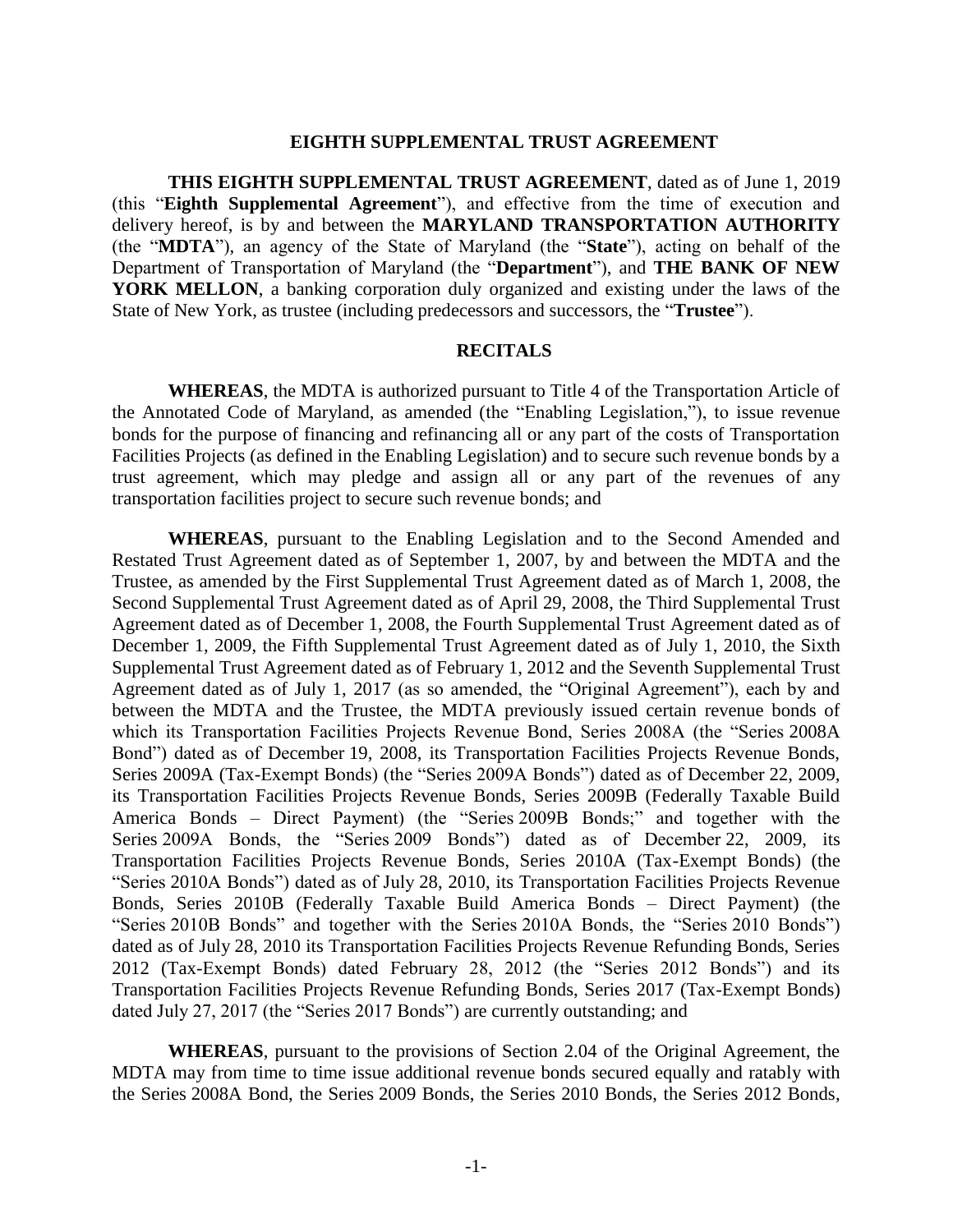the Series 2017 Bonds and any Additional Bonds (as defined in the Original Agreement) outstanding under the provisions of the Original Agreement, as amended and supplemented from time to time by the property pledged thereunder for the purpose of paying all or any part of the cost of any additional Transportation Facilities Projects (as defined in the Original Agreement) or any Improvements (as defined in the Original Agreement); and

**WHEREAS**, for the purpose of providing funds, with other available funds, to (i) refund and redeem certain outstanding maturities of the Series 2009A Bonds and (ii) finance and refinance the design, construction and equipping of any additions, improvements and enlargements to certain Transportation Facilities Projects (as defined in the Original Agreement), the MDTA has determined to issue under and pursuant to the provisions of the Original Agreement as supplemented and modified by this Eighth Supplemental Agreement (the "Trust Agreement") revenue bonds in the aggregate principal amount of \$49,715,000 designated the "Transportation Facilities Projects Revenue Refunding Bonds, Series 2019 (Tax-Exempt Bonds)" (the "Series 2019 Bonds"); and

**WHEREAS**, by resolution adopted by the MDTA on March 28, 2019, the MDTA has authorized the issuance of the Series 2019 Bonds; and

**WHEREAS**, the Series 2019 Bonds shall be limited obligations of the MDTA payable solely from the Revenues, to which neither the State, nor the Department, nor any political subdivision of the State, nor the MDTA shall be obligated to pay the principal or the interest thereon except from the Revenues (as defined in the Original Agreement) and from other sources as provided herein; and neither the faith and credit nor the taxing power of the State, the Department, any political subdivision of the State or the MDTA is pledged to the payment of the Series 2019 Bonds or the interest thereon; and the issuance of the Bonds (as defined in the Original Agreement), including the Series 2019 Bonds, shall not directly or indirectly or contingently obligate the State, the Department, the MDTA or any political subdivision of the State to levy or to pledge any form of taxation whatever therefor or to make any appropriation for their payment. The MDTA and the Department have no taxing powers; and

**WHEREAS**, Section 11.01(a)(v) of the Original Agreement provides that without notice to or the consent of the owner of any Bonds or Parity Indebtedness, the MDTA and the Trustee may enter into such agreements supplemental to the Original Agreement from time to time in order to provide for the issuance of the Additional Bonds; and

**WHEREAS**, all things necessary to make the Series 2019 Bonds, when authenticated by the Registrar and issued in accordance with this Eighth Supplemental Agreement, the legal, valid and binding limited obligations of the MDTA according to the import thereof, and to constitute this Eighth Supplemental Agreement a valid assignment and pledge of the Revenues, have been done and performed, and the creation, execution and delivery of this Eighth Supplemental Agreement, and the creation, execution and issuance of the Series 2019 Bonds, subject to the terms hereof, have in all respects been duly authorized.

**NOW, THEREFORE, WITNESSETH** that in consideration of the foregoing, of the purchase and acceptance of the Series 2019 Bonds by the owners thereof and of other good and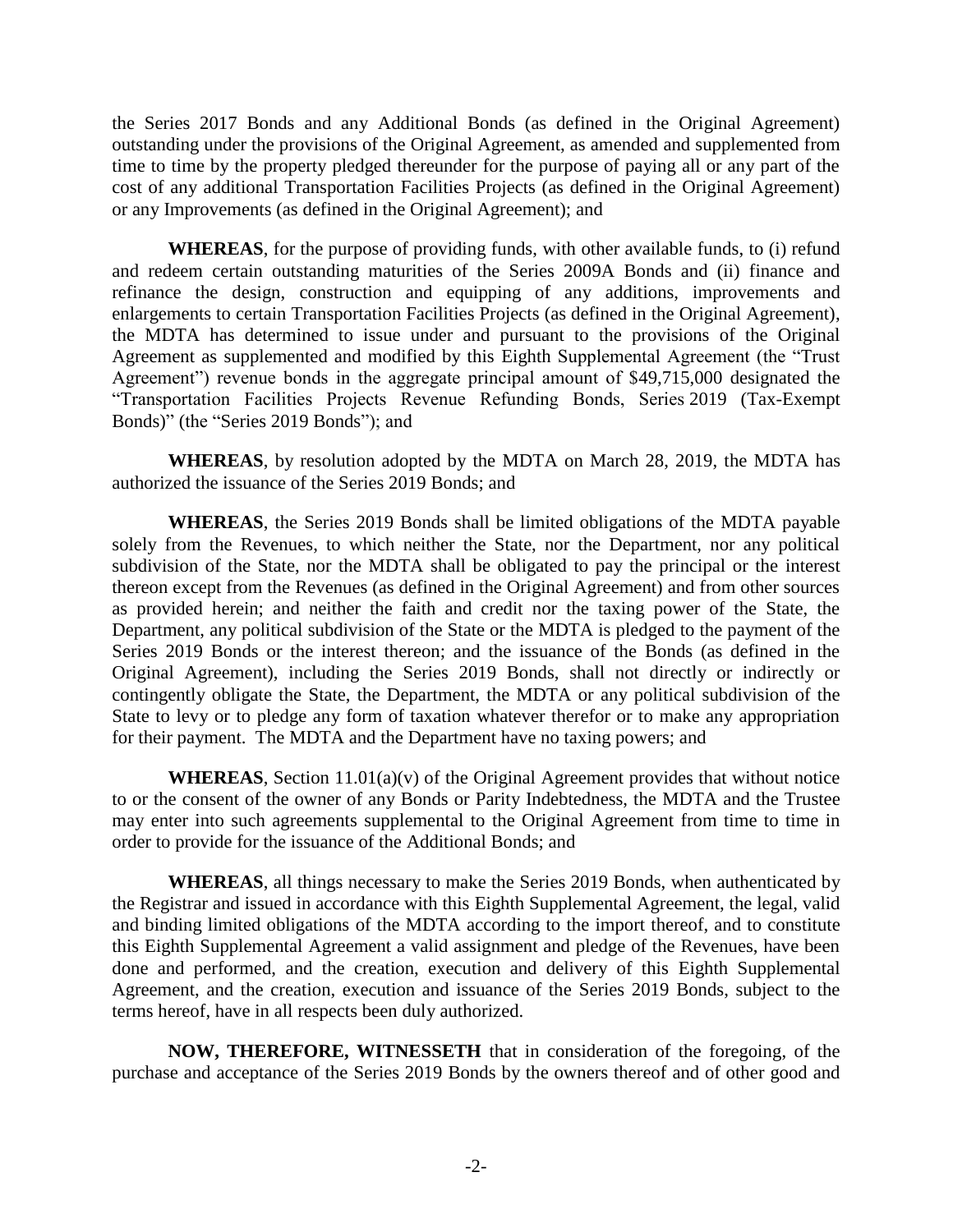<span id="page-5-0"></span>valuable consideration, the receipt and sufficiency of which are hereby acknowledged, and the MDTA and the Trustee do hereby agree and covenant as follows:

# **ARTICLE I**

# **DEFINITIONS AND RULES OF CONSTRUCTION**

# **Section 1.01. Definitions.**

<span id="page-5-1"></span>Terms used in this Eighth Supplemental Agreement and not defined herein shall have the respective meanings given such terms in the Original Agreement. In addition to the terms defined elsewhere herein, as used in the Original Agreement and this Eighth Supplemental Agreement, unless a different meaning is clearly intended from the context, the following terms shall have the meanings indicated below:

(1) "**Authorized Denomination**" shall mean \$5,000 and any integral multiple thereof.

(2) **"Bond Year**" shall mean the period commencing on the 1<sup>st</sup> day of July of any calendar year and ending on the 30th day of June of the following calendar year.

(3) "**Code**" means the Internal Revenue Code of 1986, as amended from time to time, or any successor federal income tax statute or code, and the applicable regulations thereunder.

(4) **"Debt Service Requirement"** shall mean for any Bond Year, the aggregate of (1) Principal and Interest Requirements on Bonds of all Series then outstanding for such Bond Year and (2) the payments required to be made in respect of Parity Indebtedness for such Bond Year, employing the methods of calculation set forth in clauses (i), (ii), (iii) and (iv) of Section 2.04(c) of the Original Agreement in the case of Balloon Indebtedness, Variable Rate Indebtedness, Optional Tender Indebtedness, and Qualified Swaps, respectively; *provided*, however, that interest expense shall be excluded from the determination of Debt Service Requirement to the extent such interest is to be paid from the proceeds of such Indebtedness or from investment earnings thereon if such proceeds shall have been invested in Investment Obligations and to the extent such earnings may be determined precisely; and *provided* further that interest expense on Credit Facilities drawn upon to purchase but not to retire Bonds, to the extent such interest exceeds the interest payable on the related Bonds, shall be included in the determination of Debt Service Requirements; and *provided* further that net payments due under a Qualified Swap (exclusive of any amounts payable under any Qualified Swap upon any termination thereof or other fees, expenses, indemnification or other similar payments to the counterparty to such Qualified Swap) shall be included in the determination of the Debt Service Requirement for any Bond Year to the extent required by Section 2.04(c) of the Original Agreement. The determination of Debt Service Requirement shall exclude (i) any amounts deposited in or credited to the Bond Service Subaccount or any other fund or account created to pay principal or interest on any Bonds or Parity Indebtedness and, (ii) to the extent not already excluded by operation of clause (i), any funds the MDTA is legally entitled to receive from the United States government or any instrumentality or agency thereof, including Subsidy Payments, provided that the MDTA is able to determine the precise amount of such funds and that the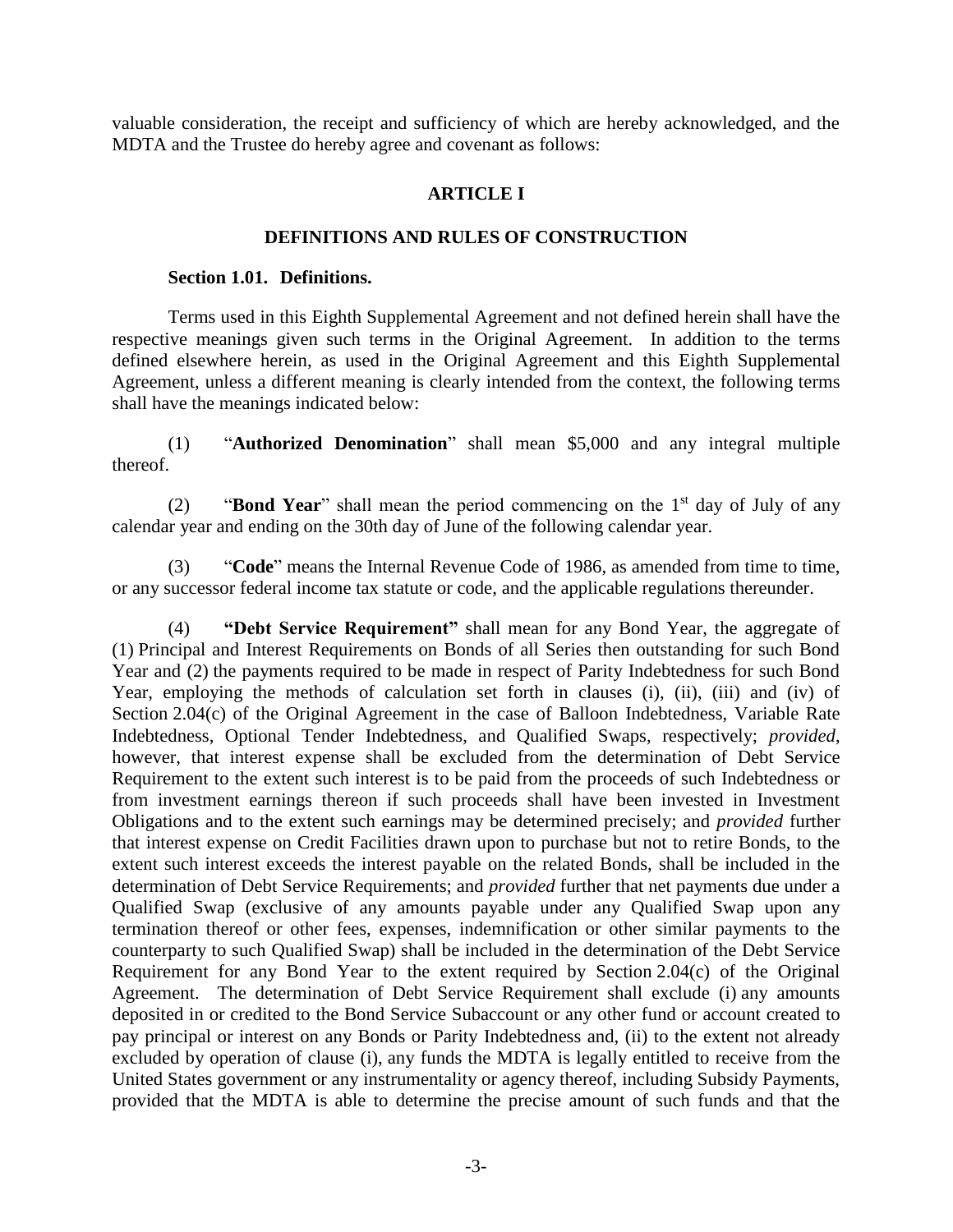MDTA has assigned such funds to the Trustee for the purpose of paying principal or interest on one or more series of outstanding Bonds or Parity Indebtedness.

(5) "**Department**" shall mean the Department of Transportation of Maryland, an agency of the State of Maryland, and its successors and assigns.

(6) "**Eighth Supplemental Agreement**" shall mean this Eighth Supplemental Trust Agreement, as amended and supplemented from time to time.

(7) "**Enabling Legislation**" shall mean Title 4 of the Transportation Article of the Annotated Code of Maryland, as amended, and all future acts supplemental thereto or amendatory thereof.

(8) "**Fifth Supplemental Agreement**" shall mean the Fifth Supplemental Trust Agreement dated as of July 1, 2010, by and between the MDTA and the Trustee, as amended and supplemented.

(9) "**First Supplemental Agreement**" shall mean the First Supplemental Trust Agreement dated as of March 1, 2008, by and between the MDTA and the Trustee, as amended and supplemented.

(10) "**Fourth Supplemental Agreement**" shall mean the Fourth Supplemental Trust Agreement dated as of December 1, 2009, by and between the MDTA and the Trustee, as amended and supplemented.

(11) "**General Account Project**" shall mean the Susquehanna River Bridge, the Masonville Auto Terminal and any additional Project designated by resolution of the MDTA to be a General Account Project. Any one or more General Account Projects may, in accordance with Section 6.04 of the Original Agreement, be subsequently designated by resolution of the MDTA to be Transportation Facilities Projects.

(12) "**Interest Payment Date**" shall mean, with respect to the Series 2019 Bonds, each January 1 and July 1.

(13) "**Master Agreement**" shall mean the Second Amended and Restated Trust Agreement dated as of September 1, 2007, by and between the MDTA and the Trustee.

(14) "**MDTA**" shall mean the Maryland Transportation Authority, an agency of the State of Maryland, acting on behalf of the Department of Transportation of Maryland, and its successors.

(15) "**Original Agreement**" shall mean the Master Agreement, as amended and supplemented by the Prior Supplemental Agreements.

(16) "**Paying Agents**" shall mean the Trustee in its capacity as paying agent for the Series 2019 Bonds and any other entity designated as such by the MDTA.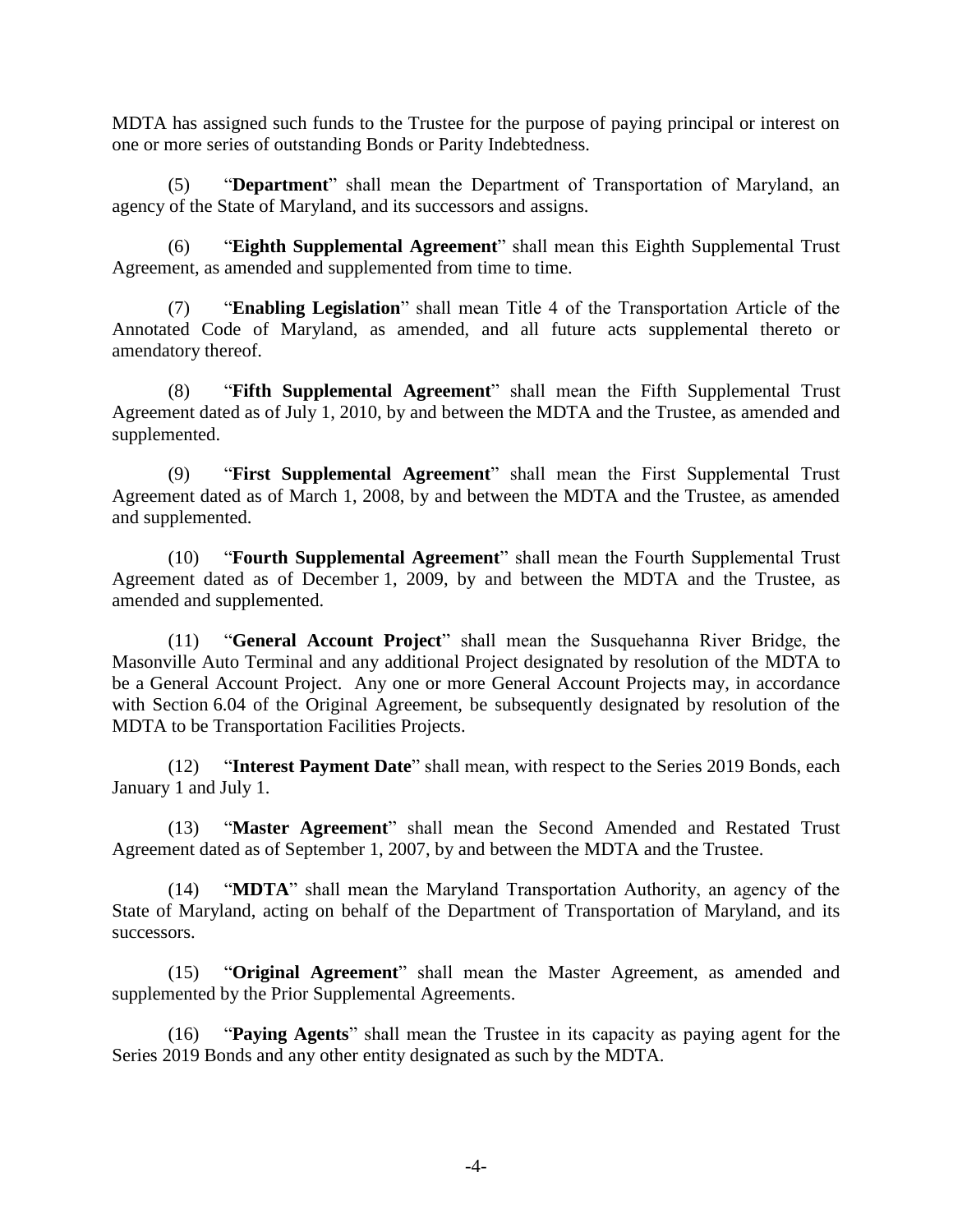(17) "**Principal Payment Date**" shall mean, with respect to the Series 2019 Bonds, each July 1.

(18) **"Prior Bonds"** shall mean, collectively, the Series 2008A Bond, the Series 2009 Bonds, the Series 2010 Bonds, the Series 2012 Bonds and the Series 2017 Bonds.

(19) "**Prior Supplemental Agreements**" shall mean, collectively, the First Supplemental Agreement, the Second Supplemental Agreement, the Third Supplemental Agreement, the Fourth Supplemental Agreement, the Fifth Supplemental Agreement, the Sixth Supplemental Agreement and the Seventh Supplemental Agreement; and "**Prior Supplemental Agreement**" shall mean any of such agreements singularly.

(20) "**Reference Date**" shall mean the date any 2019 Refunding Project is or was placed in service or an estimate of the date any such 2019 Refunding Project will be placed in service.

(21) "**Refunded Bonds**" shall mean, collectively, the outstanding principal maturities of each series of Prior Bonds set forth in Appendix C.

(22) "**Reserve Subaccount Requirement**" shall mean, when used with respect to the Series 2009 Bonds, the Series 2019 Bonds, and any series of Additional Bonds secured by the 2009/2019 Reserve Subaccount, as of any date of calculation, an amount of money and securities (including any 2009/2019 Reserve Policy) equal to the least of (i) the maximum Debt Service Requirement of all outstanding Bonds secured by the 2009/2019 Reserve Subaccount for any Bond Year, (ii) one hundred twenty-five percent (125%) of the average annual Debt Service Requirement of all outstanding Bonds secured by the 2009/2019 Reserve Subaccount, and (iii) ten percent (10%) of the proceeds of the Bonds then outstanding and secured by the 2009/2019 Reserve Subaccount.]

(23) "**Second Supplemental Agreement**" shall mean the Second Supplemental Trust Agreement dated as of April 29, 2008, by and between the MDTA and the Trustee; as amended and supplemented.

(24) "**Series 2008A Bond**" shall mean the MDTA's "Transportation Facilities Projects Revenue Bond, Series 2008A," dated as of December 19, 2008. The Series 2008A Bond secures a loan agreement between the MDTA and the United States Department of Transportation under the Transportation Infrastructure Financing and Innovation Act of 1998, 23 USC §§ 181-189, as amended.

(25) "**Series 2009 Bonds**" shall mean, together, the Series 2009A Bonds and the Series 2009B Bonds.

(26) "**Series 2009A Bonds**" shall mean the MDTA's "Transportation Facilities Projects Revenue Bonds, Series 2009A (Tax-Exempt Bonds)," dated as of December 22, 2009.

(27) "**Series 2009B Bonds**" shall mean the MDTA's "Transportation Facilities Projects Revenue Bonds, Series 2009B (Federally Taxable Build America Bonds – Direct Payment)," dated as of December 22, 2009.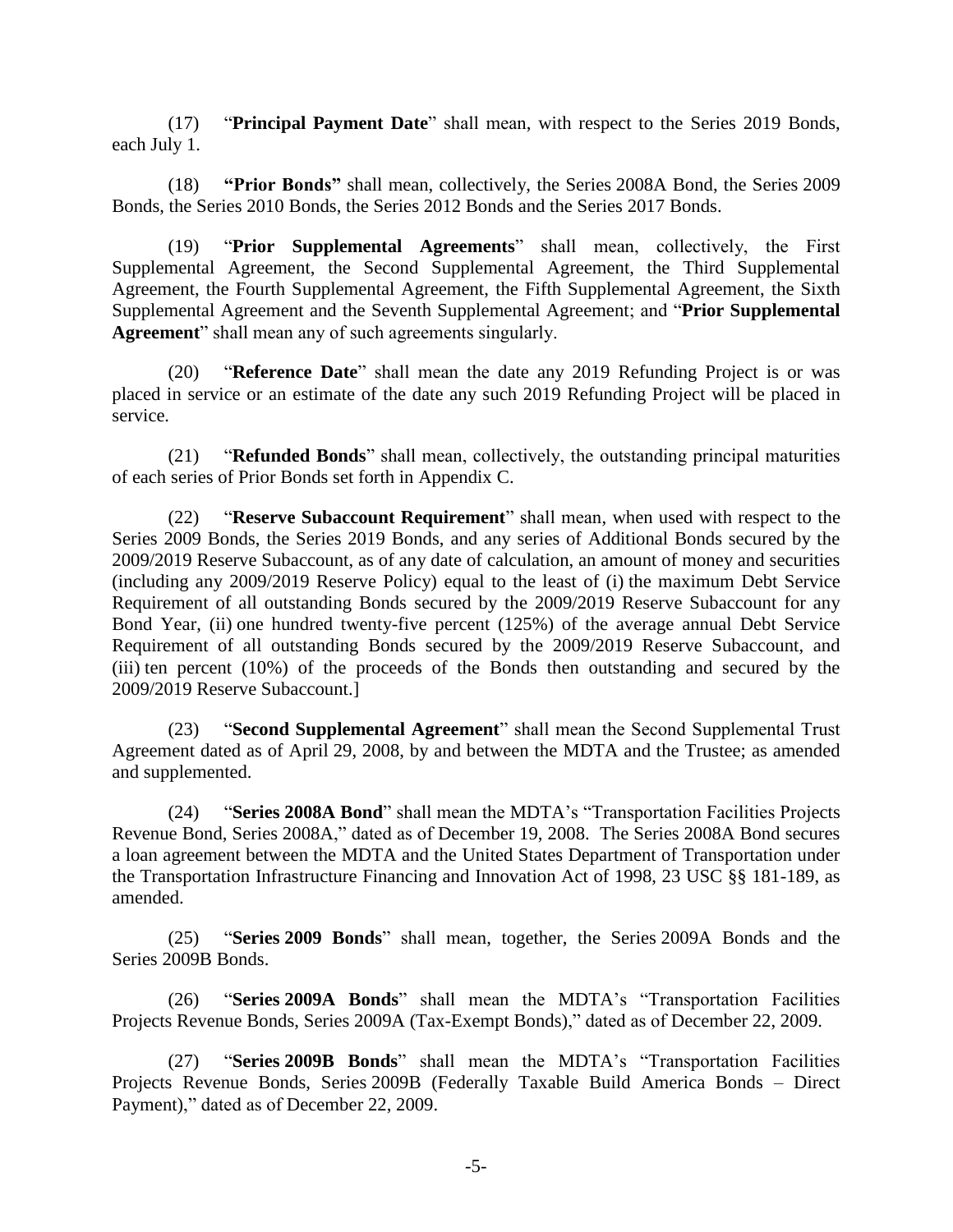(28) "**Series 2010 Bonds**" shall mean, together, the Series 2010A Bonds and the Series 2010B Bonds.

(29) "**Series 2010A Bonds**" shall mean the MDTA's "Transportation Facilities Projects Revenue Bonds, Series 2010A (Tax-Exempt Bonds)," dated as of July 28, 2010.

(30) "**Series 2010B Bonds**" shall mean the MDTA's "Transportation Facilities Projects Revenue Bonds, Series 2010B (Federally Taxable Build America Bonds – Direct Payment)," dated as of July 28, 2010.

(31) "**Series 2012 Bonds**" shall mean the MDTA's "Transportation Facilities Projects Revenue Refunding Bonds, Series 2012 (Tax-Exempt Bonds)," dated as of February 28, 2012.

(32) "**Series 2017 Bonds**" shall mean the MDTA's "Transportation Facilities Projects Revenue Refunding Bonds, Series 2017 (Tax-Exempt Bonds)," dated as of July 27, 2017.

(33) "**Series 2019 Bonds**" shall mean the MDTA's "Transportation Facilities Projects Revenue Refunding Bonds, Series 2019 (Tax-Exempt Bonds)," dated as of June 19, 2019.

(34) "**Seventh Supplemental Agreement**" shall mean the Seventh Supplemental Trust Agreement, dated as of July 1, 2017, by and between the MDTA and the Trustee, as amended and supplemented.

(35) "**Sixth Supplemental Agreement**" shall mean the Sixth Supplemental Trust Agreement dated as of February 1, 2012, by and between the MDTA and the Trustee, as amended and supplemented.

(36) "**Third Supplemental Agreement**" shall mean the Third Supplemental Trust Agreement dated as of December 1, 2008, by and between the MDTA and the Trustee; as amended and supplemented.

(37) "**Trust Agreement**" shall mean the Original Agreement, as amended and supplemented by this Eighth Supplemental Agreement, as such agreement may be further amended, modified or supplemented from time to time.

(38) "**2019 Refunding Bond Proceeds Subaccount**" shall mean the special subaccount created within the Debt Retirement Account by the provisions of Section 4.01.

(39) "**2019 Refunding Projects**" shall mean the acquisition, construction and improvement of the facilities described in Appendix B and certain other highway public buildings, bridges and transportation projects for the MDTA's system financed and refinanced with proceeds of the Series 2009A Bonds.

(40) "**2009/2019 Reserve Policy**" shall mean any insurance policy, surety bond, irrevocable letter of credit or guaranty issued by an insurer and deposited in the 2009/2019 Reserve Subaccount lieu of or in substitution for cash deposited to fund the 2009/2019 Reserve Subaccount.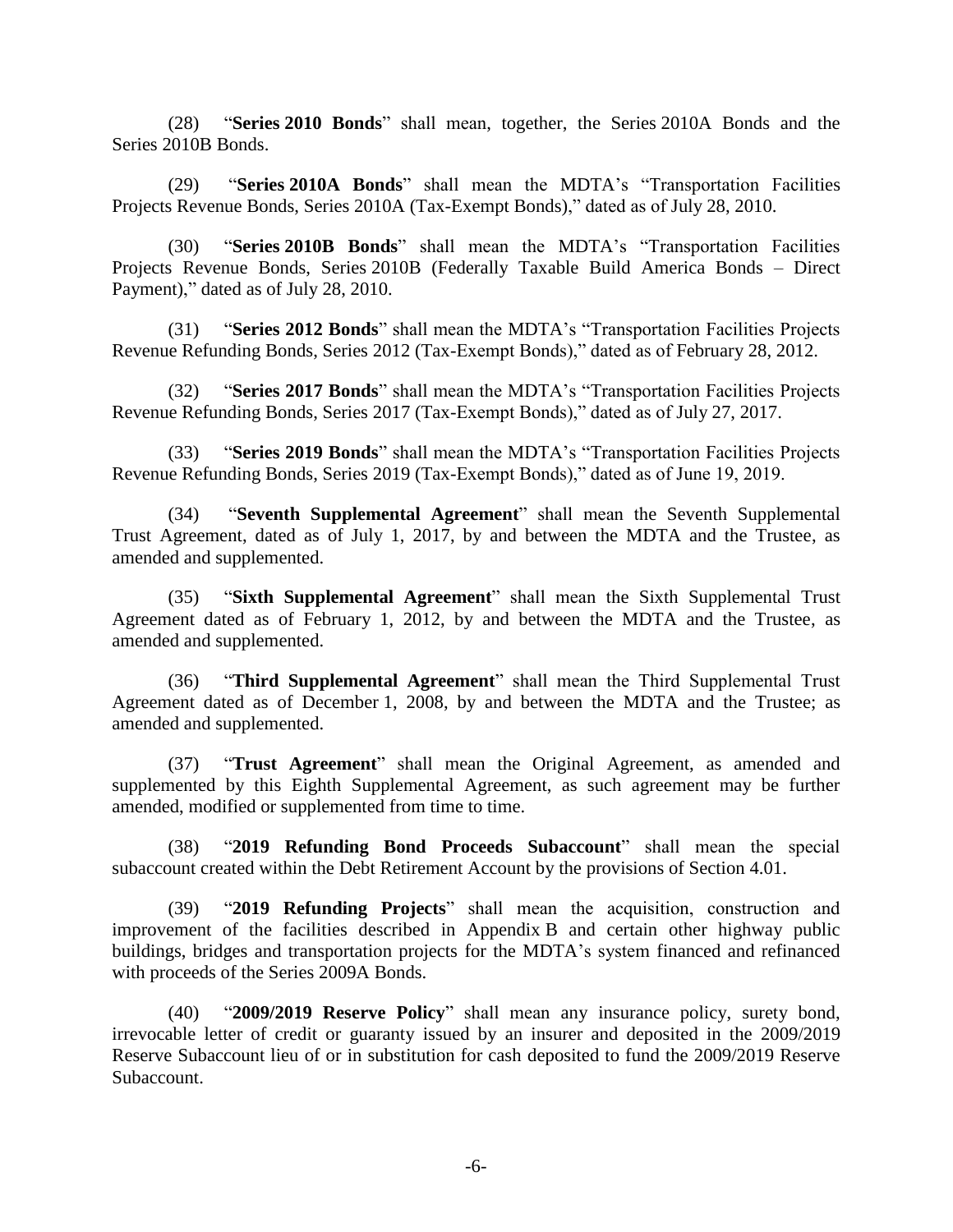(41) **"2009/2019 Reserve Subaccount**" shall mean the 2009 Reserve Subaccount, securing the Series 2009 Bonds, the Series 2019 Bonds and any series of Additional Bonds secured by the 2009/2019 Reserve Subaccount.

# <span id="page-9-0"></span>**Section 1.02. Rules of Construction.**

Unless the context clearly indicates to the contrary, the following rules apply to the construction of this Eighth Supplemental Agreement:

(a) Words importing the singular number include the plural number and words importing the plural number include the singular number.

(b) Words of the masculine gender include correlative words of the feminine and neuter genders.

(c) The table of contents and the headings or captions used in this Eighth Supplemental Agreement are for convenience of reference and do not constitute a part of this Eighth Supplemental Agreement, nor affect its meaning, construction or effect.

(d) Words importing persons include any individual, corporation, partnership, joint venture, association, joint stock company, trust, unincorporated organization or government or agency or political subdivision thereof.

(e) Any reference to a particular percentage or proportion of the holders of the Series 2019 Bonds shall mean the holders at the particular time of the specified percentage or proportion in aggregate principal amount of all Series 2019 Bonds then Outstanding under the Trust Agreement.

(f) The word "Holder," "holder," "Bondholder," "owner" or any similar term, when used with respect to any Bond or Parity Indebtedness, shall mean the registered owner of any Bond or Parity Indebtedness, respectively.

(g) Any reference to the Transportation Facilities Projects Fund, the Rebate Fund, the Capital Account, the Debt Retirement Account, the General Account, the Junior Obligations Account, the Maintenance and Operations Reserve Account and the Operating Account shall be to the funds and accounts so designated under Section 4.01 of the Original Agreement.

(h) Any reference in this Eighth Supplemental Agreement to a particular "Article," "Section", "Appendix" or other subdivision shall be to such Article, Section, Appendix or subdivision of this Eighth Supplemental Agreement unless the context shall otherwise require.

Any reference in this Eighth Supplemental Agreement to a particular "Article," "Section", "Appendix" or other subdivision of the Original Agreement shall be to such Article, Section, Appendix or subdivision of the Master Agreement as such Article, Section, Appendix or subdivision has heretofore been amended and supplemented by any Prior Supplemental Agreement, unless the context shall otherwise require.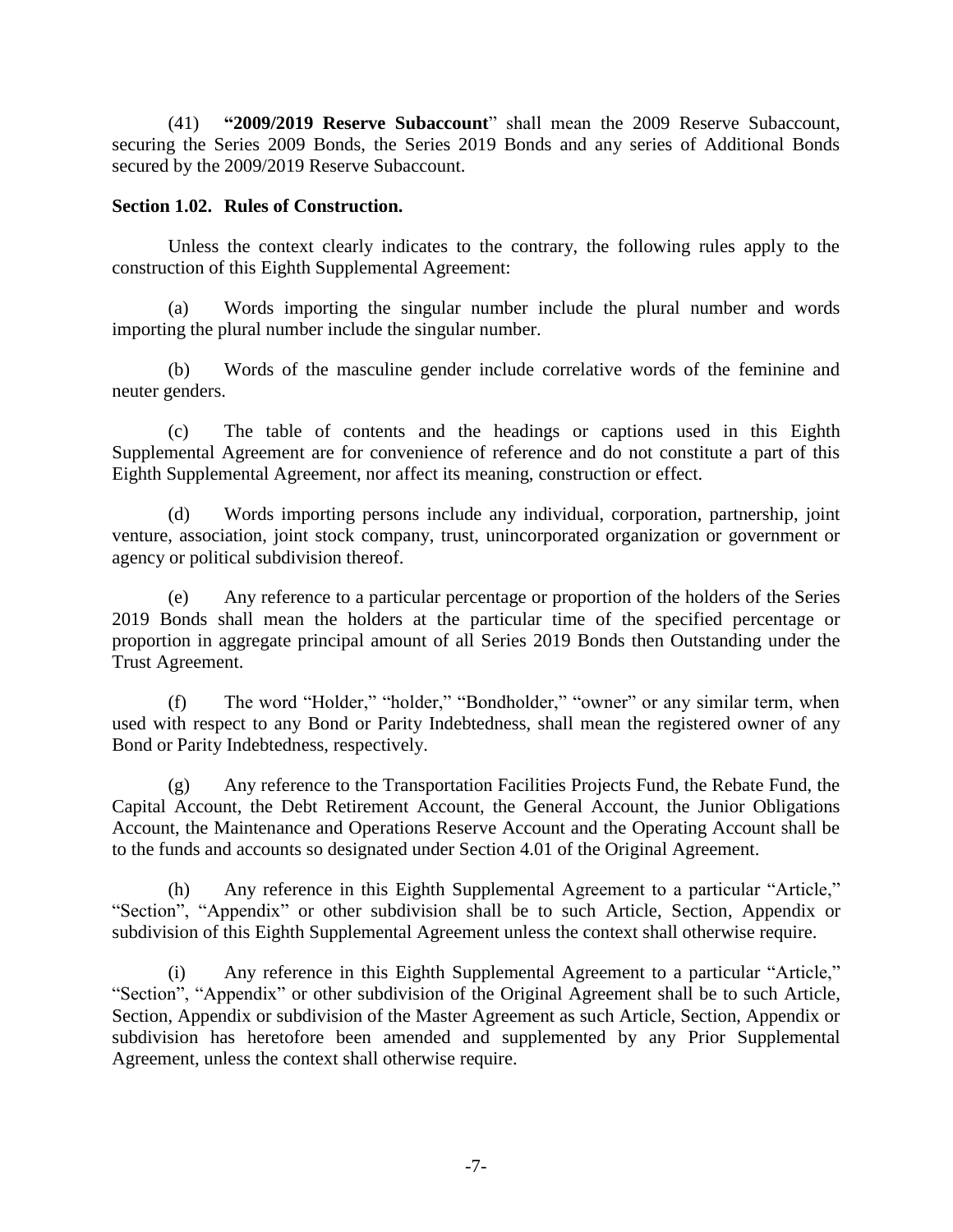(j) Each reference in this Eighth Supplemental Agreement to an agreement or contract shall include all amendments, modifications and supplements to such agreement or contract unless the context shall otherwise require.

(k) During any period in which no Credit Facility is in effect and all amounts payable to each Credit Bank, if any, have been paid, the provisions of the Trust Agreement that relate to the Credit Facility and the Credit Bank shall be of no force and effect. Any provision of the Trust Agreement requiring the consent or direction of any Credit Bank shall be of no force and effect during any period in which any Credit Facility Default with respect to such Credit Bank shall be continuing.

<span id="page-10-0"></span>(l) Any reference to any particular time of day shall be to such time of day in Baltimore, Maryland, unless the context shall otherwise require.

# **ARTICLE II**

#### **AUTHORIZATION AND DETAILS OF SERIES 2019 BONDS**

# <span id="page-10-1"></span>**Section 2.01. Series 2019 Bonds Authorized.**

(a) There is hereby authorized the issuance under this Eighth Supplemental Agreement of a Series of Bonds in the aggregate principal amount of Forty-Nine Million Seven Hundred Fifteen Thousand Dollars (\$49,715,000) which shall be designated the MDTA's "Transportation Facilities Projects Revenue Refunding Bonds, Series 2019 (Tax-Exempt Bonds)" for the purpose of refunding the Refunded Bonds.

(b) The Series 2019 Bonds are issued pursuant to Section 2.04 of the Original Agreement and constitute Additional Bonds under the Trust Agreement, entitled to the full benefit and security of the Trust Agreement and secured equally and ratably and on parity with the outstanding Series 2008A Bond, Series 2009 Bonds, Series 2010 Bonds, Series 2012 Bonds and Series 2017 Bonds, except as otherwise provided in Article IV of this Eighth Supplemental Agreement.

(c) The Series 2019 Bonds shall also constitute Tax-Exempt Bonds under the Trust Agreement.

### <span id="page-10-2"></span>**Section 2.02. Details of Series 2019 Bonds.**

The Series 2019 Bonds shall be issued as fully registered bonds without coupons. The Series 2019 Bonds shall bear interest at the rate or rates of interest per annum (calculated on the basis of a 360-day year consisting of twelve 30-day months) set forth below and shall mature on July 1 in each of the years and in amounts as follows:

| <b>Maturing</b> | <b>Principal</b> | <b>Interest</b> |
|-----------------|------------------|-----------------|
| July 1          | <b>Amount</b>    | Rate            |
| 2020            | \$11,475,000     | 5.000%          |
| 2021            | 12,130,000       | 5.000           |
| 2022            | 12,735,000       | 5.000           |
| 2023            | 13,375,000       | 5.000           |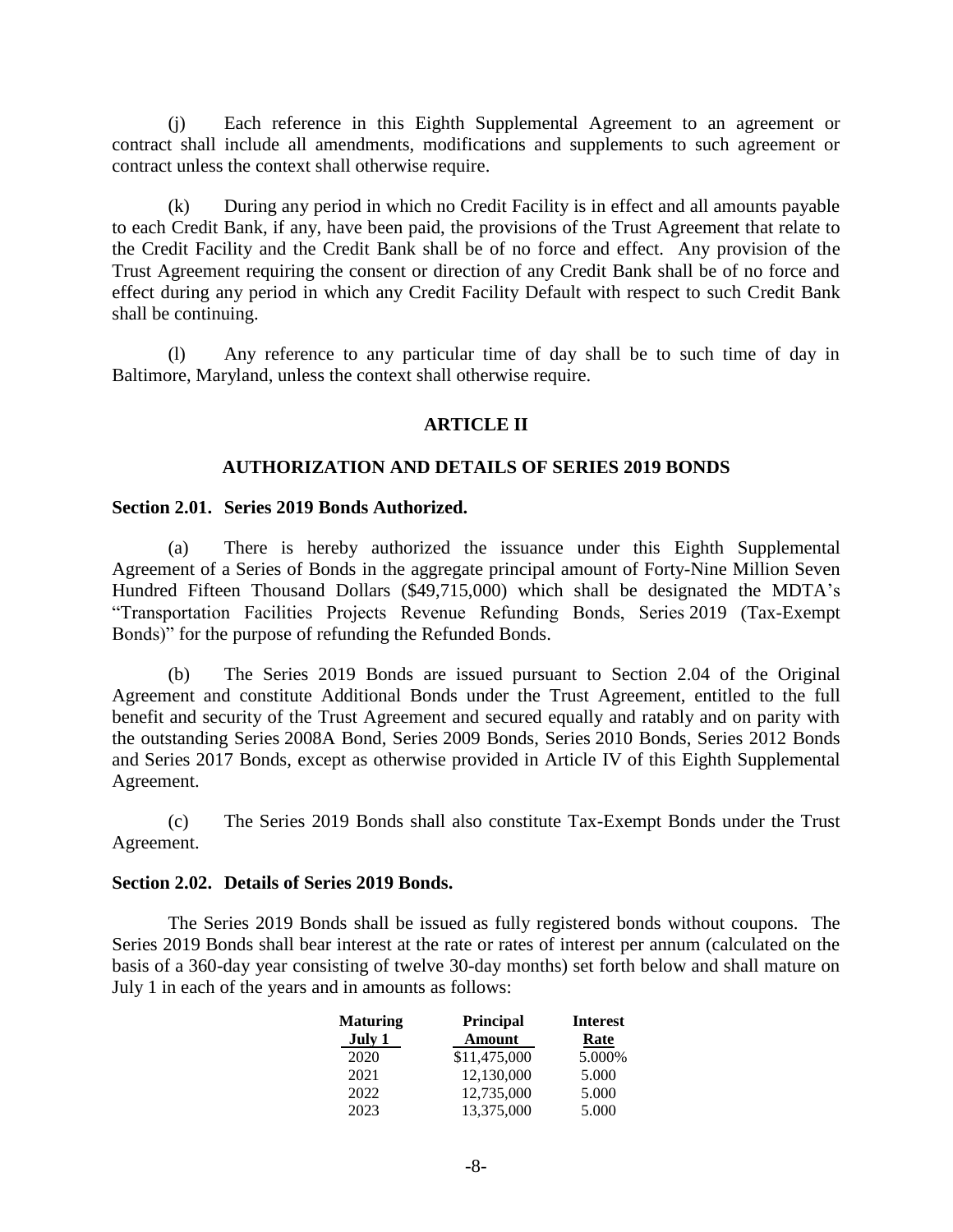(a) The Series 2019 Bonds shall be substantially in the form set forth in Appendix A, with such insertions, omissions and variations as may be deemed necessary or appropriate by the officers of the MDTA executing the same and as shall be permitted by the Enabling Legislation. The MDTA hereby adopts the form of Series 2019 Bonds set forth in Appendix A and all of the covenants and conditions set forth therein, as and for the form of obligation to be incurred by the MDTA as the Series 2019 Bonds. The covenants and conditions set forth in the form of Series 2019 Bond are incorporated into this Eighth Supplemental Agreement by reference and shall be binding upon the MDTA as though set forth in full herein.

(b) The Series 2019 Bonds shall have the terms, tenor, denominations, details and specifications as set forth in the form of Series 2019 Bond included in Appendix A.

(c) The printing of CUSIP numbers on Series 2019 Bonds shall have no legal effect and shall not affect the enforceability of any Series 2019 Bond.

# <span id="page-11-0"></span>**Section 2.03. Conditions Precedent to Delivery of Series 2019 Bonds.**

The Series 2019 Bonds shall be executed by the MDTA and delivered to the Trustee, whereupon the Trustee as Bond Registrar shall authenticate the Series 2019 Bonds and, upon payment of the purchase price of such Series 2019 Bonds, the Trustee shall deliver the Series 2019 Bonds upon the order of the MDTA, but only upon delivery to the Trustee of each of the following:

(a) a copy, certified by the Executive Director, of the resolution adopted by the MDTA (i) authorizing the issuance of the Series 2019 Bonds, together with an executed counterpart of the Eighth Supplemental Agreement, duly executed by the MDTA and the Trustee; (ii) designating the purchaser of the Series 2019 Bonds, (iii) fixing the Amortization Requirements for the Series 2019 Bonds, if any, (iv) specifying the interest rate for each maturity of the Series 2019 Bonds and (v) directing the authentication and delivery of the Series 2019 Bonds to or upon the order of the purchasers therein named upon payment of the purchase price therein set forth and the accrued interest, if any, on the Series 2019 Bonds;

(b) a statement, signed by an Authority Representative (i) setting forth (A) a general description of the 2019 Refunding Projects, (B) the estimated cost to the Authority of 2019 Refunding Projects, including an amount for contingencies but excluding financing charges, reserves and interest during construction, and (C) the Reference Date for the 2019 Refunding Projects; and (ii) certifying that the proceeds of the Series 2019 Bonds (net of amounts required for financing charges, reserves and capitalized interest), together with other funds made or to be made available therefor, will be sufficient for paying the cost of the 2019 Refunding Projects;

(c) a certificate, signed by an Authority Representative, setting forth (i) the respective amounts of the Debt Service Requirements for each Bond Year after issuance of the Series 2019 Bonds on account of all outstanding Bonds and Parity Indebtedness, including the Series 2019 Bonds, and (ii) stating that the maximum amount of the Debt Service Requirements for any Bond Year after issuance of the Series 2019 Bonds during which any of the Prior Bonds not refunded with proceeds of the Series 2019 Bonds are outstanding on account of all Bonds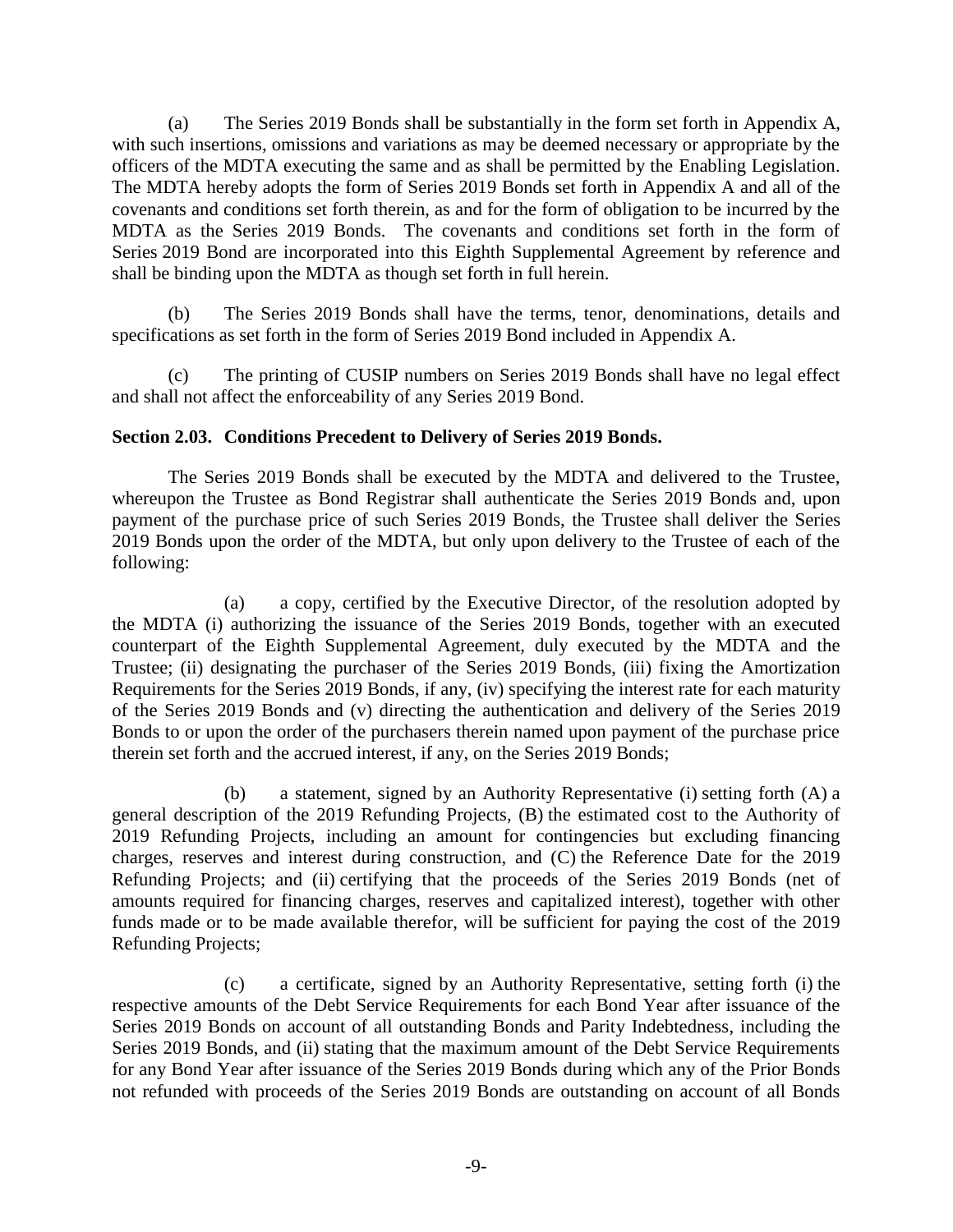and Parity Indebtedness outstanding after the issuance of the Series 2019 Bonds, including the Series 2019 Bonds, shall not exceed the maximum amount of the Debt Service Requirements for any Bond Year thereafter on account of the outstanding Bonds and Parity Indebtedness immediately prior to the issuance of the Series 2019 Bonds, including the Refunded Bonds;

(d) a certificate, signed by an Authority Representative stating that the MDTA is not then in default in the performance of any of the covenants, conditions, agreements or provisions contained in the Trust Agreement; and

(e) an opinion of the Attorney General of Maryland or of the Assistant Attorney General and Principal Counsel to the MDTA to the effect that the issuance of the Series 2019 Bonds has been duly authorized and that all conditions precedent to the delivery of the Series 2019 Bonds have been fulfilled.

# <span id="page-12-0"></span>**Section 2.04. Application of Proceeds of Series 2019 Bonds.**

(a) The proceeds of the Series 2019 Bonds in the amount equal to \$54,248,444.04 (which represents the par amount of the Series 2019 Bonds equal to \$49,715,000, plus original issue premium on the Series 2019 Bonds of \$4,541,248.30, less the underwriters' discount of \$7,804.26) shall be received by the Trustee on behalf of the MDTA as detailed in (b) below.

(b) Upon receipt of the proceeds of the Series 2019 Bonds, the MDTA hereby directs the Trustee to deposit such funds (\$54,248,444.04) in the account established for the Series 2009A Bonds within the Bond Service Subaccount of the Debt Retirement Account (the "2009A Bond Service Account), which together with a portion of the amounts on deposit in the 2009A Bond Service Account shall be used to pay the principal of and premium, if any, and interest on the Refunded Bonds.

# **ARTICLE III**

# **REDEMPTION OF SERIES 2019 BONDS**

#### <span id="page-12-2"></span><span id="page-12-1"></span>**Section 3.01. Series 2019 Bonds Not Subject to Redemption.**

<span id="page-12-3"></span>(a) The Series 2019 Bonds are not subject to optional or mandatory redemption prior to their maturity.

# **ARTICLE IV**

# **FUNDS AND ACCOUNTS**

# <span id="page-12-4"></span>**Section 4.01. Creation of Funds and Accounts**.

(a) The Trustee previously established within the Debt Retirement Account of the Transportation Facilities Projects Fund created by the Original Agreement a separate 2009 Reserve Subaccount and shall segregate the funds and investment earnings thereon from the funds and investment earnings for all other Reserve Subaccounts within the Debt Retirement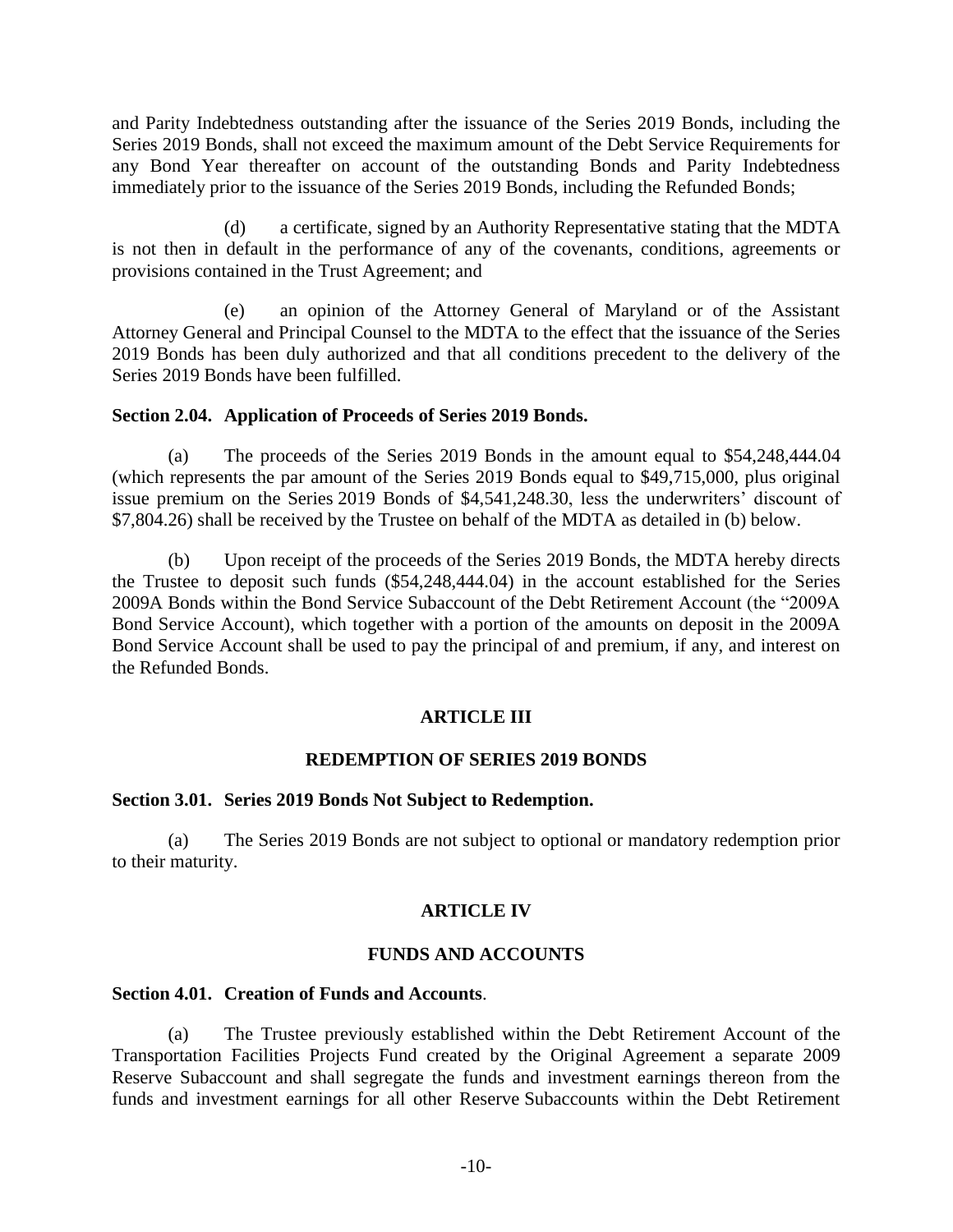Account. The amount on deposit in the 2009/2019 Reserve Subaccount shall be held in trust by the Trustee for the benefit of the holders of the Series 2009 Bonds, the Series 2019 Bonds and any Additional Bonds secured thereby.

(b) The Trustee shall create within the Debt Retirement Account of the Transportation Facilities Projects Fund created by the Original Agreement a separate 2019 Bond Service Subaccount.

# <span id="page-13-0"></span>**Section 4.02. Application of Money in 2009/2019 Reserve Subaccount.**

(a) Any provision of the Trust Agreement notwithstanding, the amount on deposit in the 2009/2019 Reserve Subaccount shall be pledged solely and exclusively to the payment of the Debt Service Requirements of the Series 2009 Bonds, the Series 2019 Bonds and any Additional Bonds or Parity Indebtedness secured thereby, and shall not be available to pay the Debt Service Requirements of the Series 2008A Bond, the Series 2010 Bonds, the Series 2012 Bonds, the Series 2017 Bonds or any Series of Additional Bonds or Parity Indebtedness issued by the MDTA pursuant to a Supplemental Agreement providing for a separate Reserve Subaccount, except as otherwise provided in such Supplemental Agreement. No amounts on deposit in the 2007 Reserve Subaccount, the 2008 Reserve Subaccount, or the Aggregate Reserve Subaccount created under the Trust Agreement shall be available for the payment of the Debt Service Requirements of the Series 2019 Bonds.

(b) If at any time during the first 15 days of May or November in any year the moneys held for the credit of the 2009/2019 Reserve Subaccount shall exceed the Reserve Subaccount Requirement for the 2009/2019 Reserve Subaccount, such excess constituting proceeds of the Series 2019 Bonds shall be transferred by the Trustee as shall be directed by certificate of the MDTA upon the advice of Bond Counsel and any other amounts constituting such excess shall be transferred by the Trustee, as directed by the MDTA, to the MDTA for deposit to the credit of the Operating Account. The Trustee may however, at the written direction of the MDTA, transfer such excess moneys other than proceeds of the Series 2019 Bonds to the MDTA for deposit to the credit of the Operating Account at any time.

(c) Upon receipt of a certificate of the MDTA setting forth the then-current Reserve Subaccount Requirement for the 2009/2019 Reserve Subaccount, the MDTA may from time to time deliver to the Trustee a 2009/2019 Reserve Policy in substitution for moneys and/or securities on deposit in the 2009/2019 Reserve Subaccount and vice versa. After such substitution, if the moneys and/or securities (including the 2009/2019 Reserve Policy) held for the credit of the 2009/2019 Reserve Subaccount shall exceed the Reserve Subaccount Requirement for the 2009/2019 Reserve Subaccount, such excess constituting proceeds of the Series 2019 Bonds shall be transferred by the Trustee as shall be directed by certificate of the MDTA upon the advice of Bond Counsel and any other amounts constituting such excess shall be transferred by the Trustee to the MDTA for deposit to the credit of the Operating Account.

(d) During any period in which a 2009/2019 Reserve Policy shall be in effect, amounts on deposit in the 2009/2019 Reserve Subaccount may be applied as provided by such 2009/2019 Reserve Policy to reimburse the issuer of such 2009/2019 Reserve Policy for amounts drawn thereunder.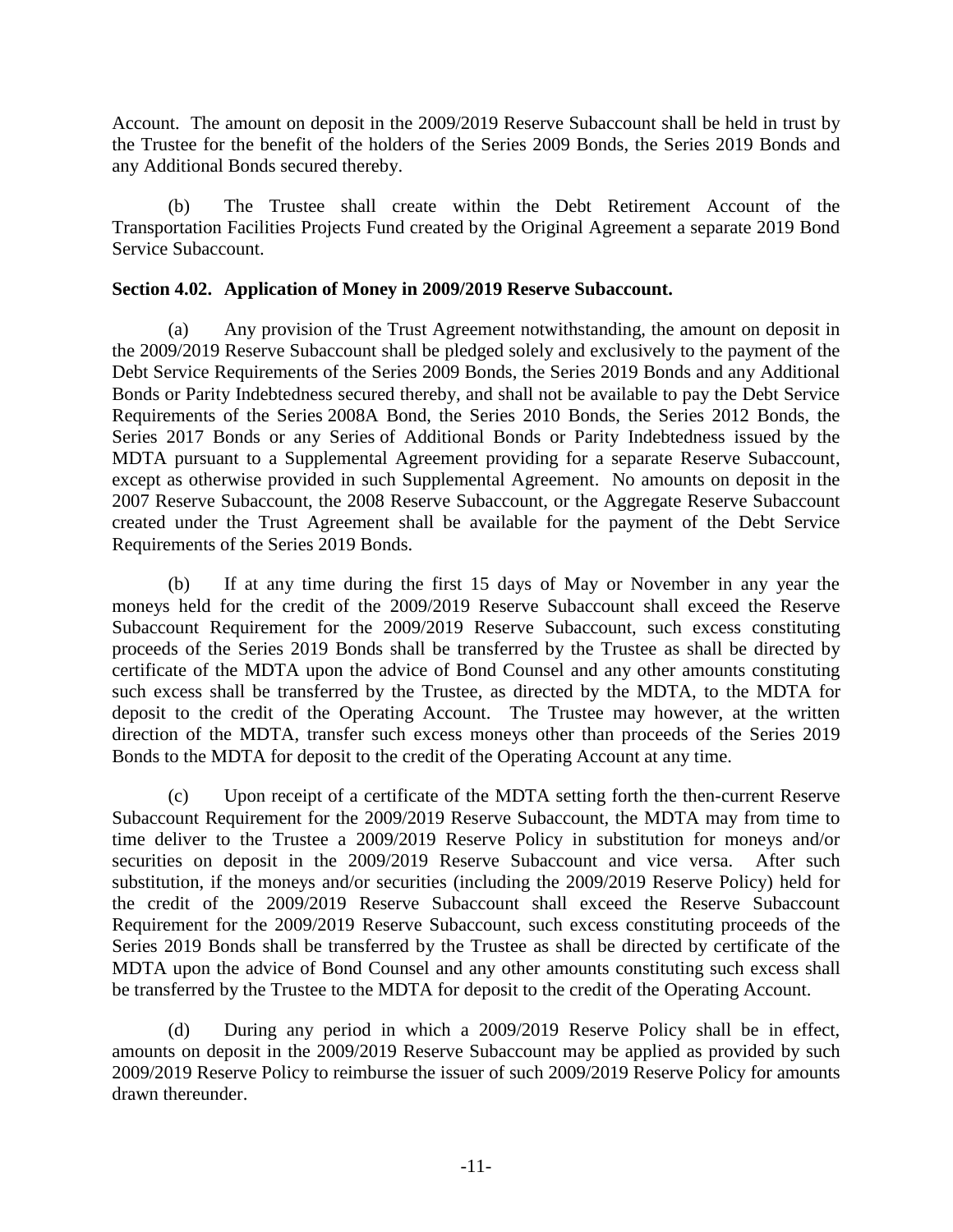# **ARTICLE V**

### **MISCELLANEOUS**

#### <span id="page-14-1"></span><span id="page-14-0"></span>**Section 5.01. Parties and Holders and Owners of Series 2019 Bonds Alone Have Rights.**

With the exception of rights expressly conferred in the Trust Agreement, nothing expressed or mentioned in or to be implied from this Eighth Supplemental Agreement or the Series 2019 Bonds is intended or shall be construed to give to any person other than the parties to this Eighth Supplemental Agreement any legal or equitable right, remedy or claim under or with respect to this Eighth Supplemental Agreement or any covenants, conditions and provisions contained in the Trust Agreement; this Eighth Supplemental Agreement or any covenants, conditions and provisions hereof being intended to be and being for the sole and exclusive benefit of the parties to this Eighth Supplemental Agreement and the holders of the Series 2019 Bonds as herein provided.

#### <span id="page-14-2"></span>**Section 5.02. Execution in Several Counterparts.**

This Eighth Supplemental Agreement may be executed in any number of counterparts, each of which shall be deemed to be an original for all purposes; and all such counterparts shall together constitute but one and the same instrument.

#### <span id="page-14-3"></span>**Section 5.03. Governing Law.**

This Eighth Supplemental Agreement shall be governed by and construed in accordance with the laws of the State of Maryland.

#### <span id="page-14-4"></span>**Section 5.04. Effect of Partial Invalidity; Severability.**

If any clause, provision or section of this Eighth Supplemental Agreement or of the Series 2019 Bonds is held illegal or invalid by any court, the invalidity of such clause, provision or section shall not affect any of the remaining clauses, provisions or sections hereof, and this Eighth Supplemental Agreement or the Series 2019 Bonds, as applicable, shall be construed and enforced as if such illegal or invalid clause, provision or section had not been contained herein. In case any agreement or obligation contained in this Eighth Supplemental Agreement or the Series 2019 Bonds is held to be in violation of law, such agreement or obligation shall nevertheless be determined to be the agreement or obligation of the MDTA or the Trustee, as the case may be, to the full extent permitted by law.

#### <span id="page-14-5"></span>**Section 5.05. Application of Provisions of Original Agreement.**

The provisions of this Eighth Supplemental Agreement are intended to supplement and amend those of the Original Agreement as in effect immediately prior to the execution and delivery hereof. Except as amended by this Eighth Supplemental Agreement, the Original Agreement shall remain in full force and effect and the provisions of the Original Agreement shall apply with like force and effect to the Series 2019 Bonds except to the extent that the provisions of the Original Agreement are expressly modified or their application expressly limited by the terms of this Eighth Supplemental Agreement.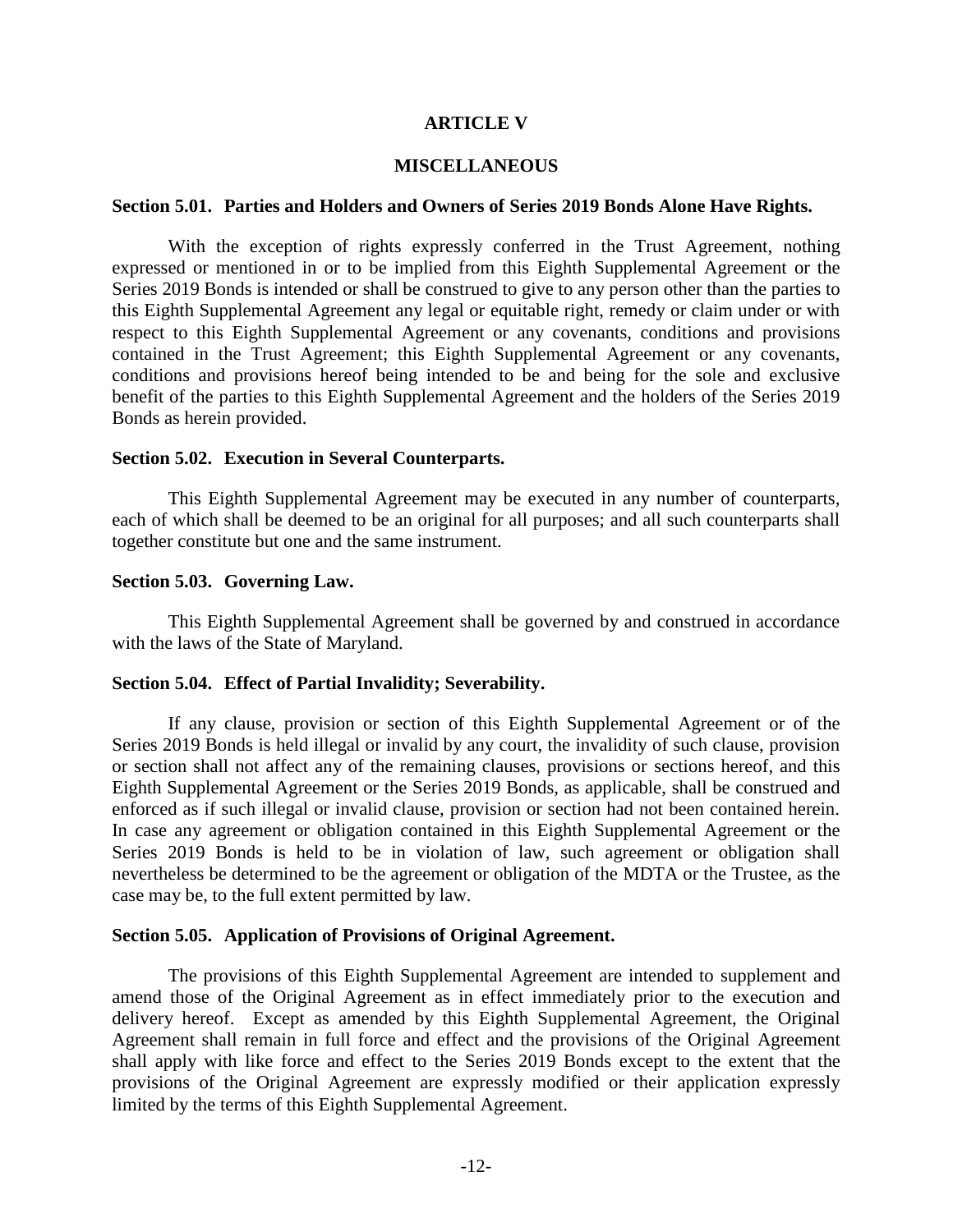## <span id="page-15-0"></span>**Section 5.06. Notices.**

Any notice or other instrument authorized or required to be given pursuant to this Eighth Supplemental Agreement shall be sent by telex or other telecommunication device capable of creating a written record and shall be delivered personally or sent by registered or certified mail, postage prepaid, addressed, in addition to the parties set forth in Section 13.03 of the Original Agreement, as follows (or to such other address as may be designated by written notice given hereunder):

# **In the case of the MDTA:**

Maryland Transportation Authority 2310 Broening Highway Baltimore, Maryland 21224 Attention: Chief Financial Officer Telephone: (410) 537-1001 Facsimile: (410) 537-1003

### **In the case of the Trustee:**

The Bank of New York Mellon Corporate Trust Administration 385 Rifle Camp Road, 3rd Floor Woodland Park, New Jersey 07424 Attention: Rick J. Fierro Telephone: (973) 357-7661 Facsimile: (973) 357-7840

#### **In the case of Fitch:**

Fitch Ratings 33 Whitehall Street New York, New York 10004 Telephone: (212) 908-0689 Facsimile: (212) 480-4421

#### **In the case of Moody's:**

Moody's Investors Service, Inc. 7 World Trade Center 250 Greenwich Street New York, NY 10007 Attention: Public Finance Department, Structured Finance Department Telephone: (212) 553-1619 Facsimile: (212) 553-1066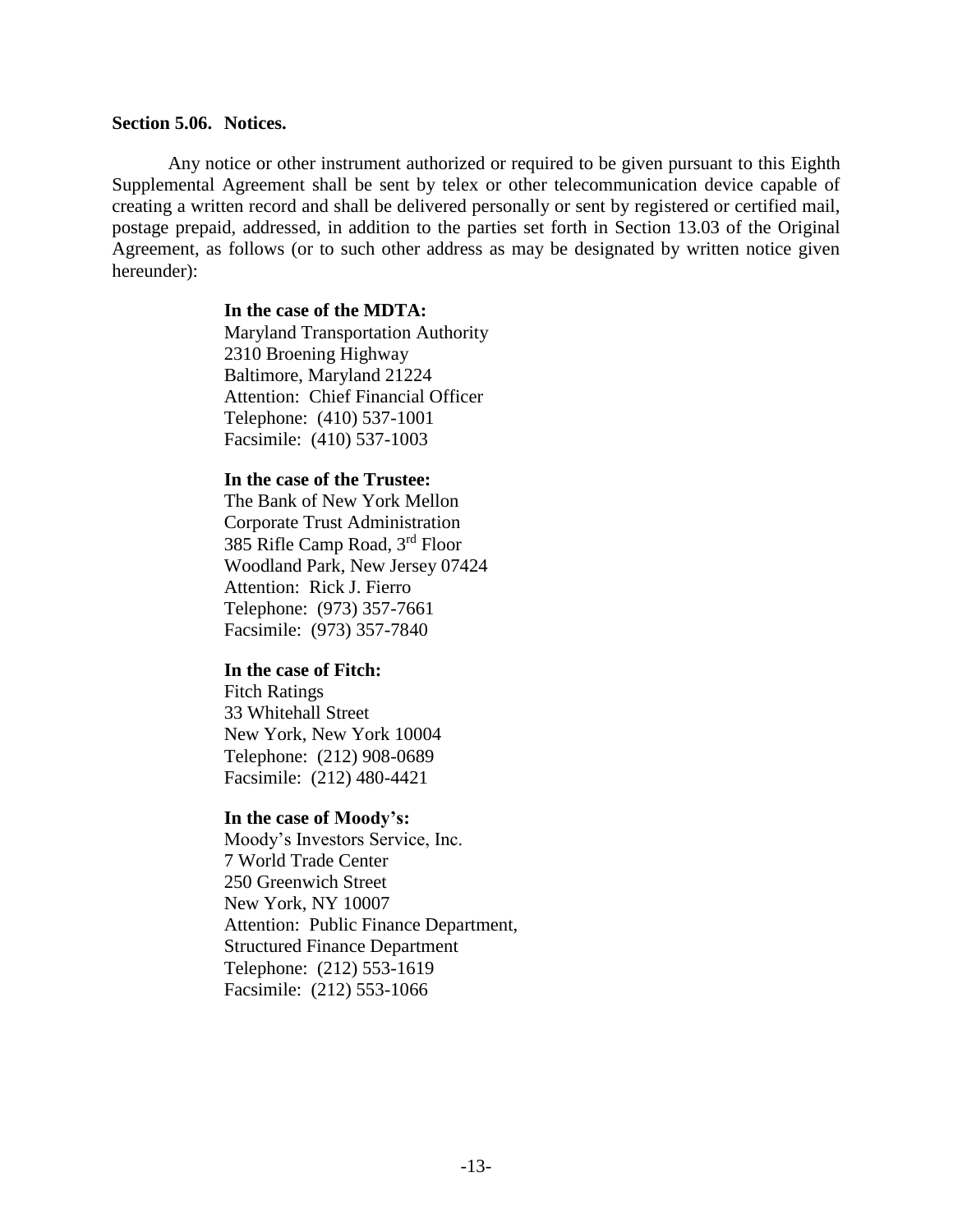#### **In the case of S&P:**

S&P Global Ratings 55 Water Street, 38th Floor New York, New York 10041 Telephone: (212) 438-2000

#### <span id="page-16-0"></span>**Section 5.07. Electronic Means.**

The Trustee shall have the right to accept and act upon instructions, including funds transfer instructions ("Instructions") given pursuant to the Master Agreement or any Supplemental Agreement and delivered using Electronic Means; *provided,* however, that the MDTA shall provide to the Trustee an incumbency certificate listing officers with the MDTA to provide such Instructions ("Authorized Officers") and containing specimen signatures of such Authorized Officers, which incumbency certificate shall be amended by the MDTA whenever a person is to be added or deleted from the listing. If the MDTA elects to give the Trustee Instructions using Electronic Means and the Trustee in its discretion elects to act upon such Instructions, the Trustee's understanding of such Instructions shall be deemed controlling. The MDTA understands and agrees that the Trustee cannot determine the identity of the actual sender of such Instructions and that the Trustee shall conclusively presume that directions that purport to have been sent by an Authorized Officer listed on the incumbency certificate provided to the Trustee have been sent by such Authorized Officer. The MDTA shall be responsible for ensuring that only Authorized Officers transmit such Instructions to the Trustee and that the MDTA and all Authorized Officers are solely responsible to safeguard the use and confidentiality of applicable user and authorization codes, passwords and/or authentication keys upon receipt by the MDTA. The Trustee shall not be liable for any losses, costs or expenses arising directly or indirectly from the Trustee's reliance upon and compliance with such Instructions absent manifest error. The MDTA agrees: (i) to assume all risks arising out of the use of Electronic Means to submit Instructions to the Trustee, including without limitation the risk of the Trustee acting on unauthorized Instructions, and the risk of interception and misuse by third parties; (ii) that it is fully informed of the protections and risks associated with the various methods of transmitting Instructions to the Trustee and that there may be more secure methods of transmitting Instructions than the method(s) selected by the MDTA; (iii) that the security procedures (if any) to be followed in connection with its transmission of Instructions provide to it a commercially reasonable degree of protection in light of its particular needs and circumstances; and (iv) to notify the Trustee immediately upon learning of any compromise or unauthorized use of the security procedures. "Electronic Means" for purposes of this section shall mean the following communications methods: e-mail, facsimile transmission, secure electronic transmission containing applicable authorization codes, passwords and/or authentication keys issued by the Trustee, or another method or system specified by the Trustee as available for use in connection with its services hereunder.

[*Remainder of page intentionally blank*]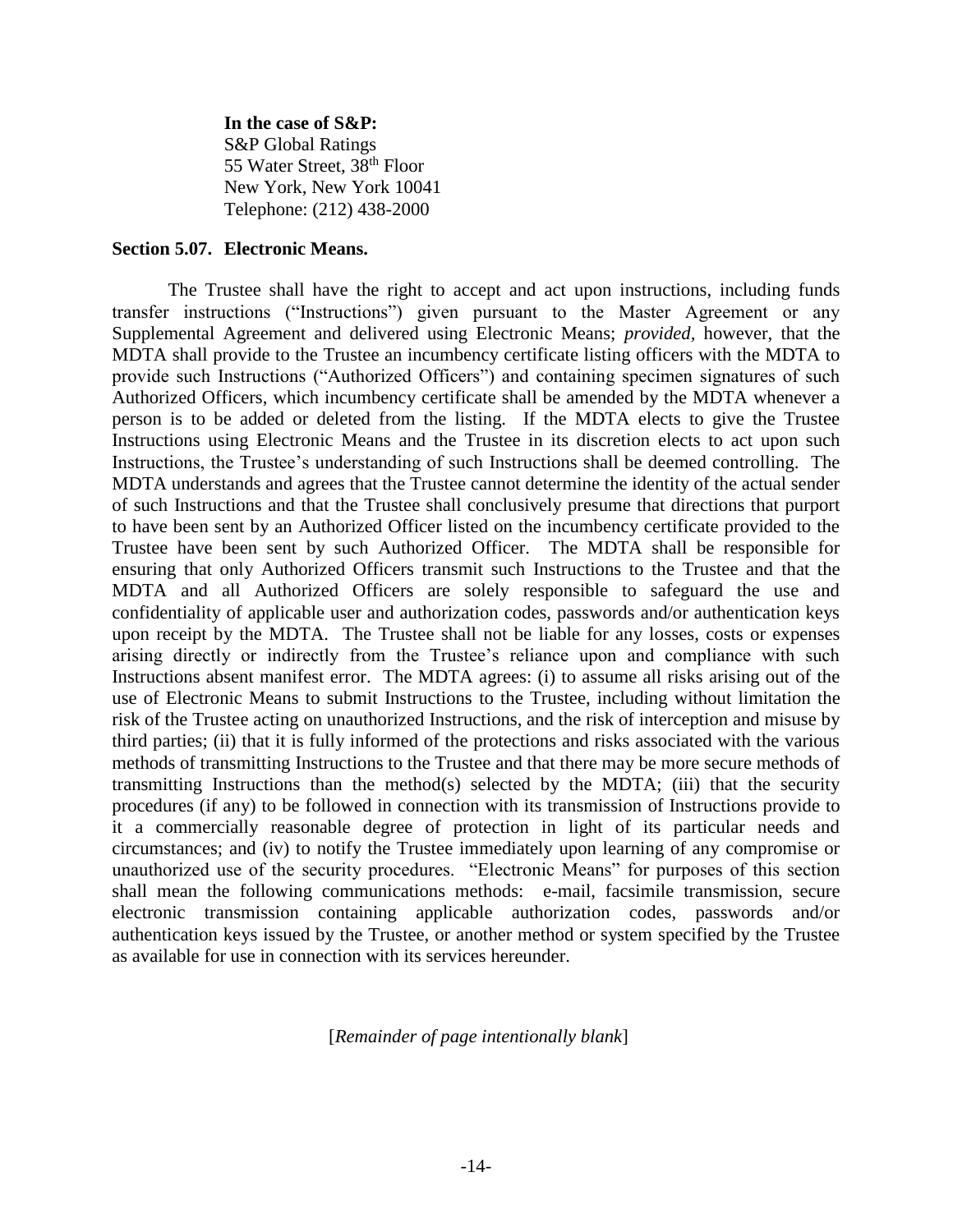IN WITNESS WHEREOF, the Maryland Transportation Authority has caused this Eighth Supplemental Trust Agreement to be executed by its Executive Secretary, under the official seal of the MDTA, and The Bank of New York Mellon, the Trustee hereunder, has caused this Eighth Supplemental Trust Agreement to be executed in its name and on its behalf by its authorized officer, and duly attested, all as of the day and year first above written.



# **MARYLAND TRANSPORTATION AUTHORITY**

Bv:

John J O'Neill **Acting Executive Director** 

# THE BANK OF NEW YORK MELLON, as Trustee

(SEAL)

By:

Rick J. Fierro Vice President

ATTEST:

 $By:$ 

**Authorized Officer** 

Approved as to form and legal sufficiency:

Wender

Kimberly A. Milender Assistant Attorney General and Principal Counsel to the Maryland **Transportation Authority** 

[Signature Page to Eighth Supplemental Trust Agreement]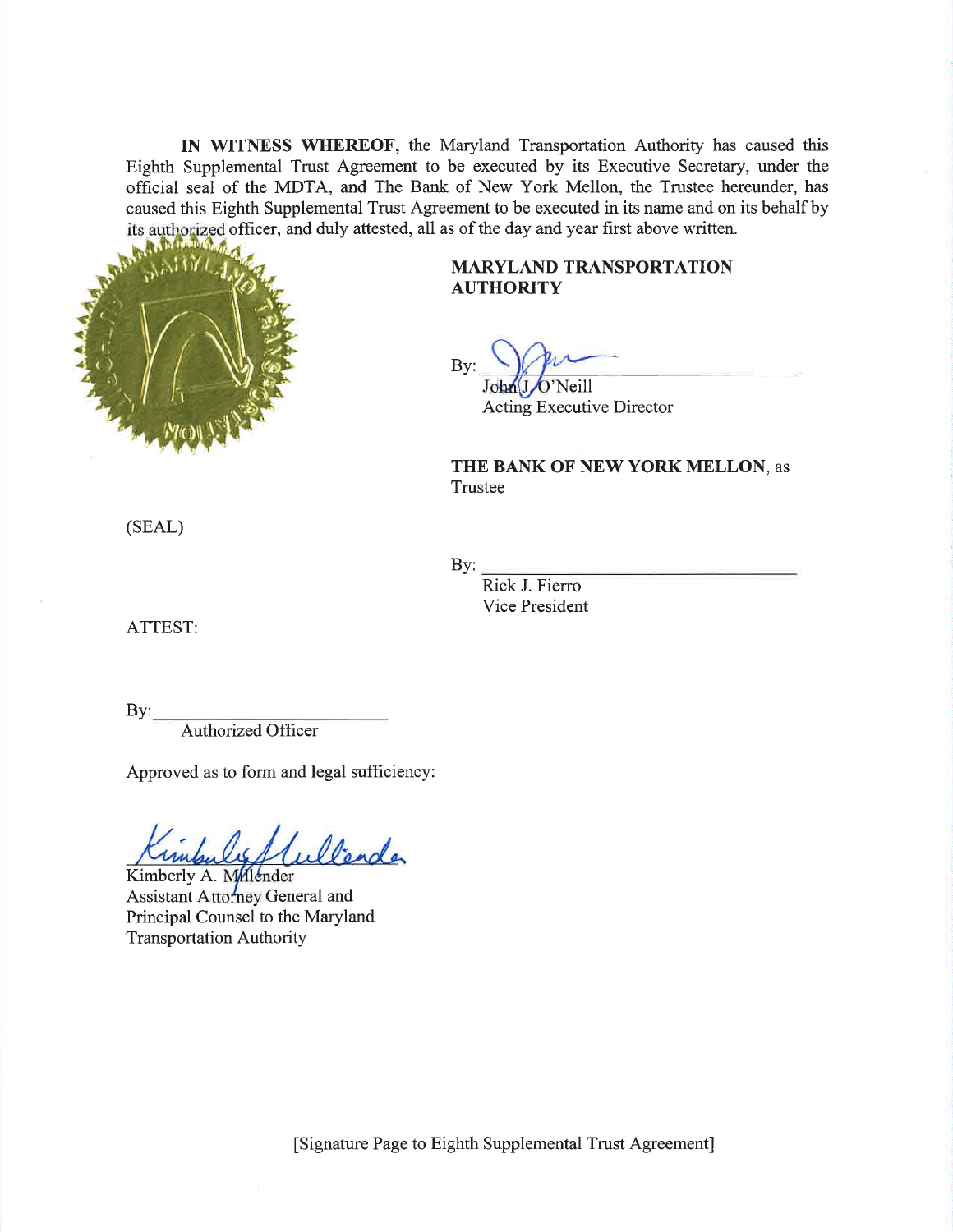IN WITNESS WHEREOF, the Maryland Transportation Authority has caused this Eighth Supplemental Trust Agreement to be executed by its Executive Secretary, under the official seal of the MDTA, and The Bank of New York Mellon, the Trustee hereunder, has caused this Eighth Supplemental Trust Agreement to be executed in its name and on its behalf by its authorized officer, and duly attested, all as of the day and year first above written.

# **MARYLAND TRANSPORTATION AUTHORITY**

(SEAL)

By: John J. O'Neill Acting Executive Director

THE BANK OF NEW YORK MELLON, as Trustee

(SEAL)

By: Rick J. Fierro Vice President

ATTEST:

uthorized Officer

Approved as to form and legal sufficiency:

Kimberly A. Millender Assistant Attorney General and Principal Counsel to the Maryland **Transportation Authority** 

[Signature Page to Eighth Supplemental Trust Agreement]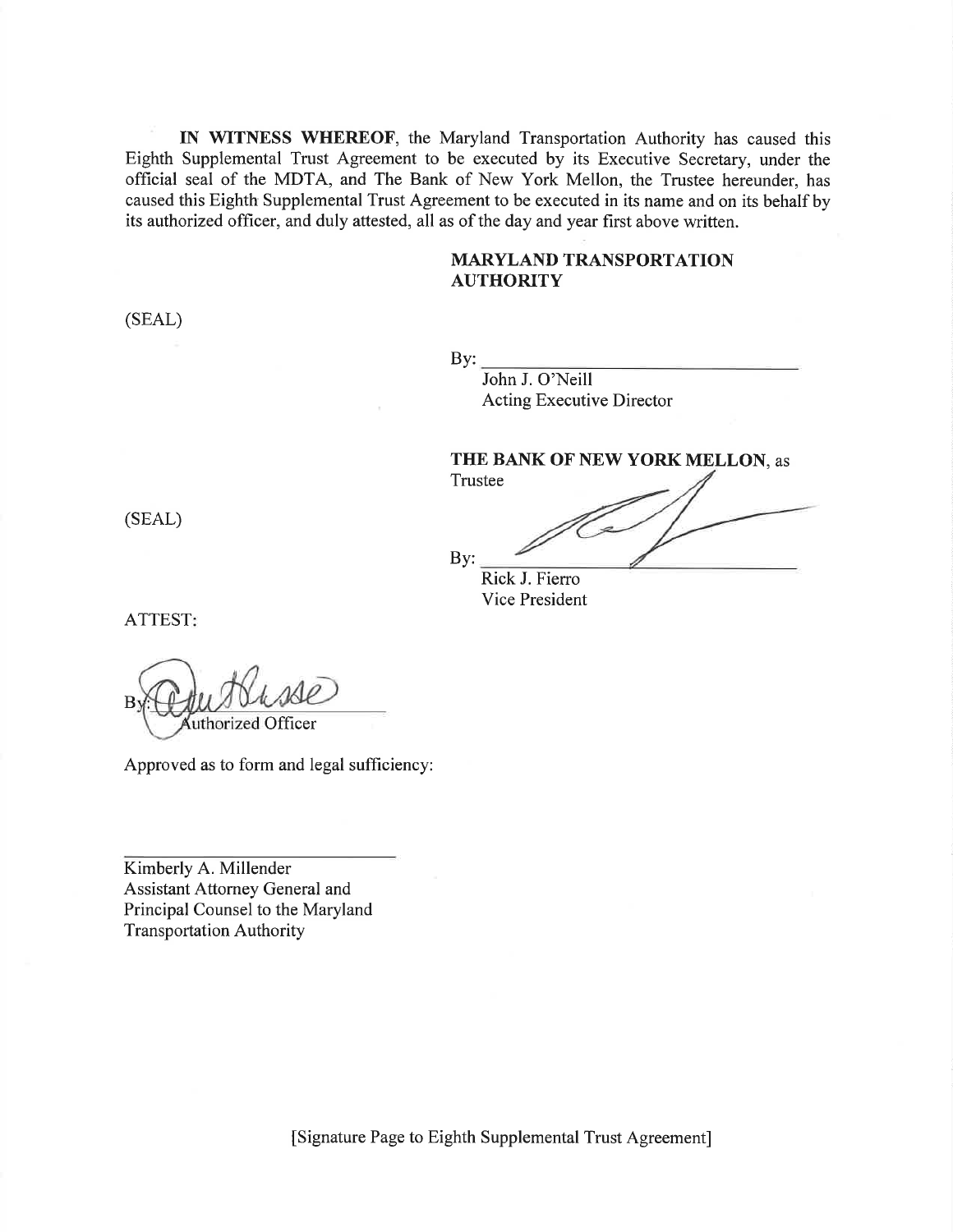#### STATE OF MARYLAND, CITY OF BALTIMORE, TO WIT:

I HEREBY CERTIFY that on the 13 day of June in the year 2019, before the subscriber, a Notary Public in and for the State of Maryland, personally came John J. O'Neill, Acting Executive Director, of the Maryland Transportation Authority (the "MDTA"), and acknowledged that the name of said MDTA was subscribed to the foregoing Eighth Supplemental Trust Agreement by himself as the Executive Director thereof, that the seal impressed thereon is the seal of said MDTA, that said name was subscribed and said seal impressed by the direction and authority of said MDTA, and that the foregoing Eighth Supplemental Trust Agreement is the free act and deed of said MDTA for the uses and purposes therein mentioned.

IN WITNESS WHEREOF, I have hereunto subscribed my name and affixed my official seal on the day and year aforesaid.

Trudy Edward

TRUDY EDWARDS NOTARY PUBLIC BALTIMORE COUNTY, MARYLAND MY COMMISSION EXPIRES SINCE  $(SEAL)$ 

My commission expires: 5/12/22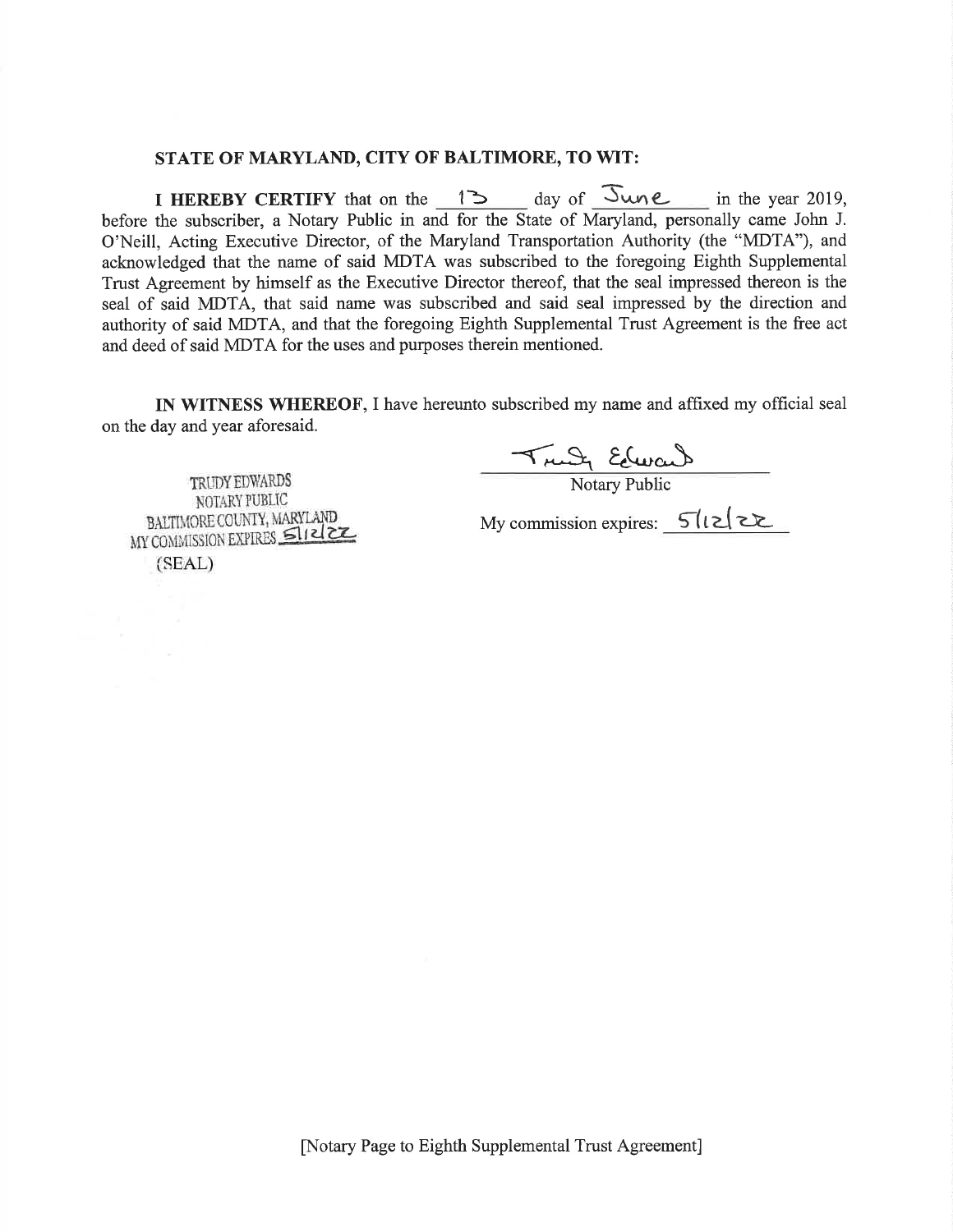#### STATE OF NEW JERSEY, COUNTY OF PASAIC, TO WIT:

 $1344$ day of JUNE I HEREBY CERTIFY that on the in the year 2019, before the subscriber, a Notary Public in and for the State of New Jersey, personally came Rick J. Fierro, who is a Vice President of The Bank of New York Mellon (the "Bank") and acknowledged that the name of said Bank was subscribed to the foregoing Eighth Supplemental Trust Agreement by himself as a Vice President thereof, that the seal impressed thereon is the seal of said Bank, that said name was subscribed and said seal impressed by the direction and authority of said Bank and that the foregoing Eighth Supplemental Trust Agreement is the free act and deed of said Bank for the uses and purposes therein mentioned.

IN WITNESS WHEREOF, I have hereunto subscribed my name and affixed my official seal on the day and year aforesaid.

My commission

Notary Public

ROSEMARTE SOCORRO-GARCIA Notary Public, State of New Jersey

> My Commission Expires December 06, 2021

 $(SEAL)$ 

[Notary Page to Eighth Supplemental Trust Agreement]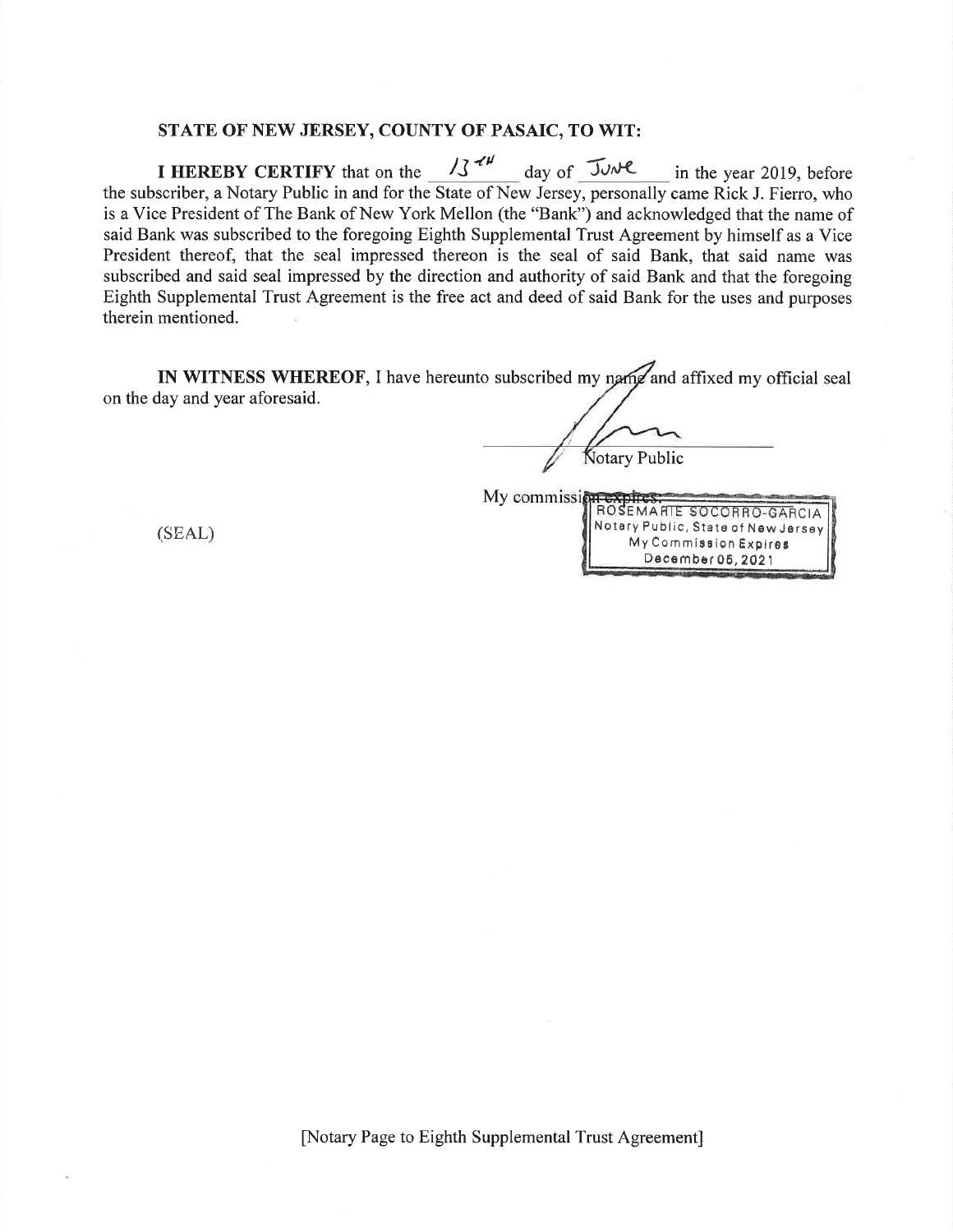**Appendix A to Eighth Supplemental Trust Agreement**

# **FORM OF SERIES 2019 BOND**

(See Attached)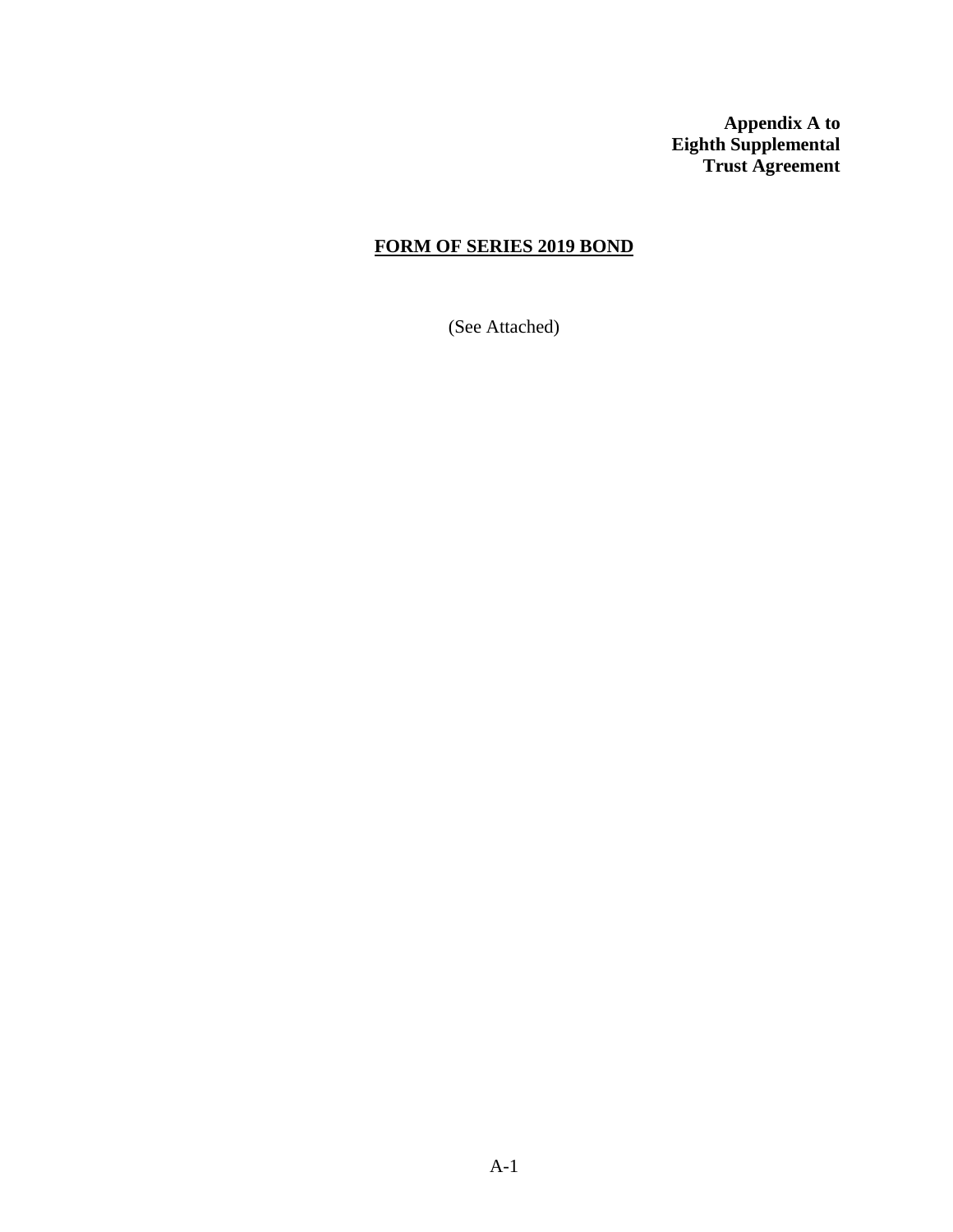# **FORM OF SERIES 2019 BOND**

# **IT CANNOT BE DETERMINED FROM THE FACE OF THIS BOND WHETHER THE ENTIRE PRINCIPAL AMOUNT SHOWN BELOW HAS BEEN ADVANCED OR WHETHER A PART OF THE PRINCIPAL OF THIS BOND HAS BEEN PAID**

#### REGISTERED UNITED STATES OF AMERICA REGISTERED

# STATE OF MARYLAND

No. R- $\sim$ 

# **MARYLAND TRANSPORTATION AUTHORITY**

**Transportation Facilities Projects Revenue Refunding Bond Series 2019 (Tax-Exempt Bonds)**

| <b>Maturity Date</b>         | <b>Interest Rate</b> | <b>Dated Date</b> | <b>CUSIP No.</b> |
|------------------------------|----------------------|-------------------|------------------|
| July 1, $20$                 | $\%$                 | ,2019             |                  |
| Registered Owner: CEDE & CO. |                      |                   |                  |
| Principal Amount:            |                      | Dollars $(\$      |                  |

**MARYLAND TRANSPORTATION AUTHORITY**, (said agency being sometimes referred to herein as the "**MDTA**"), for value received, hereby promises to pay, but only from the Revenues and other amounts pledged to such payment under the Trust Agreement (defined herein) to the Registered Owner shown above or registered assigns or legal representative, on the Maturity Date set forth above (or earlier as hereinafter referred to), upon the presentation and surrender hereof at the designated office (the "**Designated Office**") of the Trustee (defined herein), the Principal Amount shown above (or such lesser amount as shall be outstanding hereunder from time to time in accordance with Section 5 hereof) on the Maturity Date shown above (or earlier as hereinafter referred to), with interest thereon from the most recent date to which interest has been paid, or if the Date of Authentication shown below is prior to the first interest payment date, from the Dated Date as set forth above at the Interest Rate shown above until said Principal Amount is paid, payable on January 1, 2020, and semiannually thereafter on July 1 and January 1 of each year (each, an "Interest Payment Date").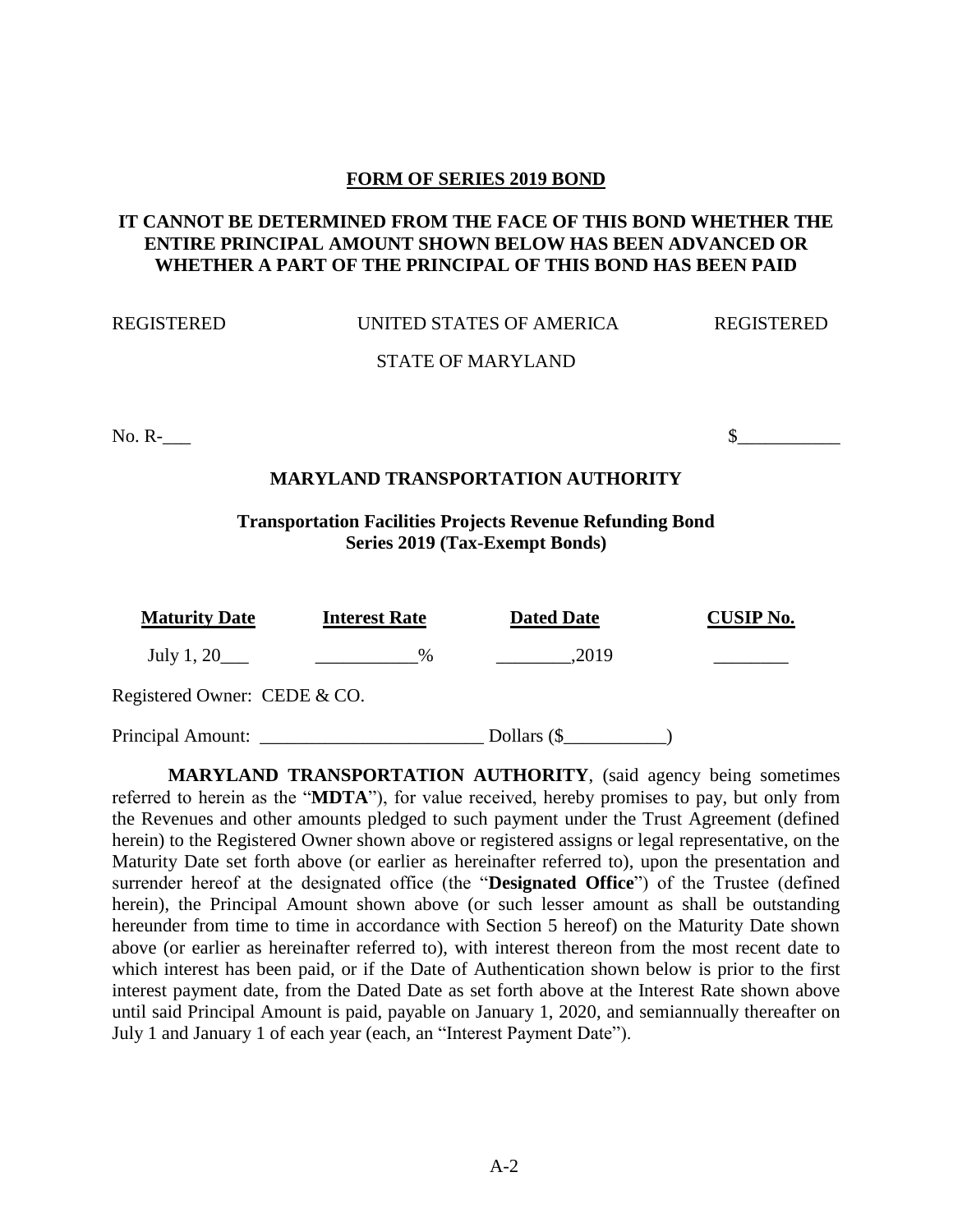All interest due on this bond shall be payable to the person in whose name this bond is registered on the bond registration books maintained by The Bank of New York Mellon, as trustee and registrar (such entity and any successor in such capacity being referred to herein as the "**Trustee**") as of the close of business on the fifteenth (15<sup>th</sup>) day of the calendar month immediately preceding the Interest Payment Date upon which such interest is due and payable and shall be made by wire transfer or check mailed to the address of such owner as it appears on the bond registration books maintained by the Trustee; *provided*, that if there is a default in the payment of interest due hereon, such defaulted interest shall be payable to the person in whose name this bond is registered as of the close of business on a subsequent date fixed by the Trustee (the "**Special Record Date**"). Such payment of interest shall be by wire transfer or check mailed to the address of such owner as it appears on the bond registration books maintained by the Bond Registrar. Notice of any Special Record Date will be given as hereinafter provided to the registered owner hereof not later than ten (10) days before the Special Record Date.

The principal of and interest on this bond are payable in lawful money of the United States of America or by check payable in such money. If any payment of the principal or of or interest on this bond shall be due on a day other than a Business Day (defined herein), such payment shall be made on the next Business Day with like effect as if made on the originally scheduled date. A **"Business Day"** means any day other than a Saturday or Sunday on which commercial banks (including the Trustee, the Bond Registrar and any Paying Agent) are open for business in the State of Maryland and in New York, New York and on which the New York Stock Exchange is open.

**This bond shall not be deemed to constitute a debt or liability of the State, of any political subdivision thereof, of the Department of Transportation of Maryland (the "Department") or of the MDTA, or a pledge of the faith and credit of the State, any political subdivision thereof, the Department or the MDTA, but shall be payable solely from the Revenues and other amounts pledged to such payment under the Trust Agreement. Neither the State nor any political subdivision thereof, nor the Department, nor the MDTA shall be obligated to pay this bond or the interest hereon except from such sources, and neither the faith and credit nor the taxing power of the State, any political subdivision thereof or the MDTA is pledged to the payment of the principal of or the interest on this bond. This bond is not a general obligation of the MDTA. Neither the MDTA, nor the Department has taxing power.** 

1. Trust Agreement. This bond is one of a duly authorized series of revenue bonds of the MDTA aggregating Forty-Nine Million Seven Hundred Fifteen Thousand Dollars (\$49,715,000) in principal amount, known as "Maryland Transportation Authority Transportation Facilities Projects Revenue Refunding Bonds, Series 2019 (Tax-Exempt Bonds)" (the "**Series 2019 Bonds**"), duly authorized and issued by the MDTA under and pursuant to (i) Title 4 of the Transportation Article of the Annotated Code of Maryland, as amended (the "**Enabling Act**"), (ii) certain proceedings of the MDTA, and (iii) the Eighth Supplemental Trust Agreement dated as of June 1, 2019, by and between the MDTA and The Bank of New York Mellon, as trustee (the "**Trustee**"), amending and supplementing the Second Amended and Restated Trust Agreement dated as of September 1, 2007, by and between the MDTA and the Trustee, as previously amended and supplemented (as so amended, the "**Trust Agreement**").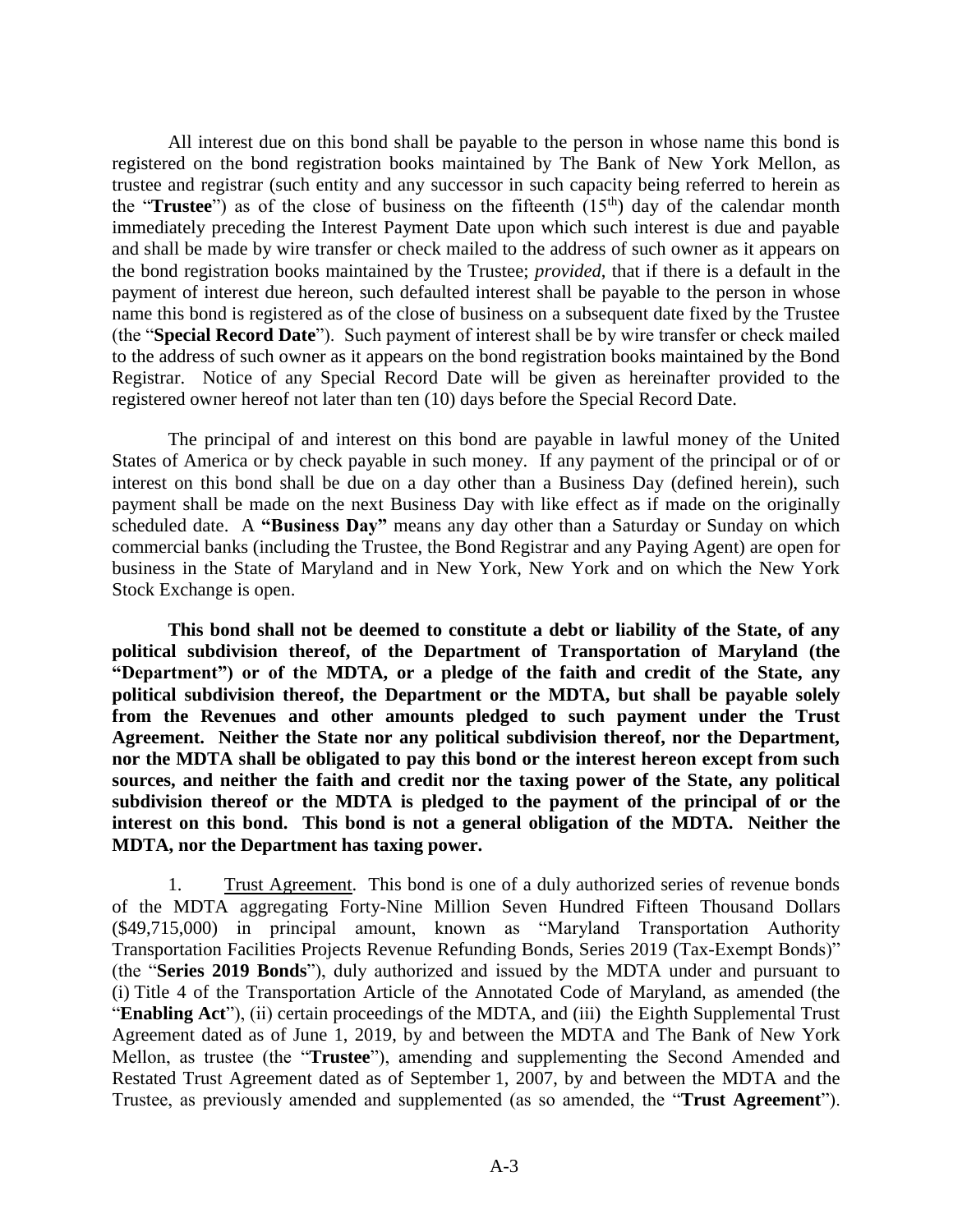The proceeds of the Series 2019 Bonds together with other funds available to the MDTA, will be used (i) to refinance the cost of acquiring, constructing, equipping and improving certain Transportation Facilities Projects as more fully described in the Trust Agreement by refunding and redeeming certain outstanding maturities of its Transportation Facilities Projects Revenue Bonds, Series 2009A, (ii) finance and refinancing the cost of acquiring, constructing, equipping and improving certain Transportation Facilities Projects as more fully described in the Trust Agreement and (iii) to pay certain costs of issuance of the Series 2019 Bonds.

The terms of the Series 2019 Bonds include those stated in the Trust Agreement and the Series 2019 Bonds are subject to all such terms. Reference is hereby made to the Trust Agreement for a description of the funds, revenues and charges pledged thereunder, the nature and extent of the security created or to be created, and the rights, limitations of rights, obligations, duties and immunities of the MDTA, the Trustee and the Bond Registrar and Paying Agent for the Series 2019 Bonds and the rights of the registered owners of the Series 2019 Bonds. By the acceptance of this bond, the Registered Owner hereof assents to all of the provisions of the Trust Agreement. Certified copies of the Trust Agreement are on file at the Designated Office of the Trustee and at the offices of the MDTA in Baltimore, Maryland. All capitalized terms used, but not defined herein, are defined in the Trust Agreement and are used herein in the same manner and with the same meaning as in the Trust Agreement.

2. The Series 2019 Bonds. All the Series 2019 Bonds are of like tenor except as to number, principal amount, maturity, and interest rate and mature on July 1 of the years and in the amounts and bear interest as set forth in the Trust Agreement.

3. Authorized Denominations. The Series 2019 Bonds are issuable only in registered form without coupons in denominations of \$5,000 and any integral multiple thereof.

4. Additional Bonds. The Trust Agreement provides that Additional Bonds may be issued within the limitations and provisions of the Trust Agreement. All Bonds issued within the limitations and provisions of the Trust Agreement shall be secured equally and ratably by the Revenues and other moneys pledged by the MDTA, to the extent provided in the Trust Agreement.

5. Redemption. The Series 2019 Bonds are not subject to optional redemption prior to maturity.

6. Defeasance. The Trust Agreement prescribes the manner in which it may be discharged and provides that Series 2019 Bonds shall be deemed to be paid if moneys or certain Government Obligations, the principal of and interest on which, when due, will be sufficient to pay the principal of and interest on such Series 2019 Bonds to the date of maturity thereof, shall have been deposited with the Trustee.

7. Persons Deemed Owners; Restrictions upon Actions by Individual Owners. The MDTA and the Trustee may deem and treat the person in whose name this bond is registered as the absolute owner hereof (whether or not this bond shall be overdue and notwithstanding any notation of ownership or other writing hereon made by anyone other than the MDTA or the Trustee) for the purpose of receiving payment of or on account of the principal of this bond, and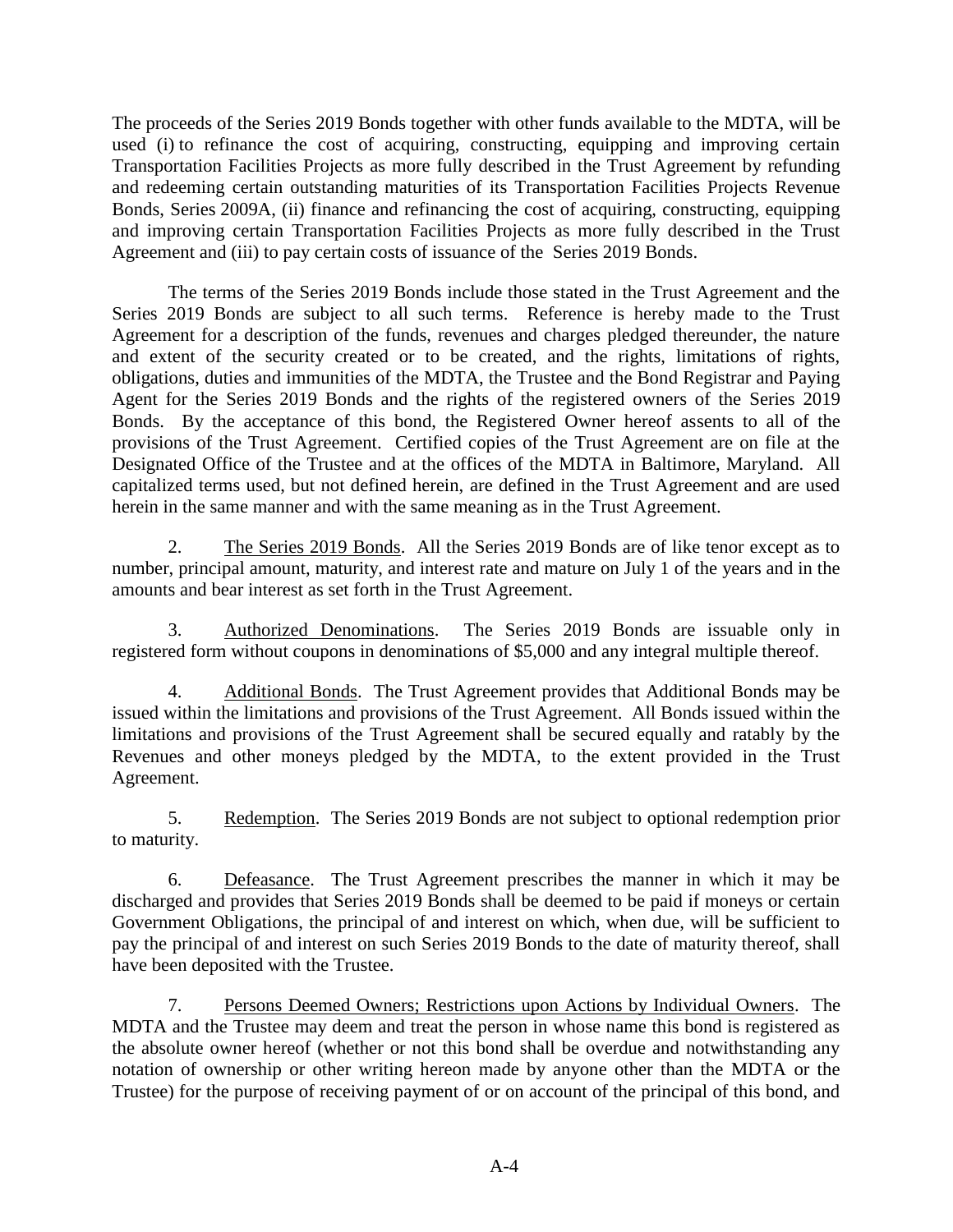for all other purposes except as otherwise provided herein with respect to the payment of interest on this bond, and neither the MDTA nor the Trustee shall be affected by any notice to the contrary. All such payments so made to any such registered owner, or upon his order, shall be valid and, to the extent of the sum or sums so paid, effectual to satisfy and discharge the liability for moneys payable under this bond.

The registered owner of this bond shall have no right to enforce the provisions of the Trust Agreement, or to institute action to enforce the covenants therein, or to take any action with respect to any event of default under the Trust Agreement, or to institute, appear in or defend any suit or other proceeding with respect hereto, except as provided in the Trust Agreement.

8. Transfer and Exchange. This bond may be exchanged for an equal, aggregate principal amount of Series 2019 Bonds, of the same maturity and bearing interest at the same rate and of other authorized denominations, and the transfer of this bond may be registered, upon presentation and surrender of this bond at the Designated Office of the Trustee, together with an assignment duly executed by the registered owner hereof or such owner attorney or legal representative. The MDTA and the Trustee may require the person requesting any such exchange or transfer to reimburse them for any tax or other governmental charge payable in connection therewith. Prior to any transfer of this bond outside of the Book-Entry Only system (including, but not limited to, the initial transfer outside the Book-Entry Only system) the transferor shall provide or cause to be provided to the Trustee all information necessary to allow the Trustee to comply with any applicable tax reporting obligations, including without limitation any cost basis reporting obligations under Internal Revenue Code Section 6045, as amended. The Trustee shall conclusively rely on the information provided to it and shall have no responsibility to verify or ensure the accuracy of such information.

9. Modifications. Modifications or alterations of the Trust Agreement may be made only to the extent and in the circumstances permitted by the Trust Agreement.

10. Negotiability. As declared by the Enabling Act, this bond shall be and be deemed to be for all purposes a negotiable instrument subject only to the provisions for registration and registration of transfer stated herein.

11. Governing Law. This bond shall be governed by and construed in accordance with the laws of the State of Maryland.

12. Notices. Except as otherwise provided in the Trust Agreement, when the Trustee is required to give notice to the owner of this bond, such notice shall be mailed by first-class mail to the registered owner of this bond at such owner's address as it appears on the registration books maintained by the Trustee. Any notice mailed as provided herein will be conclusively presumed to have been given, whether or not actually received by the addressee.

All acts, conditions and things required by the Constitution and laws of the State of Maryland and the rules and regulations of the MDTA to happen, exist and be performed precedent to and in the issuance of this bond and the execution and delivery of the Trust Agreement have happened, exist and have been performed as so required.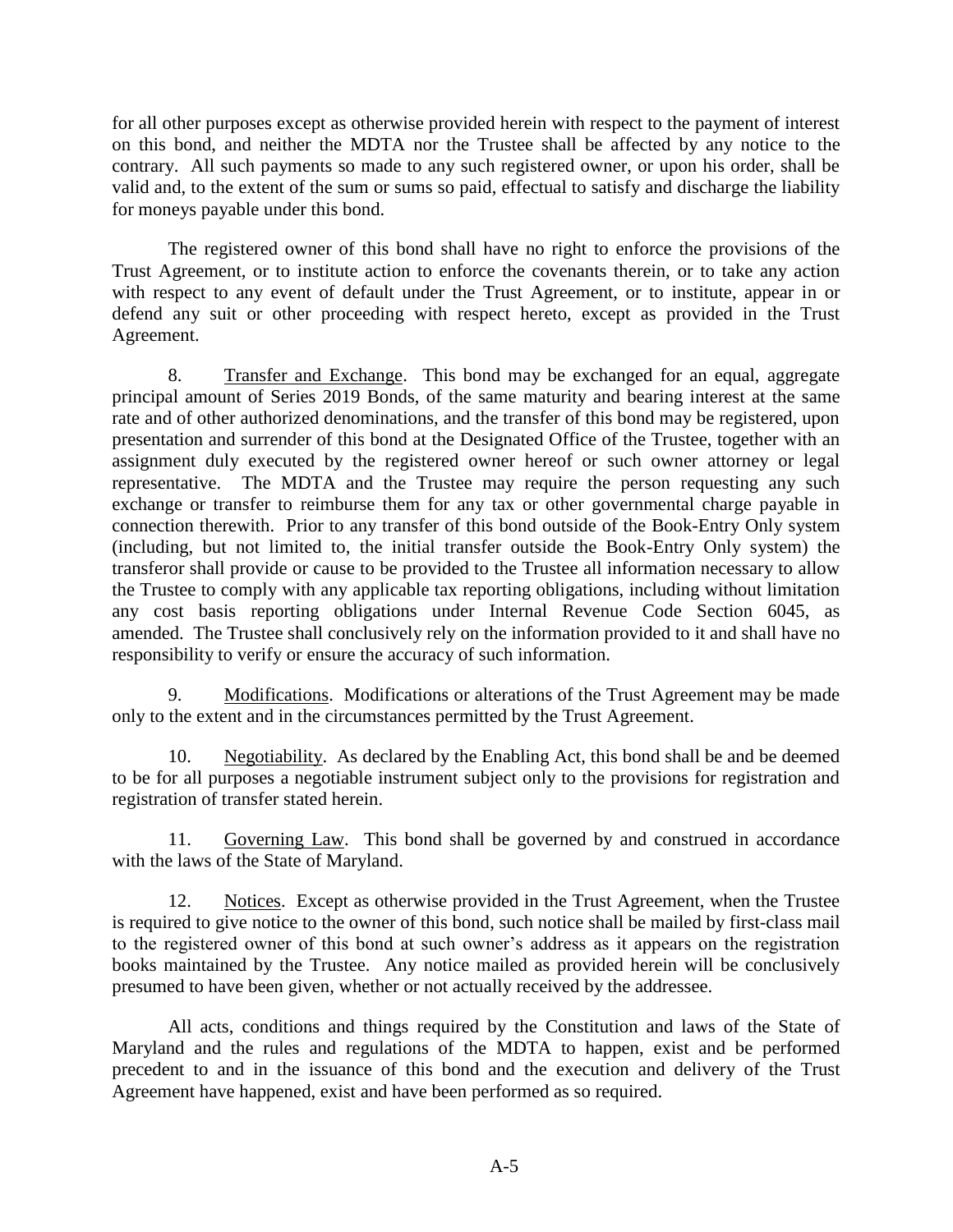No recourse shall be had for the payment of the principal of and interest on this bond or for any claims based thereon or on the Trust Agreement against any member or other officer of the MDTA or any person executing this bond, all such liability, if any, being expressly waived and released by the registered owner of this bond by the acceptance of this bond.

This bond shall not be valid or become obligatory for any purpose or be entitled to any benefit or security under the Trust Agreement until it shall have been authenticated by the execution by the Trustee of the certificate of authentication endorsed hereon.

[Remainder of page left blank intentionally]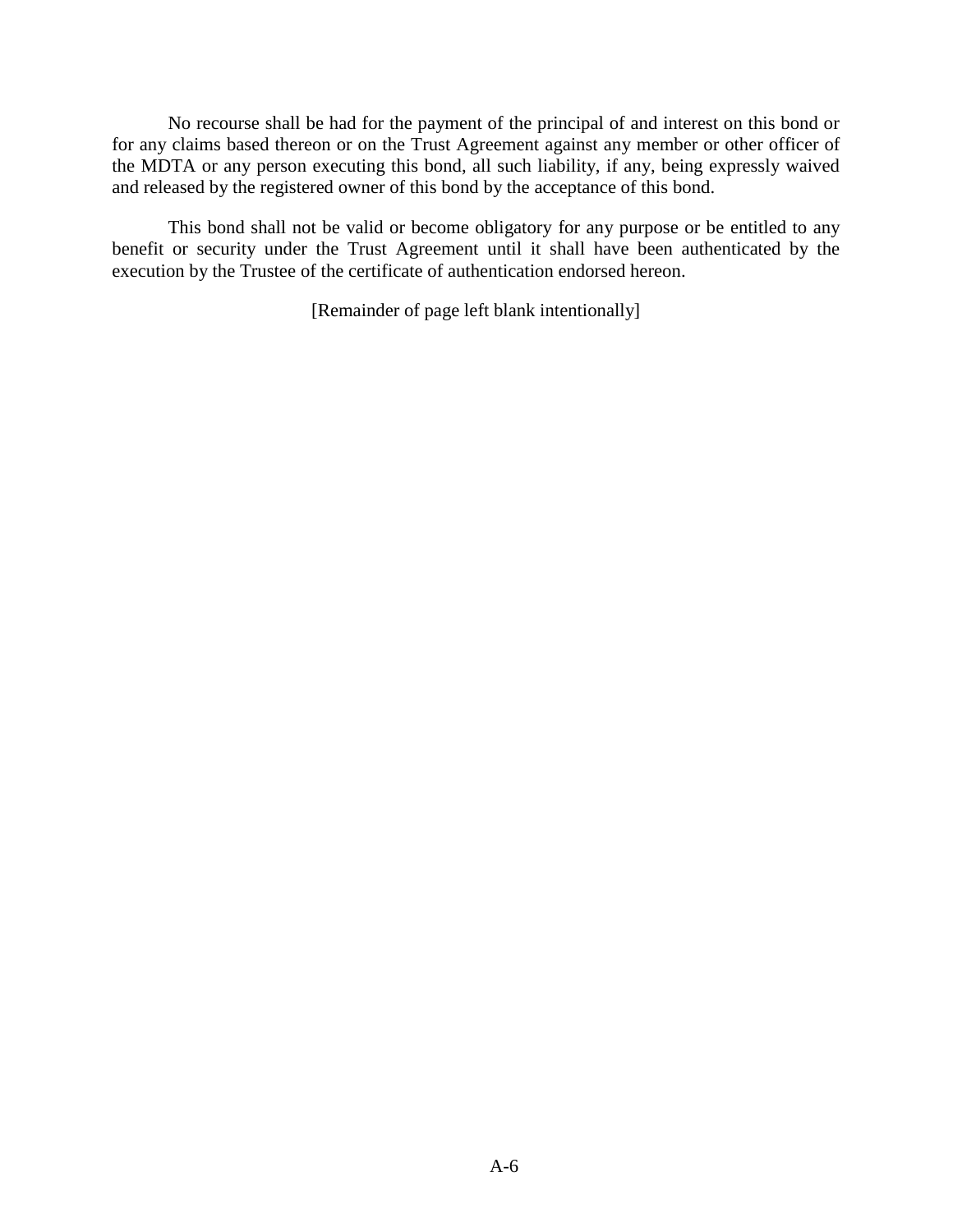**IN WITNESS WHEREOF**, Maryland Transportation Authority has caused this bond to bear the manual or facsimile signatures of the Chairman of the MDTA and the Executive Director of the MDTA and the official seal of the MDTA to be imprinted hereon, all as of the \_\_\_ day of \_\_\_\_\_\_\_\_\_, 2019.

# **MARYLAND TRANSPORTATION AUTHORITY**

[SEAL]

By:

 Pete K. Rahn Chairman

John J. O'Neill Acting Executive Director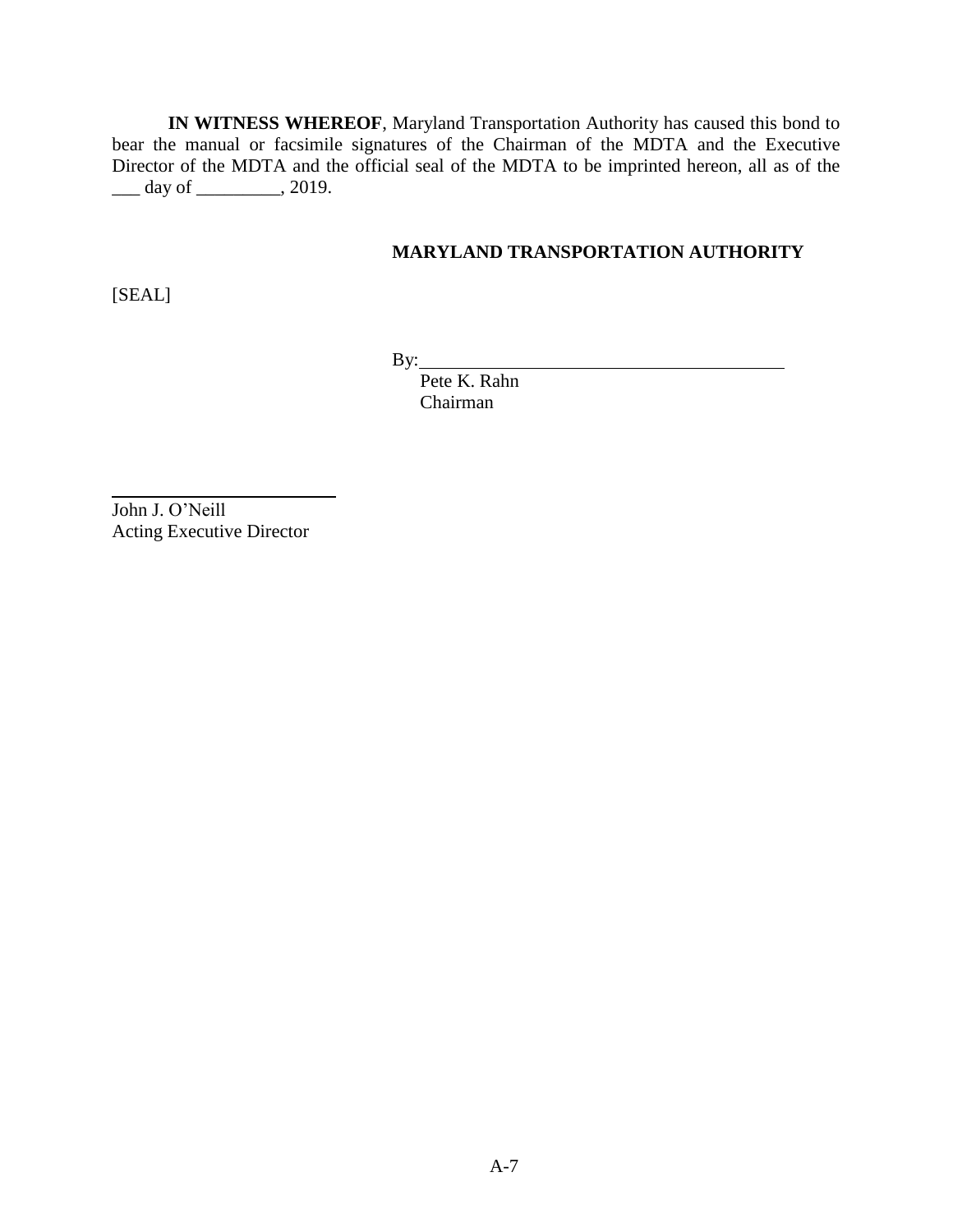# CERTIFICATE OF AUTHENTICATION

Date of Authentication: \_\_\_\_\_\_\_\_\_, 2019

This bond is one of the bonds of the series designated therein and issued under the provisions of the Trust Agreement. Signed original opinions of Kimberly A. Millender, Assistant Attorney General and Principal Counsel to the Maryland Transportation Authority, and of Bond Counsel, McKennon Shelton & Henn LLP, Baltimore, Maryland, are on file with the undersigned.

# **THE BANK OF NEW YORK MELLON**, as Bond Registrar

By:\_\_\_\_\_\_\_\_\_\_\_\_\_\_\_\_\_\_\_\_\_\_\_\_\_\_\_\_\_\_\_\_\_\_\_\_\_\_\_

Authorized Officer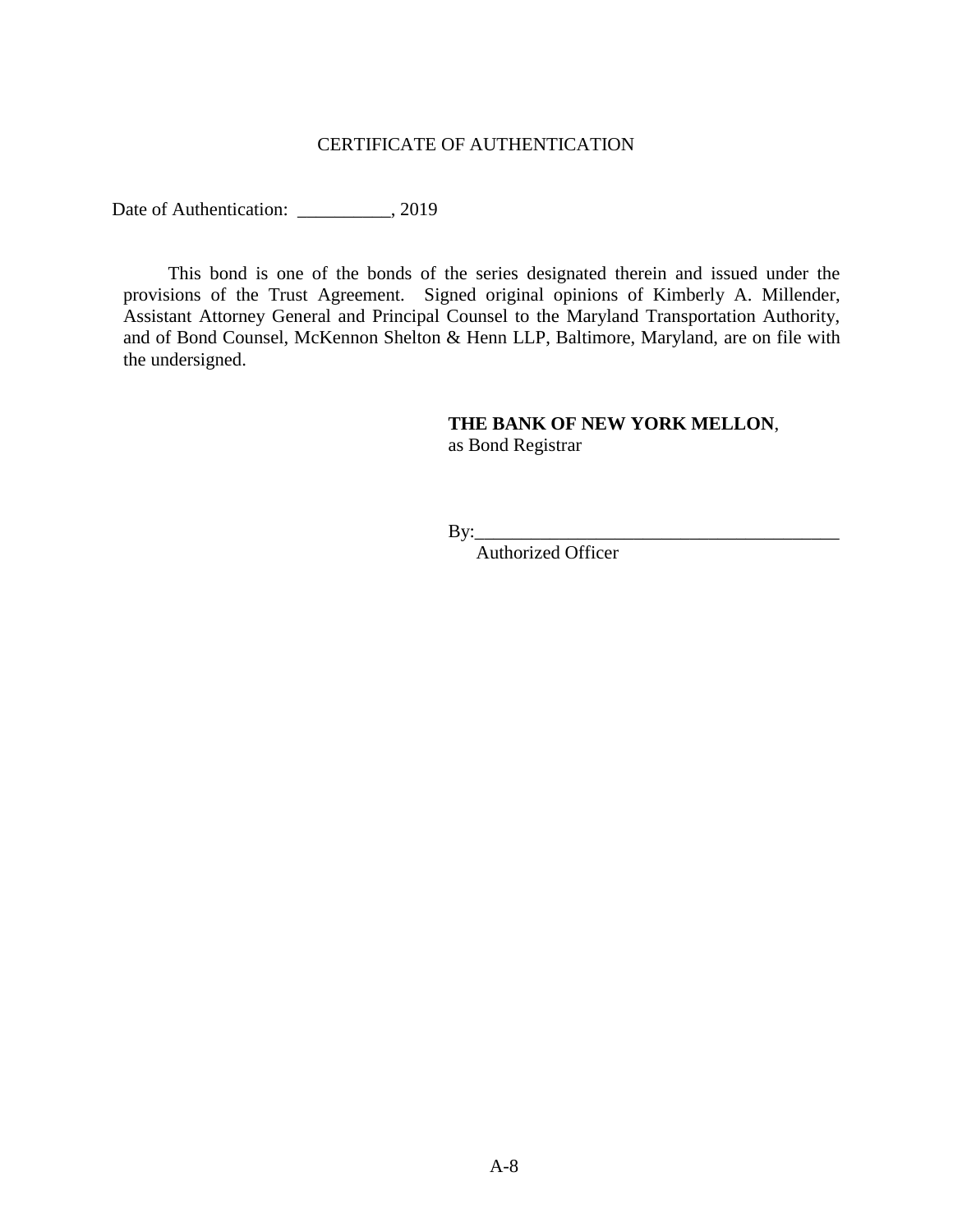# **PAYMENT GRID**

|      |         | Principal<br>Amount Paid |                                 | Holder's  |
|------|---------|--------------------------|---------------------------------|-----------|
| Date | Advance |                          | Principal<br>Amount Outstanding | Signature |
|      |         |                          |                                 |           |
|      |         |                          |                                 |           |
|      |         |                          |                                 |           |
|      |         |                          |                                 |           |
|      |         |                          |                                 |           |
|      |         |                          |                                 |           |
|      |         |                          |                                 |           |
|      |         |                          |                                 |           |
|      |         |                          |                                 |           |
|      |         |                          |                                 |           |
|      |         |                          |                                 |           |
|      |         |                          |                                 |           |
|      |         |                          |                                 |           |
|      |         |                          |                                 |           |
|      |         |                          |                                 |           |
|      |         |                          |                                 |           |
|      |         |                          |                                 |           |
|      |         |                          |                                 |           |
|      |         |                          |                                 |           |
|      |         |                          |                                 |           |
|      |         |                          |                                 |           |
|      |         |                          |                                 |           |
|      |         |                          |                                 |           |
|      |         |                          |                                 |           |
|      |         |                          |                                 |           |
|      |         |                          |                                 |           |
|      |         |                          |                                 |           |
|      |         |                          |                                 |           |
|      |         |                          |                                 |           |
|      |         |                          |                                 |           |
|      |         |                          |                                 |           |
|      |         |                          |                                 |           |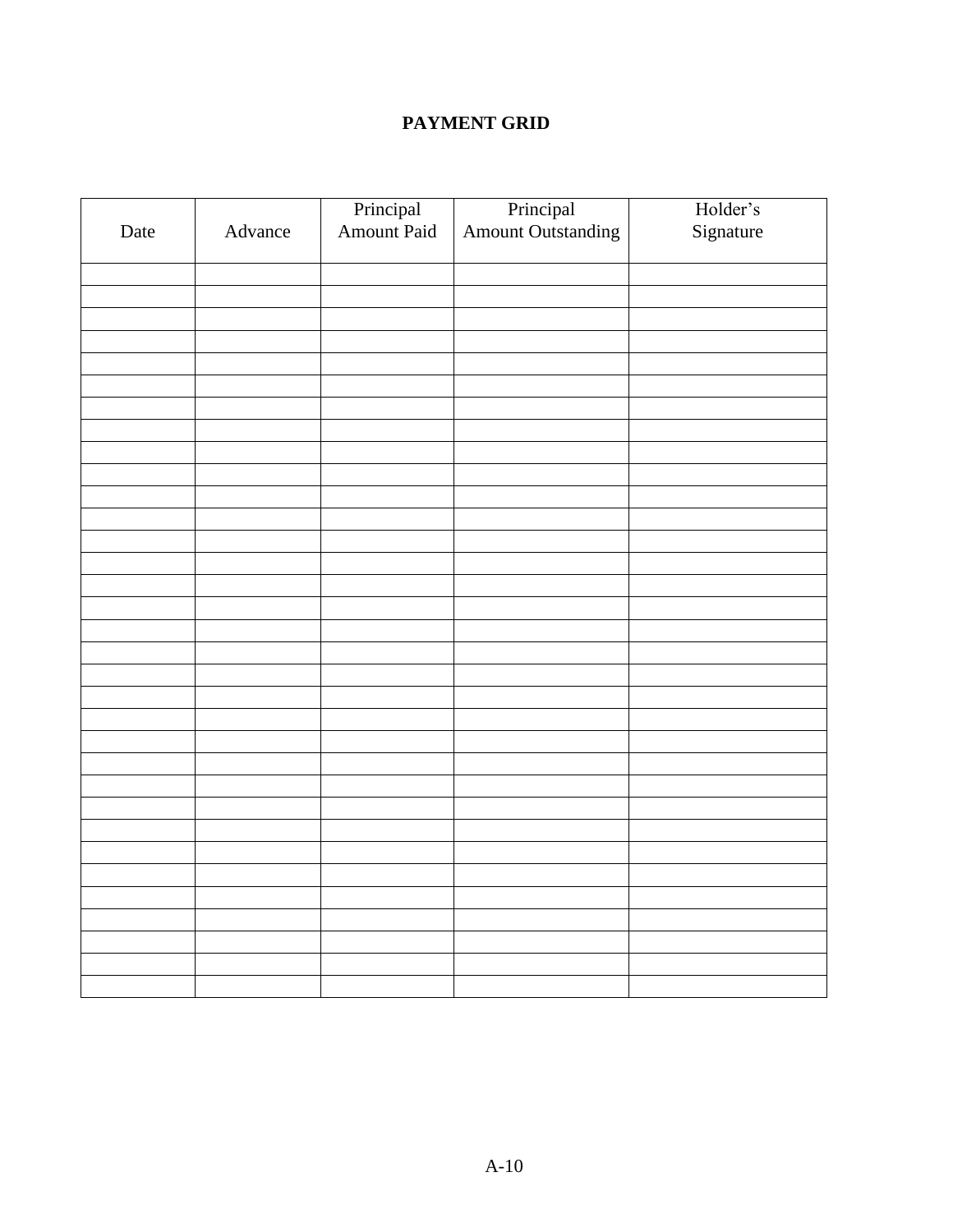**Appendix B to Eighth Supplemental Trust Agreement**

# **HISTORY OF TRANSPORTATION FACILITIES PROJECTS FINANCINGS AND TRUST AMENDMENTS**

The following information sets forth a summary of the significant legislation, revenue bond issuances and trust agreements related to the Maryland Transportation Authority (the "MDTA") program to finance the acquisition, construction of its revenue generating transportation facilities and certain other transportation facilities related thereto. Capitalized terms used by not defined herein shall have the meaning set forth in the Second Amended and Restated Trust Agreement dated as of September 1, 2007 (the "2007 Trust Agreement"), between the MDTA and The Bank of New York Mellon, as trustee.

#### **1937 Revenue Bond Act**

By virtue of Chapter 356 of the Laws of Maryland of 1937 ( "1937 Revenue Bond Act"), the State Roads Commission of Maryland (the "Commission"), an agency of the State of Maryland (the "State"), was authorized and empowered:

(a) to construct, maintain and operate bridges over rivers and navigable waters which are wholly or partly within the State;

(b) to issue revenue bonds of the State, payable solely from revenues, for the purpose of paying all or part of the cost of constructing any one or more of such bridges;

(c) to issue revenue refunding bonds of the State, payable solely from revenues, for the purpose of refunding any revenue bonds issued under the provisions of the 1937 Revenue Bond Act and then outstanding; and

(d) to fix and revise from time to time tolls for the use of such bridge or bridges.

# **1938 Act of Congress**

By virtue of the Act of Congress approved April 7, 1938 (52 Stat. 205) entitled "An Act authorizing the State of Maryland, by and through its State Roads Commission or the successors of said commissions to construct, maintain, and operate certain bridges across streams, rivers, and navigable waters which are wholly or partly within the State" (the "1938 Act of Congress"), the Commission was authorized and empowered to construct, maintain and operate (a) a bridge across the Susquehanna River from a point in Cecil County at or near Perryville to a point approximately opposite in Harford County at or near Havre de Grace and approaches thereto (the "Susquehanna River Bridge") and (b) a bridge across the Potomac River from a point in Charles County at or near Ludlow's Ferry to a point approximately opposite in the State of Virginia near Dahlgren and Colonial Beach and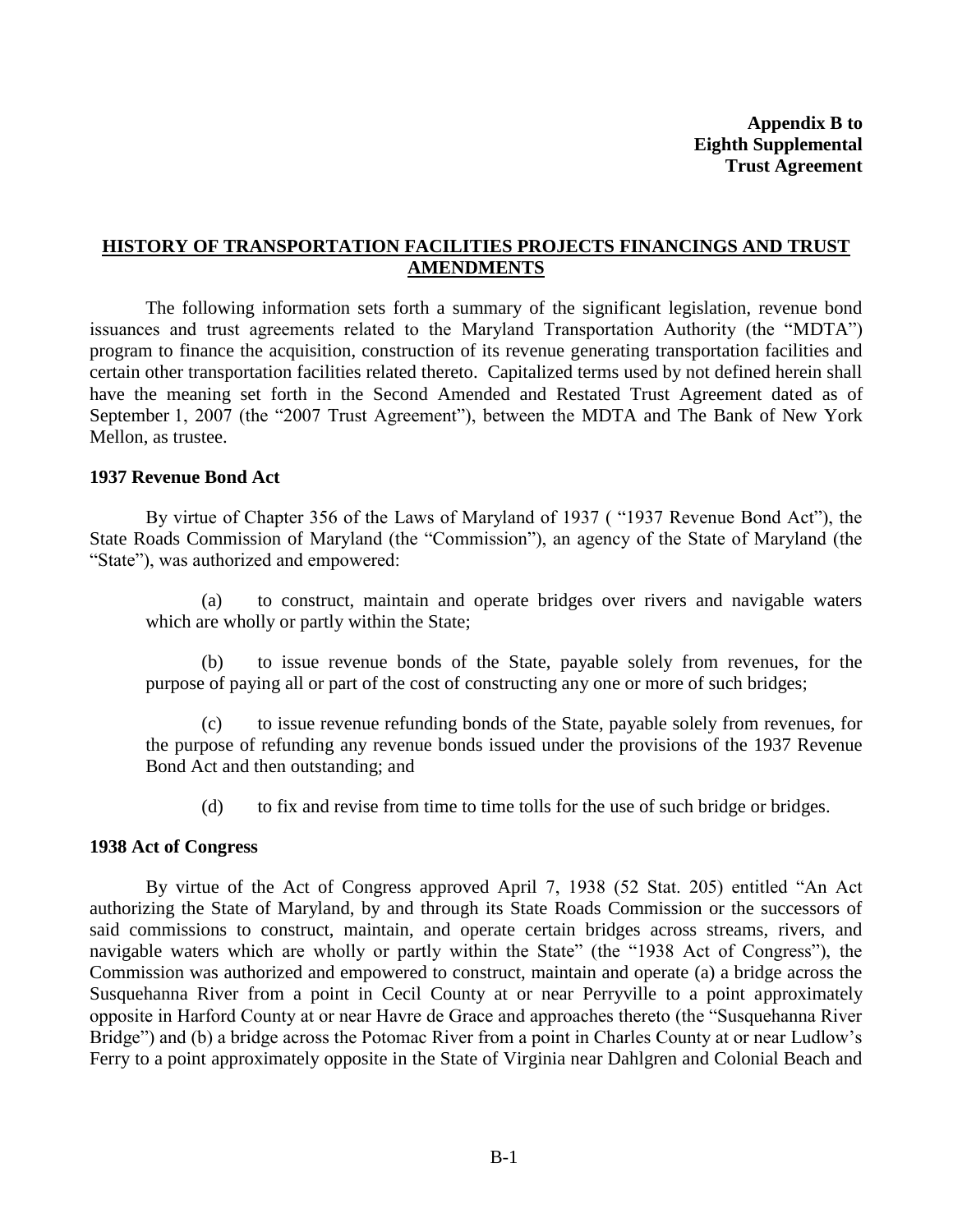approaches thereto (formerly known as the "Potomac River Bridge" and now named the "Harry W. Nice Memorial Bridge").

# **Grouping Bridges for Financing Purposes**

By virtue of the 1937 Revenue Bond Act and the 1938 Act of Congress, the Commission was authorized and empowered:

(a) to unite or group such bridges for financing purposes and to provide for the issuance of a single issue of revenue bonds for the purpose of paying the cost of such bridges; and

(b) to charge tolls for the use of each of such bridges, such tolls to be so fixed and adjusted in respect of the aggregate of tolls from the bridges so united or grouped as to provide a fund sufficient, with other revenues, if any, to pay the cost of maintaining, repairing and operating the bridges, unless such cost should be otherwise provided for, and also to pay such revenue bonds and the interest thereon as the same should become due and payable.

# **Construction of Susquehanna River and Potomac River Bridges**

The Commission selected the location and adopted and approved plans and specifications for the construction of each of such bridges; the Secretary of War and the Chief of Engineers of the United States of America approved the location, plans and specifications for each of such bridges; and each of such bridges has been constructed and in 1940, were opened for traffic.

# **Issuance of Bridge Revenue Bonds Series 1938 Dated October 1, 1938**

For the purpose of paying part of the cost of the Susquehanna River Bridge and the Potomac River Bridge, the Commission issued bridge revenue bonds of the State, payable solely from the revenues of such bridges, in the aggregate principal amount of \$6,000,000, designated "Bridge Revenue 3¾% Bonds, Series A," dated as of October 1, 1938 (the "Series 1938 A Bonds").

# **Issuance of Bridge Revenue Refunding Bonds Series 1941 Dated June 1, 1941**

For the purpose of providing funds, with other available funds, for refunding all of the Series A Bonds, Bridge Revenue 3¾% Bonds, Series A, thereby taking advantage of the low interest rates for public securities then prevailing and effecting substantial savings, the Commission issued bridge revenue refunding bonds of the State, payable solely from the revenues of such bridges, in the aggregate principal amount of \$6,000,000, designated "Bridge Revenue Refunding Bonds," dated as of June 1, 1941 (the "Series 1941 Bonds").

# **1947 Revenue Bond Act**

By virtue of Chapter 561 of the Laws of Maryland of 1947, as amended (the "1947 Revenue Bond Act"), the Commission was authorized and empowered: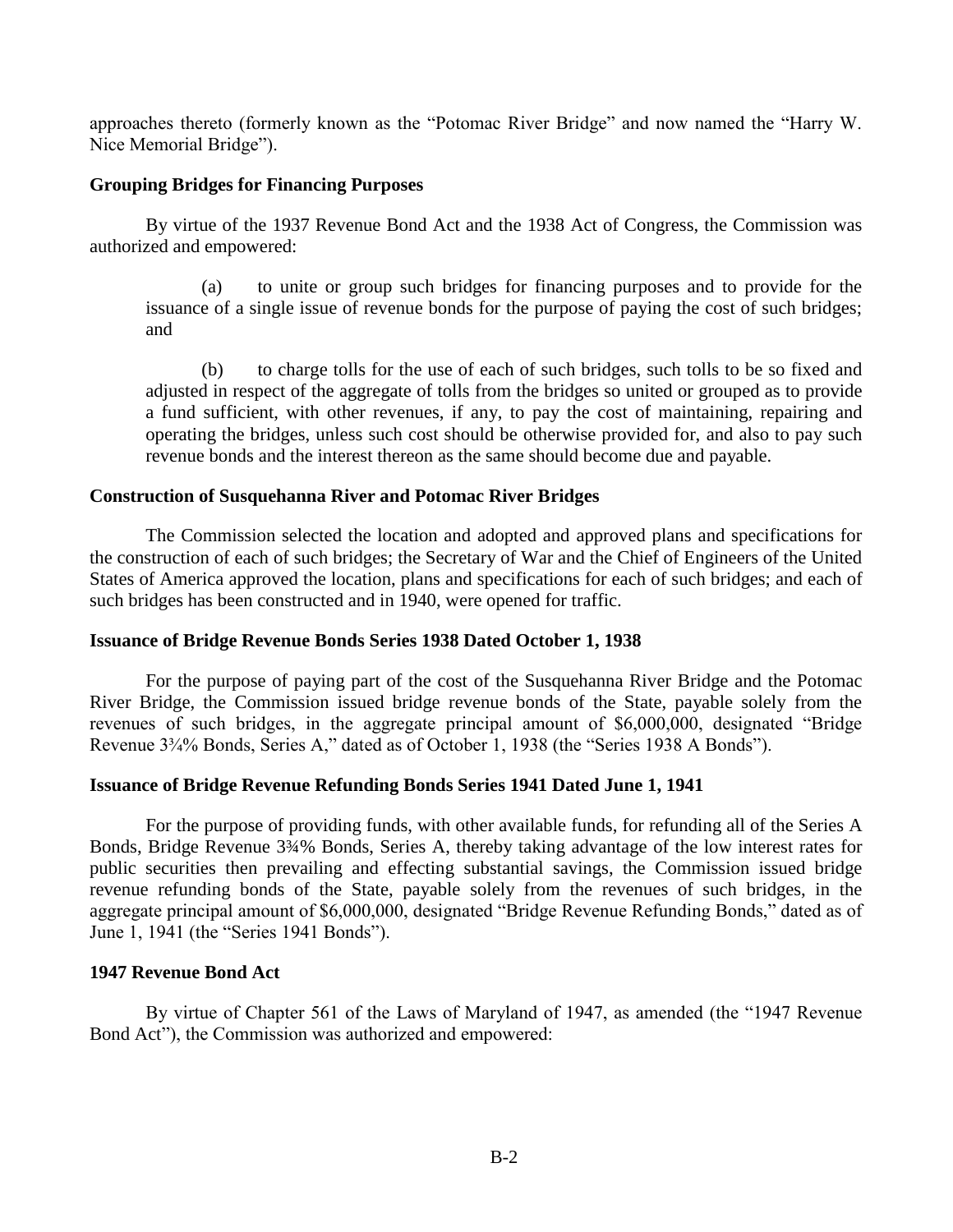(a) to construct, maintain, repair and operate bridges over and tunnels under rivers and navigable waters which are wholly or partly within the State;

(b) to issue revenue bonds of the State, payable solely from revenues, for the purpose of refunding any outstanding bridge revenue bonds and paying all or any part of the cost of any one or more bridges or tunnels;

(c) to fix and revise from time to time tolls for transit over or through each bridge or tunnel constructed by it; and

(d) to charge tolls for the use of the Susquehanna River Bridge and the Potomac River Bridge and to pledge such tolls to the payment of revenue bonds issued under the provisions of the 1947 Revenue Bond Act.

#### **1948 Act of Congress**

By virtue of the Act of Congress approved June 16, 1948 (62 Stat. 463), entitled "An Act supplementing the Act entitled 'An Act authorizing the State of Maryland, by and through its State Roads Commission or the successors of said commission, to construct, maintain and operate certain bridges across streams, rivers, and navigable waters which are wholly or partly within the State', approved April 7, 1938" (the "1948 Act of Congress"), the Commission was authorized and empowered:

(a) to construct, maintain and operate (i) a bridge across or a tunnel under the Chesapeake Bay, in the State of Maryland, from a point in Anne Arundel County at or near Sandy Point to a point approximately opposite on Kent Island, or a combined bridge and tunnel at such location, and approaches thereto, and (ii) a bridge across or a tunnel under the Patapsco River in the City of Baltimore from a point at or near the mouth of North West Branch to a point approximately opposite at or near Fairfield, and approaches thereto;

(b) to fix and charge tolls in accordance with the laws of the State for the use of each of such structures and to use such tolls in accordance with such laws for the purposes provided in the 1948 Act of Congress; and

(c) to unite or group either or both the Susquehanna River Bridge and the Potomac River Bridge with either or both of such structures for financing purposes.

#### **Construction of Initial Chesapeake Bay Bridge**

The Commission selected the location and adopted and approved plans for the construction of such bridge across the Chesapeake Bay (the "Initial Chesapeake Bay Bridge"), the location and plans for the Initial Chesapeake Bay Bridge were approved by the Chief of Engineers and the Secretary of the Army of the United States of America and the Initial Chesapeake Bay Bridge was constructed and in 1952, opened for traffic.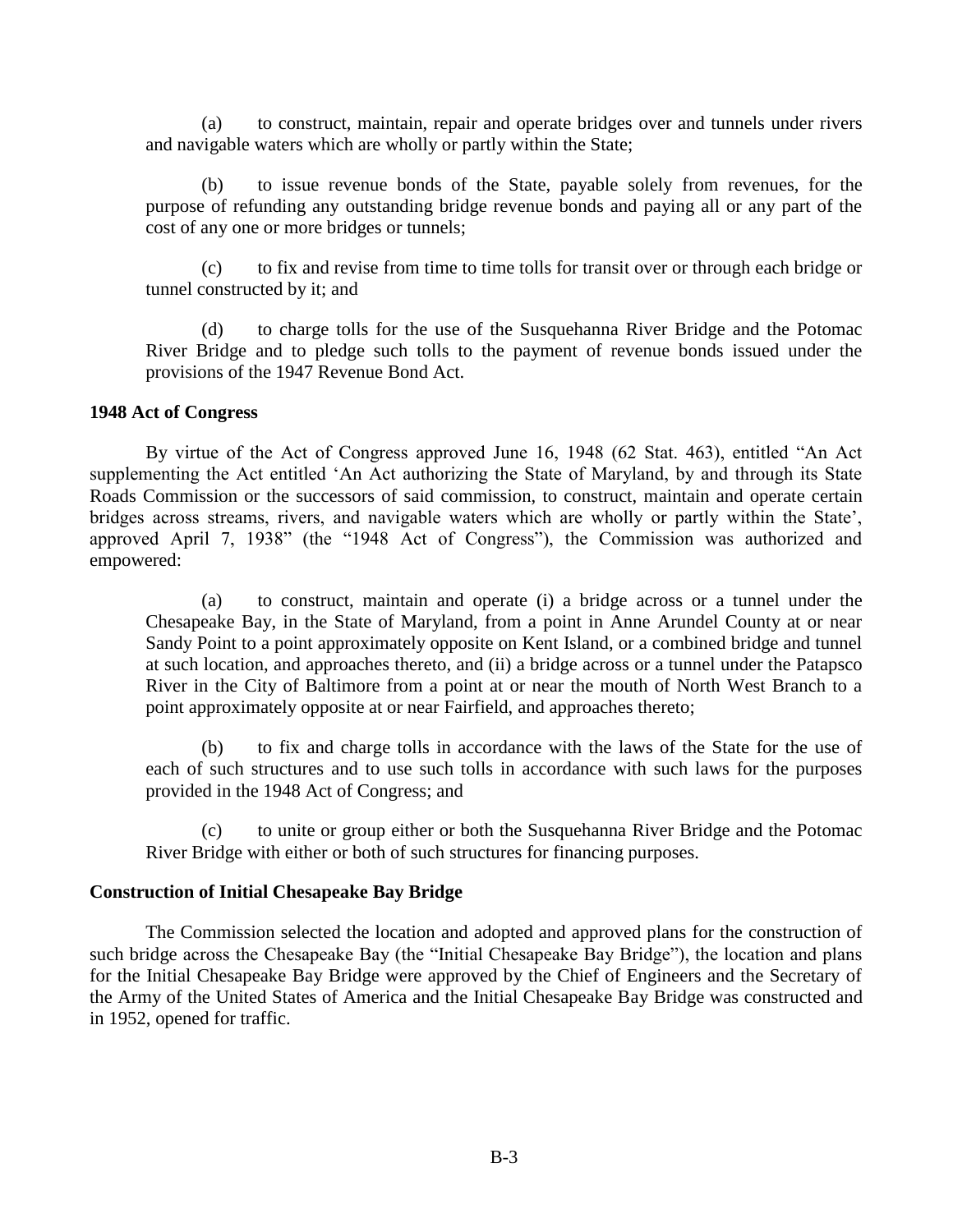# **Issuance of Bridge Revenue Bonds (Series 1948) Dated October 1, 1948**

For the purpose of refunding all of the Series 1941 Bonds, which were then outstanding in the aggregate principal amount of \$1,384,000, and paying the cost of the Initial Chesapeake Bay Bridge, the Commission issued bridge revenue bonds of the State, payable solely from the revenues of the Susquehanna River Bridge, the Potomac River Bridge and the Initial Chesapeake Bay Bridge, in the aggregate principal amount of \$43,925,000, designated "Bridge Revenue Bonds (Series 1948)", dated as of October 1, 1948 (the "Series 1948 Bonds").

# **Construction of Baltimore Harbor Tunnel**

The Commission selected the location and adopted and approved plans for the construction of such tunnel under the Patapsco River in the City of Baltimore (the "Baltimore Harbor Tunnel"), the location and plans for the Baltimore Harbor Tunnel were approved by the Chief of Engineers and the Secretary of the Army of the United States of America and the Baltimore Harbor Tunnel was constructed and in 1957, was opened for traffic.

# **Issuance of Bridge and Tunnel Revenue Bonds Series 1954 Dated October 1, 1954**

For the purpose of refunding all of the Series 1948 Bonds, which were then outstanding in the aggregate principal amount of \$34,037,000, and paying the cost of the Baltimore Harbor Tunnel, the Commission issued bridge and tunnel revenue bonds of the State, payable solely from the revenues of the Susquehanna River Bridge, the Potomac River Bridge, the Initial Chesapeake Bay Bridge and the Baltimore Harbor Tunnel, in the aggregate principal amount of \$180,000,000, designated "Bridge and Tunnel Revenue Bonds," dated as of October 1, 1954 (the "Series 1954 Bonds").

# **Northeastern Expressway Legislation**

By virtue of Chapter 437 of the Laws of Maryland of 1955, as amended, the Commission was authorized and empowered

(a) to construct, maintain, repair and operate a toll express highway, to be known as the "Northeastern Expressway," extending from a point at or within the city limits of the City of Baltimore, Maryland, northeasterly between U.S. Routes 40 and 1 to a point at or near the boundary line between the State of Maryland and the Commonwealth of Pennsylvania, including a connection to a point at or near the boundary line between the State of Maryland and the State of Delaware, or any part or parts thereof;

(b) to issue revenue bonds of the State, payable solely from the tolls and revenues pledged for their payment, for the purpose of paying all or any part of the cost of such toll express highway or any part or parts thereof; and

(c) to fix and revise from time to time tolls for transit over such toll express highway and any part or parts thereof.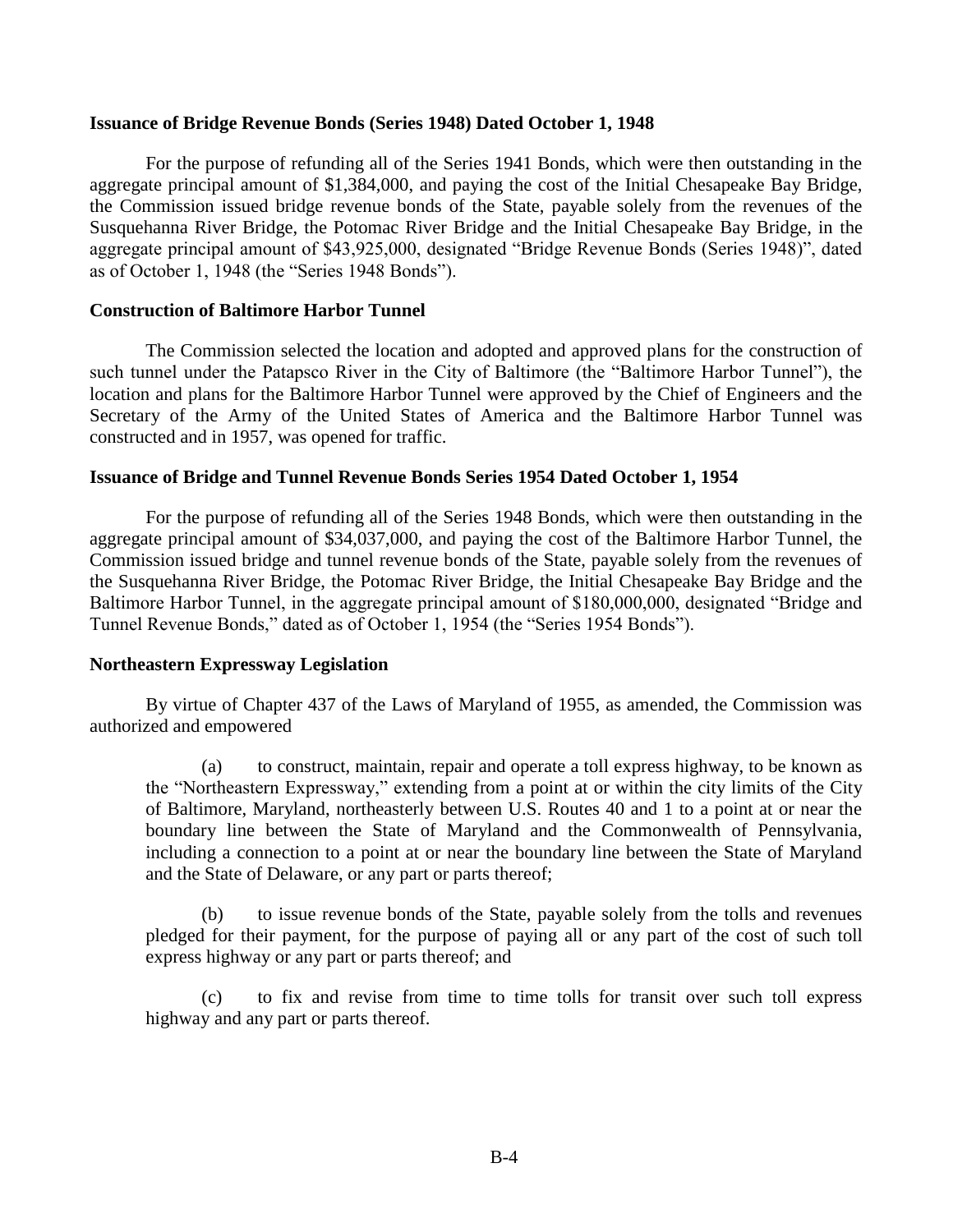### **Construction of Northeastern Expressway**

The Commission selected the location and adopted and approved plans for the construction of that part of such express highway, to be operated as a toll express highway, 42.4 miles in length, extending from Whitemarsh Boulevard in Baltimore County, Maryland, northeasterly between U.S. Routes 40 and 1 to a point on the boundary line between the State of Maryland and the State of Delaware connecting with the Delaware Turnpike (formerly known as the "Northeastern Expressway" and now named the "John F. Kennedy Memorial Highway") and the Northeastern Expressway was constructed and in 1963, was opened for traffic.

# **Issuance of Northeastern Expressway Revenue Bonds (Series 1962) Dated January 1, 1962; 1962 Trust Agreement**

For the purpose of paying the cost of the Northeastern Expressway, the Commission issued, under and pursuant to the provisions of a trust agreement, dated as of January 1, 1962, by and between the Commission and Maryland National Bank, as trustee, revenue bonds of the State, payable solely from the revenues of the Northeastern Expressway, in the aggregate principal amount of \$74,000,000, designated "Northeastern Expressway Revenue Bonds," dated as of January 1, 1962 (the "Series 1962 Bonds").

# **1947 Revenue Bond Act, as Amended**

By virtue of the 1947 Revenue Bond Act, as amended, the Commission was authorized and empowered

(a) to construct, maintain, repair and operate bridges over and tunnels under rivers and navigable waters which are wholly or partly within the State and motorways within the State, including (i) a crossing generally parallel to the Initial Chesapeake Bay Bridge, (ii) an additional crossing across Baltimore Harbor, (iii) a northern crossing of Chesapeake Bay between Millers Island in Baltimore County and a point in Kent County and (iv) a southern crossing of Chesapeake Bay between Calvert County and Dorchester County;

(b) to issue revenue bonds of the State, payable solely from revenues, for the purpose of refunding any revenue bonds issued under the provisions of the 1947 Revenue Bond Act, as amended, and then outstanding and paying all or any part of the cost of any additional project or projects;

(c) to fix and revise from time to time tolls for transit over or through each project constructed by it; and

(d) to charge tolls for the use of the Susquehanna River Bridge, the Potomac River Bridge, the initial Chesapeake Bay Bridge and the Baltimore Harbor Tunnel and to pledge such tolls to the payment of revenue bonds issued under the provisions of the 1947 Revenue Bond Act, as amended.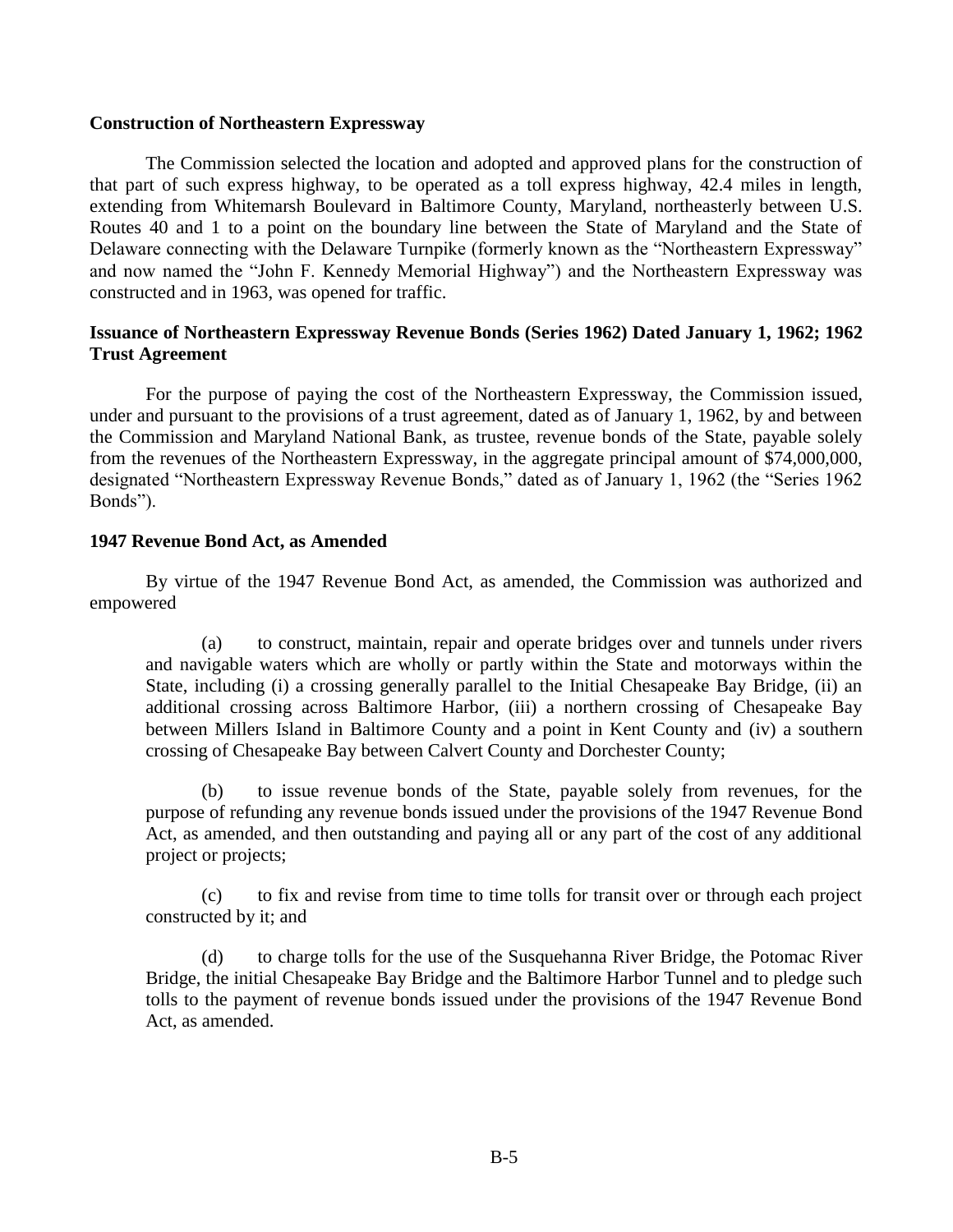#### **1967 Act of Congress**

By virtue of the Act of Congress approved November 17, 1967 (81 Stat. 466), entitled "An Act to amend the Act of June 16, 1948, to authorize the State of Maryland, by and through its State roads commission or the successors of said commission, to construct, maintain, and operate certain additional bridges and tunnels in the State of Maryland" (the "1967 Act of Congress"), the Commission was authorized and empowered:

(a) to construct, maintain and operate (i) a bridge parallel to the initial Chesapeake Bay Bridge, (ii) an additional tunnel under or a bridge across the Patapsco River from a point at or near Hawkins Point in the City of Baltimore to a point at or near Sparrows Point in Baltimore County, (iii) a bridge across or a tunnel under the Chesapeake Bay from a point in Baltimore County at or near Millers Island to a point in Kent County, or a combined bridge and tunnel at such location the "Northern Crossing"), and (iv) a bridge across or a tunnel under the Chesapeake Bay from a point in Calvert County to a point in Dorchester County, or a combined bridge and tunnel at such location (the "Southern Crossing"), and, with respect to each structure, approaches, including connecting highways, thereto;

(b) to fix and charge tolls in accordance with the laws of the State of Maryland for the use of each of such structures and to use such tolls in accordance with such laws for the purposes provided in the 1948 Act of Congress; and

(c) to unite or group any one or more of the Susquehanna River Bridge, the Potomac River Bridge, the Initial Chesapeake Bay Bridge and the Baltimore Harbor Tunnel with any one or more of such structures for financing purposes.

# **Reasonable Rates of Toll**

By virtue of the 1938 Act of Congress, the 1948 Act of Congress and the 1967 Act of Congress, the Secretary of Transportation of the United States of America may at any time and from time to time prescribe reasonable and just rates of toll for vehicles using the Susquehanna River Bridge, the Potomac River Bridge, the Chesapeake Bay Bridge (hereinafter defined), the Baltimore Harbor Tunnel and the Baltimore Harbor Outer Bridge (hereinafter defined).

#### **Construction of Parallel Chesapeake Bay Bridge**

The Commission selected the location and adopted and approved plans for the construction of a bridge generally parallel to the Initial Chesapeake Bay Bridge the "Parallel Chesapeake Bay Bridge") the location and plans for the Parallel Chesapeake Bay Bridge were approved by the Commandant of the United States Coast Guard, Department of Transportation and the Parallel Chesapeake Bay Bridge was constructed and in 1973, was opened for traffic.

### **Construction of Baltimore Harbor Outer Bridge**

The Commission selected the location and adopted and approved plans for the construction of a bridge across the Patapsco River from a point at or near Hawkins Point in the City of Baltimore to a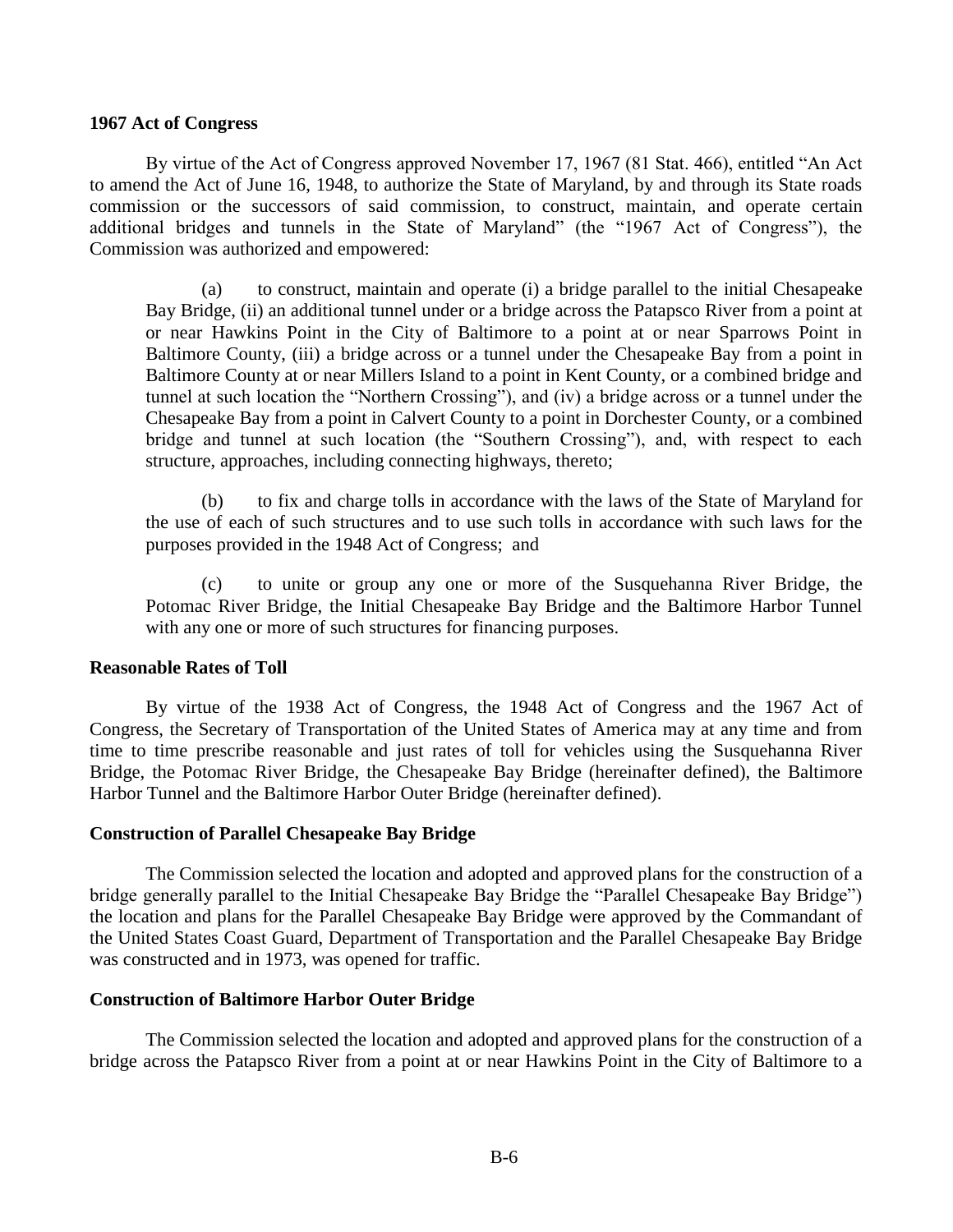point at or near Sparrows Point in Baltimore County (formerly called the "Baltimore Harbor Outer Bridge" and now named the "Francis Scott Key Bridge"), and the location and plans for the Francis Scott Key Bridge were approved by the Commandant of the United States Coast Guard, Department of Transportation; and the Francis Scott Key Bridge was constructed and in 1977, was opened for traffic.

#### **Issuance of Bridge and Tunnel Revenue Bonds (Series 1968) Dated October 1, 1968**

For the purpose of paying the cost of the Parallel Chesapeake Bay Bridge, the Francis Scott Key Bridge and a connection between one of the southern approaches to the Baltimore Harbor Tunnel and Interstate Route 95, a part of the cost of traffic and other studies and engineering for the Northern Crossing and the Southern Crossing and a part of the cost of acquisition of the rights of way for the Northern Crossing and the Southern Crossing, the Commission issued, under and pursuant to the provisions of a trust agreement, dated as of October 1, 1968 (the "1968 Trust Agreement"), revenue bonds of the State in the aggregate principal amount of \$220,000,000, designated "Bridge and Tunnel Revenue Bonds (Series 1968)," dated as of October 1, 1968 (the "Series 1968 Bonds"), by and between the Commission and Maryland National Bank, as trustee, payable solely from the revenues of the Susquehanna River Bridge, the Potomac River Bridge, the Initial and Parallel Chesapeake Bay Bridges (the Initial and Parallel Chesapeake Bay Bridges being formerly collectively called the "Chesapeake Bay Bridge" and now named the "Wm. Preston Lane, Jr. Memorial Bridge"), the Baltimore Harbor Tunnel and the Francis Scott Key Bridge, subject to the prior payment of the \$36,116,000 then outstanding Bridge and Tunnel Revenue Bonds, dated as of October 1, 1954, from such revenues.

# **Issuance of Bridge and Tunnel Revenue Bonds (Series 1975) Dated July 1, 1975**

For the purpose of providing additional funds for completing payment of the cost of the Parallel Chesapeake Bay Bridge, the Francis Scott Key Bridge and the connection between one of the southern approaches to the Baltimore Harbor Tunnel and Interstate Route 95, the MDTA, as the successor to the Commission, issued, under and pursuant to the provisions of the 1968 Trust Agreement, revenue bonds of the State, payable solely from the revenues of the Susquehanna River Bridge, the Potomac River Bridge, the Chesapeake Bay Bridge, the Baltimore Harbor Tunnel and the Francis Scott Key Bridge, in the aggregate principal amount of \$34,000,000, designated "Bridge and Tunnel Revenue Bonds (Series 1975)" dated as of July 1, 1975 (the "Series 1975 Bonds")

# **Issuance of Transportation Facilities Projects Revenue Bonds (Series 1978) Dated July 1, 1978; Original 1978 Trust Agreement; Projects Combined**

The MDTA determined to combine for the purposes of operation and financing the Susquehanna River Bridge, the Potomac River Bridge, the Chesapeake Bay Bridge, the Baltimore Harbor Tunnel, the Francis Scott Key Bridge, the Northeastern Expressway and any additional project or projects, and for such purpose and for the purpose of providing funds, with other available funds, for refunding the Series 1962 Bonds, the Series 1968 Bonds and the Series 1975 Bonds, including the payment of the redemption premiums thereon and the interest to accrue thereon to their maturity dates or the dates fixed for their redemption, the MDTA issued, under and pursuant to the provisions of a trust agreement, dated as of July 1, 1978 (the "Original 1978 Trust Agreement"), by and between the MDTA and Maryland National Bank, as trustee, revenue bonds of the MDTA, payable solely from the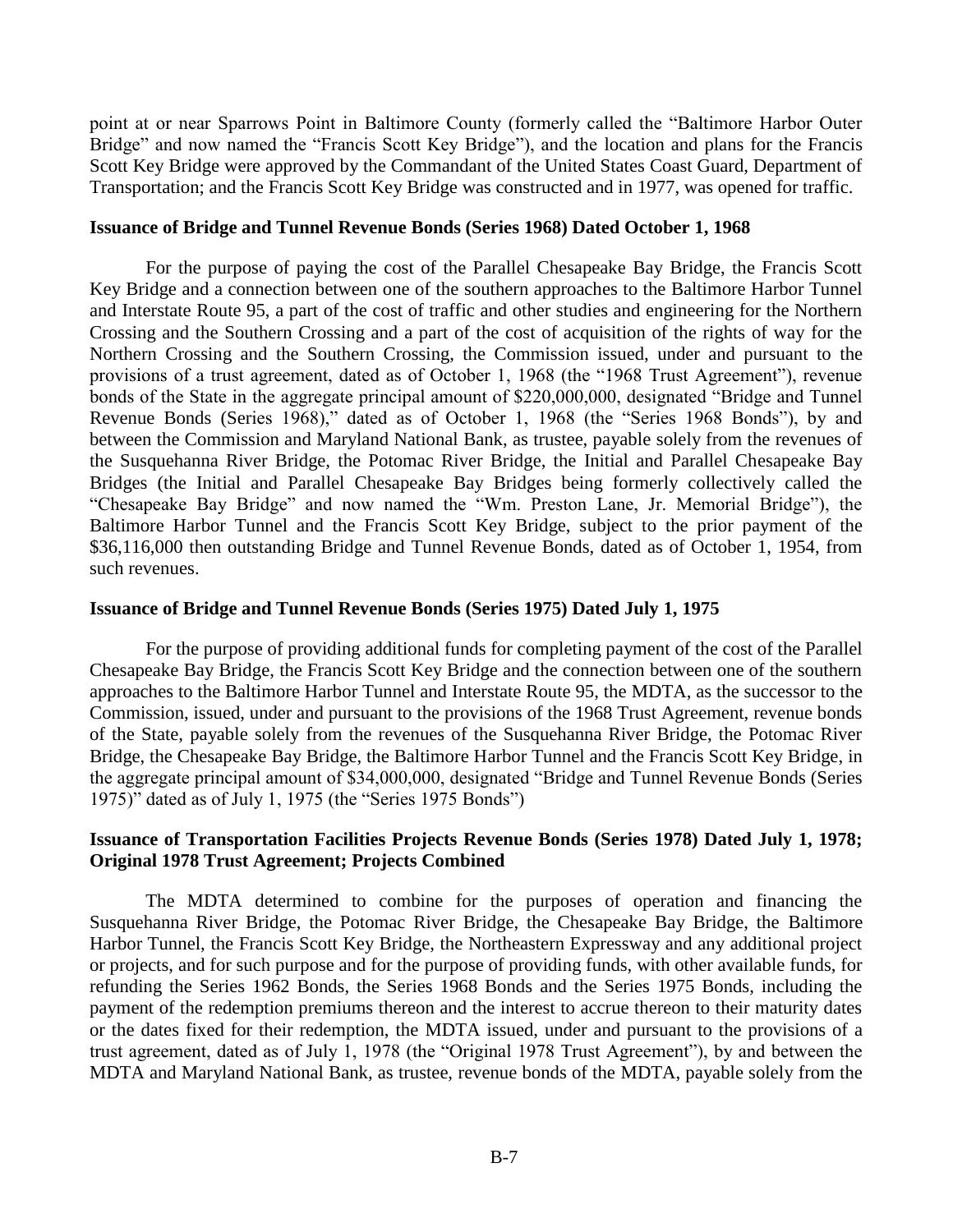revenues of such projects, in the aggregate principal amount of \$121,900,000, designated "Transportation Facilities Projects Revenue Bonds, First Series (Refunding)," dated as of July 1, 1978 (the "Series 1978 Bonds").

### **Amendment of Original 1978 Trust Agreement**

With the consent of the holders of a majority in aggregate principal amount of the outstanding Series 1978 Bonds, the MDTA amended the Original 1978 Trust Agreement with a Supplemental Agreement, dated as of July 15, 1982, by the terms of which, among other things, the MDTA was authorized to eliminate tolls on the ramps on the Northeastern Expressway (the Original 1978 Trust Agreement as amended by such Supplemental Agreement being hereinafter called the "1978 Trust Agreement").

# **Acquisition of Fort McHenry Tunnel**

Pursuant to an agreement dated August 12, 1981, as amended, the MDTA agreed to acquire from the Mayor and the City Council of Baltimore (the "City") the Fort McHenry Tunnel under the Northwest Branch of the Patapsco River in the City from Fort McHenry on Locust Point to a point approximately opposite near Canton, Maryland (the "Fort McHenry Tunnel") and the Fort McHenry Tunnel was completed and in 1985, was opened for traffic.

# **1981 Act of Congress**

By virtue of the Act of Congress approved on December 23, 1981 (Public Law 97-102), the 1938 Act of Congress, the 1948 Act of Congress and the 1967 Act of Congress were repealed, and the State, by and through the MDTA or the successors of the MDTA, was authorized, subject to all applicable federal laws (1) to continue to collect tolls from its existing transportation facilities projects and (2) to use the revenues from such tolls for transportation projects of the type the State or the MDTA is authorized to construct, operate or maintain under then existing laws of the State.

# **Enabling Legislation**

By virtue of Title 4 of the Transportation Article of the Annotated Code of Maryland, as amended (the "Enabling Legislation"), the MDTA, acting on behalf of the Department of Transportation of Maryland, is authorized and empowered:

(a) to finance, construct, acquire, maintain, repair and operate transportation facilities projects, defined in the Enabling Act to include airport, highway, port, rail and transit facilities;

(b) to issue revenue bonds, notes or other obligations of the MDTA, payable solely from revenues, for the purpose of refunding any revenue bonds issued under the Enabling Act or any of the Series 1978 Bonds and paying all or any part of the cost of any additional transportation facilities project or projects;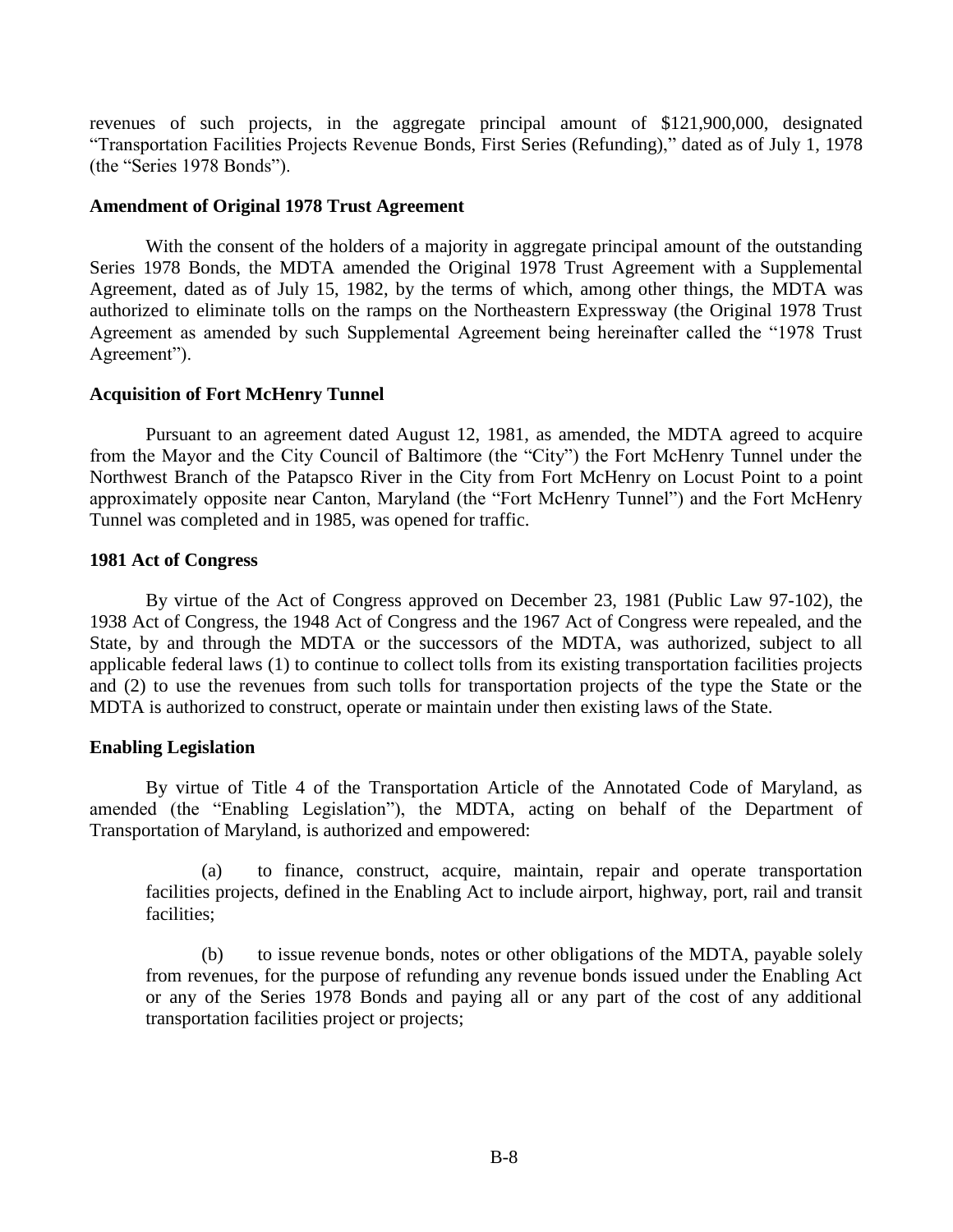(c) to fix, revise, charge and collect rentals, rates, fees, tolls and other charges and revenues for the use or services of all or any part of any transportation facilities project, and to pledge such rentals, rates, fees, tolls and other charges and revenues under a trust agreement to the extent provided in such trust agreement; and

(d) to combine for financing purposes one or more transportation facilities projects, including the Potomac River Bridge, the Chesapeake Bay Bridge, the Baltimore Harbor Tunnel, the Francis Scott Key Bridge, the Northeastern Expressway and the Fort McHenry Tunnel.

# **1985 Trust Agreement; Authorization of Transportation Facilities Projects Revenue Bonds, Series 1985, Dated December 1, 1985**

The MDTA determined to combine for purposes of operation and financing the Potomac River Bridge, the Chesapeake Bay Bridge, the Baltimore Harbor Tunnel, the Francis Scott Key Bridge, the Northeastern Expressway, the Fort McHenry Tunnel and any additional Project (defined herein) or Projects and any additions, improvements and enlargements thereto (collectively "Transportation Facilities Projects," as defined herein) and for such purpose and for the purpose of providing funds, with other available funds, for (a) refunding the Series 1978 Bonds, including the payment of the interest to accrue thereon to their maturity dates or redemption dates and (b) providing for the payment of all or a portion of the obligation assumed by the MDTA in connection with its acquisition of the Fort McHenry Tunnel, the MDTA issued under and pursuant to the provisions of a trust agreement dated as of December 1, 1985 between the MDTA and Union Trust Company (the "1985 Trust Agreement," the 1985 Trust Agreement together with all amendments and supplements executed and delivered on or prior to the date of this Agreement being referred to herein collectively as the "1985 Trust Agreement") revenue bonds in the aggregate principal amount of \$201,925,000, designated "Transportation Facilities Projects Revenue Bonds, Series 1985," dated as of the 1st day of December, 1985 (the "Series 1985 Bonds").

#### **Seagirt Marine Terminal**

The MDTA determined to finance the construction of the Seagirt Marine Terminal (the "Seagirt Marine Terminal"), which by Resolution, the MDTA designated as a General Account Project within the meaning of the Existing Trust Agreement, and to pay such costs from available funds of the MDTA. The Seagirt Marine Terminal became operational as a state-of-the-art containerized-cargo marine terminal in 1990, with an adjacent Intermodal Container Transfer Facility (the "ICTF") rail yard that became operational in 1989. As part of the Seagirt Marine Terminal project, in order to assure access of rail freight into and out of the terminal, in 1987, the MDTA acquired 100% ownership of the Canton Development Company, whose sole asset is the Canton Railroad Company, which controls rail access to the Seagirt Marine Terminal and which provides switching services for the ICTF.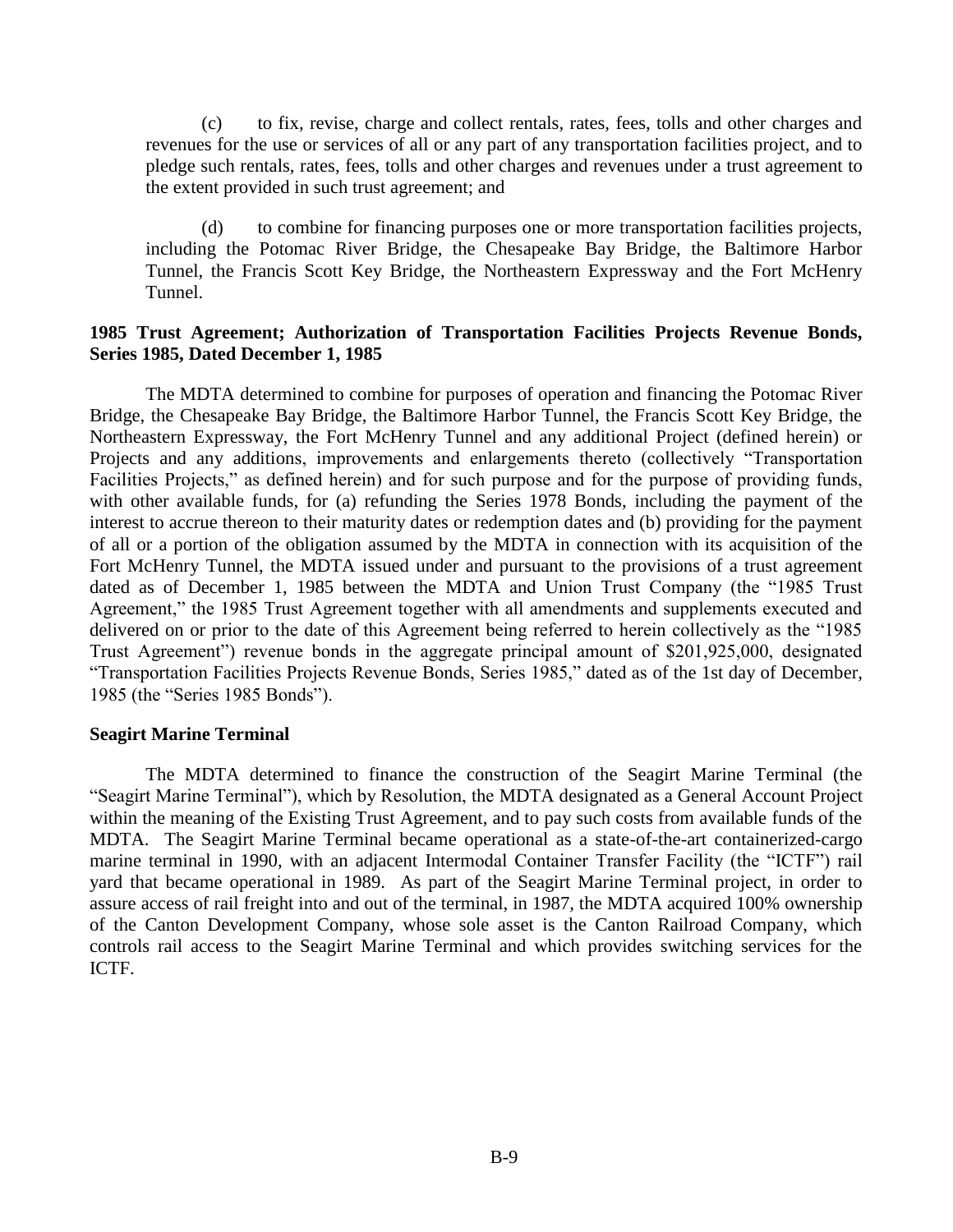#### **Susquehanna River Bridge Reclassified**

The MDTA also determined to reclassify the Susquehanna River Bridge as a "General Account Project" under the 1985 Trust Agreement and to pay Operating expenses of such Project from the General Account as provided in the 1985 Trust Agreement.

# **First Supplemental Trust Agreement, Dated as of May 1, 1987; Amendment of 1985 Trust Agreement**

With the consent of the holders of a majority in aggregate principal amount of the outstanding Series 1985 Bonds, the MDTA amended the 1985 Trust Agreement by a First Supplemental Trust Agreement, dated as of May 1, 1987, with Signet Bank/Maryland (formerly named Union Trust Company of Maryland), as Trustee, by the terms of which, among other things, the MDTA was authorized to eliminate tolls on the Parallel Chesapeake Bay Bridge and to collect tolls in the eastbound direction only.

# **Issuance of Transportation Facilities Projects Revenue Bonds (Series 1989) Dated July 15, 1989; Second Supplemental Trust Agreement, Dated as of July 15, 1989**

For the purpose of providing additional funds for the widening of, and the reconstruction of several bridges along, the Northeastern Expressway; the reconstruction of the toll plaza for, the repaving of, and the reconstruction of five bridges along, the Baltimore Harbor Tunnel and Thruway; and the reconstruction of the toll plaza for, and the reconfiguration of the western approach to, the Chesapeake Bay Bridge, the MDTA issued, under and pursuant to the provisions of the 1985 Trust Agreement, as theretofore amended and supplemented, and a Second Supplemental Trust Agreement thereto with Signet Bank/Maryland, as Trustee, revenue bonds payable solely from the revenues of the Potomac River Bridge, the Chesapeake Bay Bridge, the Baltimore Harbor Tunnel, the Northeastern Expressway, the Francis Scott Key Bridge, the Fort McHenry Tunnel and any additional Project (defined herein) or Projects in the aggregate principal amount of \$55,000,000, designated "Transportation Facilities Projects Revenue Bonds (Series 1989)," dated as of July 15, 1989 (the "Series 1989 Bonds").

# **Issuance of Transportation Facilities Projects Revenue Bonds (Series 1991) Dated May 15, 1991; Third Supplemental Trust Agreement, Dated as of May 15, 1991**

For the purpose of providing additional funds for the widening of, the construction of a truck inspection along, and the enlargement of parking facilities at the Maryland House Service Area along, the Northeastern Expressway; the renovation of the Fairfield Service Building over, and the upgrading of all traffic signing along, the Baltimore Harbor Tunnel and Thruway; the construction of a major maintenance facility for the Fort McHenry Tunnel; the widening and reconstruction of the toll plaza for, and the expansion of the administration facility for, the Chesapeake Bay Bridge; and the installation of bridge lighting on the Francis Scott Key Bridge and approach bridges, and for the purpose of providing funds, with other available funds, for advance refunding the Series 1989 Bonds, including the payment of the redemption premiums thereon and the interest to accrue thereon to their maturity dates or the dates fixed for their redemption, the MDTA, under and pursuant to the provisions of the 1985 Trust Agreement, as theretofore amended and supplemented, and a Third Supplemental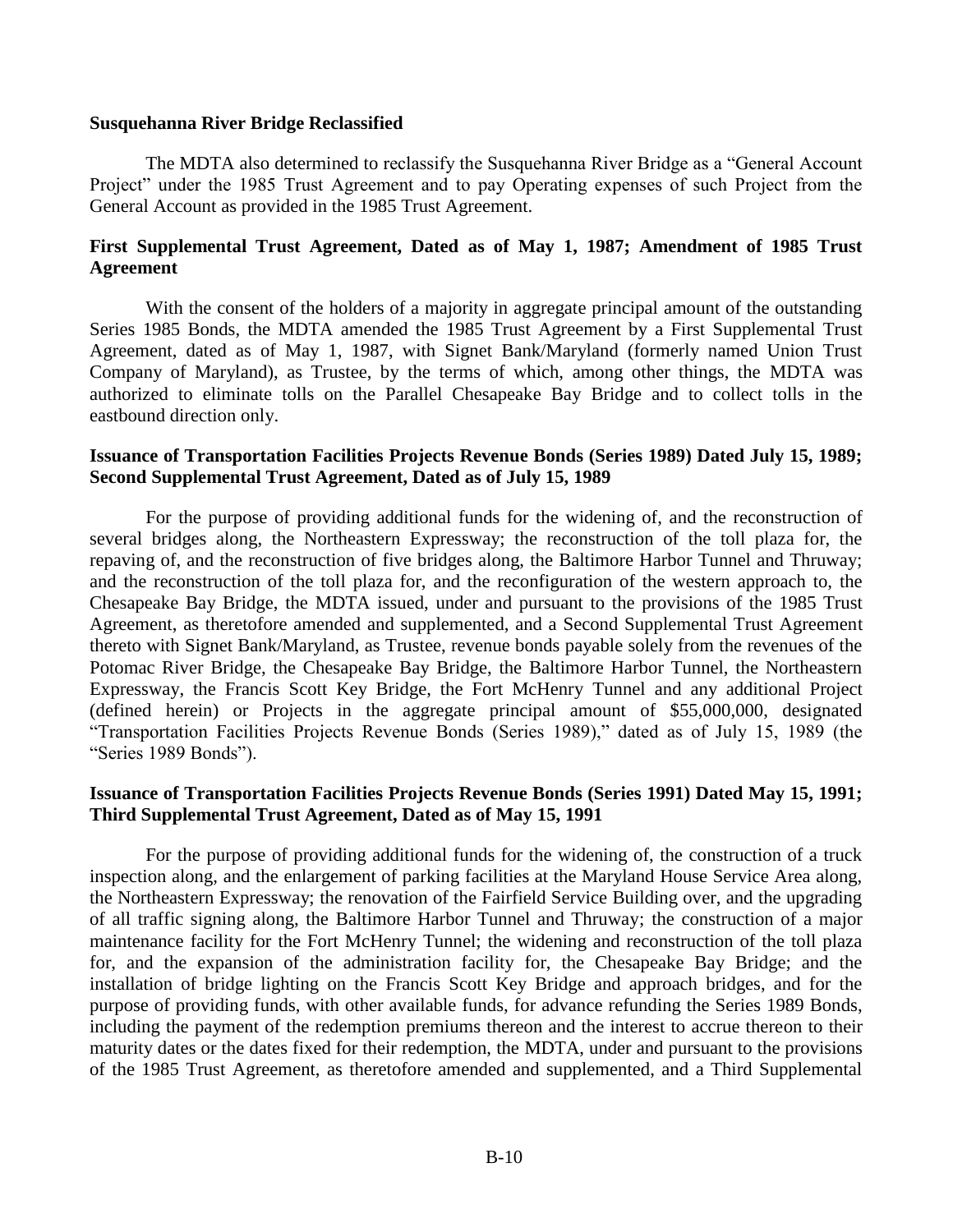Trust Agreement thereto with Signet Bank/Maryland, as Trustee, issued revenue bonds payable solely from the revenues of the Potomac River Bridge, the Chesapeake Bay Bridge, the Baltimore Harbor Tunnel, the Northeastern Expressway, the Francis Scott Key Bridge, the Fort McHenry Tunnel and any additional Project or Projects in the aggregate principal amount of \$81,000,000, designated "Transportation Facilities Projects Revenue Bonds (Series 1991)," dated as of May 15, 1991 (the "Series 1991 Bonds").

### **Acquisition of Portions of Interstate 95 and Interstate 395 in Baltimore City**

Pursuant to an agreement dated July 3, 1991, as amended, the MDTA agreed to acquire from the Mayor and the City Council of Baltimore (the "City") portions of I-95 and I-395 within the limits of Baltimore City. Effective July 15, 1991, the City agreed to transfer and the MDTA agreed to accept operation, maintenance, and police patrol of these highways, comprising approximately four miles of I-95 from the southwestern boundary of the City to the southern approach to the Fort McHenry Tunnel, approximately six miles of I-95 from the eastern boundary of the City to the northern approach to the Fort McHenry Tunnel, and approximately one mile of I-395 from its intersection with I-95 to its termini. By Resolution of the MDTA, these highways were included as a Transportation Facilities Project as an addition to the Fort McHenry Tunnel.

# **Fourth Supplemental Trust Agreement, Dated as of September 1, 1991**

With the consent of the holders of a majority in aggregate principal amount of the outstanding Series 1985 Bonds and Series 1991 Bonds, the MDTA amended the 1985 Trust Agreement, as theretofore amended and supplemented, with a Fourth Supplemental Trust Agreement, dated as of September 1, 1991, with Signet Trust Company (formerly named Union Trust Company of Maryland and Signet Bank/Maryland), as Trustee, by the terms of which, among other things, the MDTA was authorized to collect tolls in the southbound direction only on the Potomac River Bridge, to collect tolls in the northbound direction only on the Northeastern Expressway, and to collect tolls in the northbound direction only on the Susquehanna River Bridge.

#### **1991 Act of Congress**

By virtue of the Act of Congress approved on December 18, 1991 (Public Law 102-240) (the Intermodal Surface Transportation Efficiency Act of 1991), the 1981 Act of Congress was repealed, and the State, by and through the MDTA or the successors of the MDTA, was authorized, subject to all applicable federal laws (1) to continue to collect tolls with respect to the Fort McHenry Tunnel without the repayment of federal funds and (2) to use the revenues from such tolls in excess of revenues needed for debt service and the actual costs of operation and maintenance, for transportation projects of the type the State or the MDTA was authorized to construct, operate or maintain under then existing laws of the State.

# **Issuance of Transportation Facilities Projects Revenue Bonds (Series 1992) Dated as of August 15, 1992; Fifth Supplemental Trust Agreement, Dated as of August 15, 1992**

For the purpose of providing funds, with other available funds, for advance refunding of a portion of the Series 1985 Bonds, including the payment of the redemption premiums thereon and the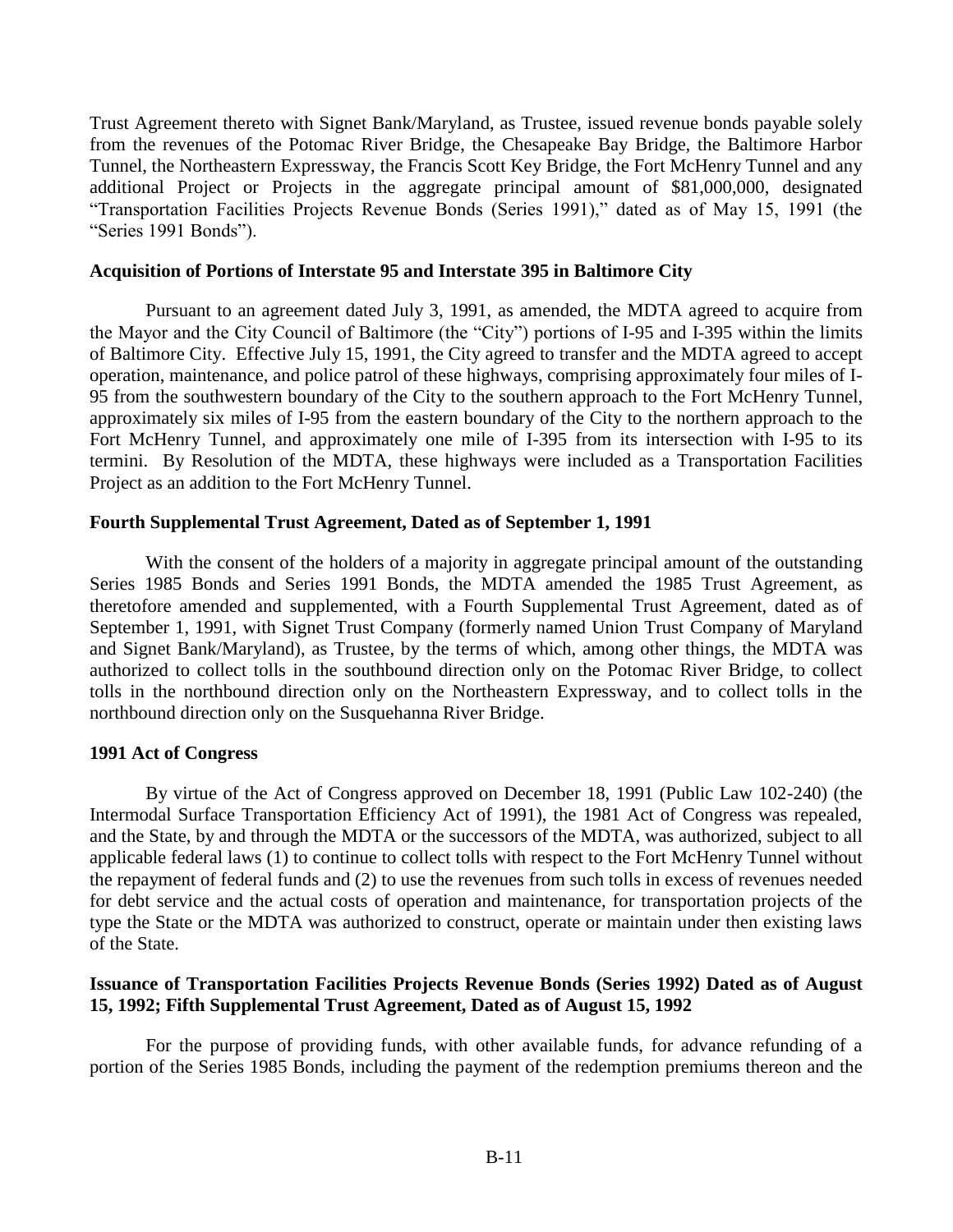interest to accrue thereon to their maturity dates or the dates fixed for their redemption, and to fund a deposit to the Series 1992 Reserve Subaccount, the MDTA, under and pursuant to the provisions of the 1985 Trust Agreement, as theretofore amended and supplemented, and a Fifth Supplemental Trust Agreement thereto with Signet Trust Company, as Trustee, issued revenue bonds payable solely from the revenues of the Potomac River Bridge, the Chesapeake Bay Bridge, the Baltimore Harbor Tunnel, the Northeastern Expressway, the Francis Scott Key Bridge, the Fort McHenry Tunnel and any additional Project or Projects in the aggregate principal amount of \$162,115,294.55, designated "Transportation Facilities Projects Revenue Bonds (Series 1992)," dated as of August 15, 1992 (the "Series 1992 Bonds").

# **Baltimore/Washington International Airport Facilities Projects**

On behalf of the Department of Transportation, the MDTA determined to finance the construction of a 400,000 square-foot Governor William Donald Schaefer International Terminal at the Baltimore/Washington International Airport (the "BWI Airport"); improvements to the BWI Airport terminal roadway; the extension of Runway 10/28; the extension of BWI Airport terminal Concourse C; and the construction of two de-icing ramps and associated facilities (collectively, the "Airport Facilities Projects"), which by Resolution, the MDTA designated as a General Account Project within the meaning of the 1985 Trust Agreement, as theretofore amended and supplemented, and to pay such costs from the Passenger Facility Charges (the "PFCs") received by the Maryland Aviation Administration for enplanements at the BWI Airport and from the amounts on deposit from time to time in the General Account of the MDTA.

# **Issuance of Special Obligation Revenue Bonds, Baltimore/Washington International Airport Projects (Series 1994) Dated October 15, 1994; Seventh Supplemental Trust Agreement, Dated as of October 15, 1994**

On behalf of the Department of Transportation, for the purpose of providing General Account funds as a reserve for the PFCs received by the Maryland Aviation Administration for enplanements at the BWI Airport, for the construction of the 400,000 square-foot Governor William Donald Schaefer International Terminal at the BWI Airport; improvements to the BWI Airport terminal roadway; the extension of Runway 10/28; the extension of BWI Airport terminal Concourse C; and the construction of two de-icing ramps and associated facilities, the MDTA, under and pursuant to the provisions of the 1985 Trust Agreement, as theretofore amended and supplemented, and a Seventh Supplemental Trust Agreement thereto with Signet Trust Company, as Trustee, issued revenue bonds payable solely from the PFCs, and the amounts on deposit from time to time in the General Account of the MDTA, in the aggregate principal amount of \$162,580,000, designated "Special Obligation Revenue Bonds Baltimore/Washington International Airport Projects (Series 1994)," dated as of October 15, 1994 (the "Series 1994 Bonds").

# **Masonville Auto Terminal**

The MDTA determined to finance the construction of Phase I of the Masonville Auto Terminal (the "Masonville Auto Terminal"), which by Resolution, the MDTA designated as a General Account Project within the meaning of the 1985 Trust Agreement, as theretofore amended and supplemented, and to pay such costs from available funds of the MDTA. The Masonville Auto Terminal, a 42.5-acre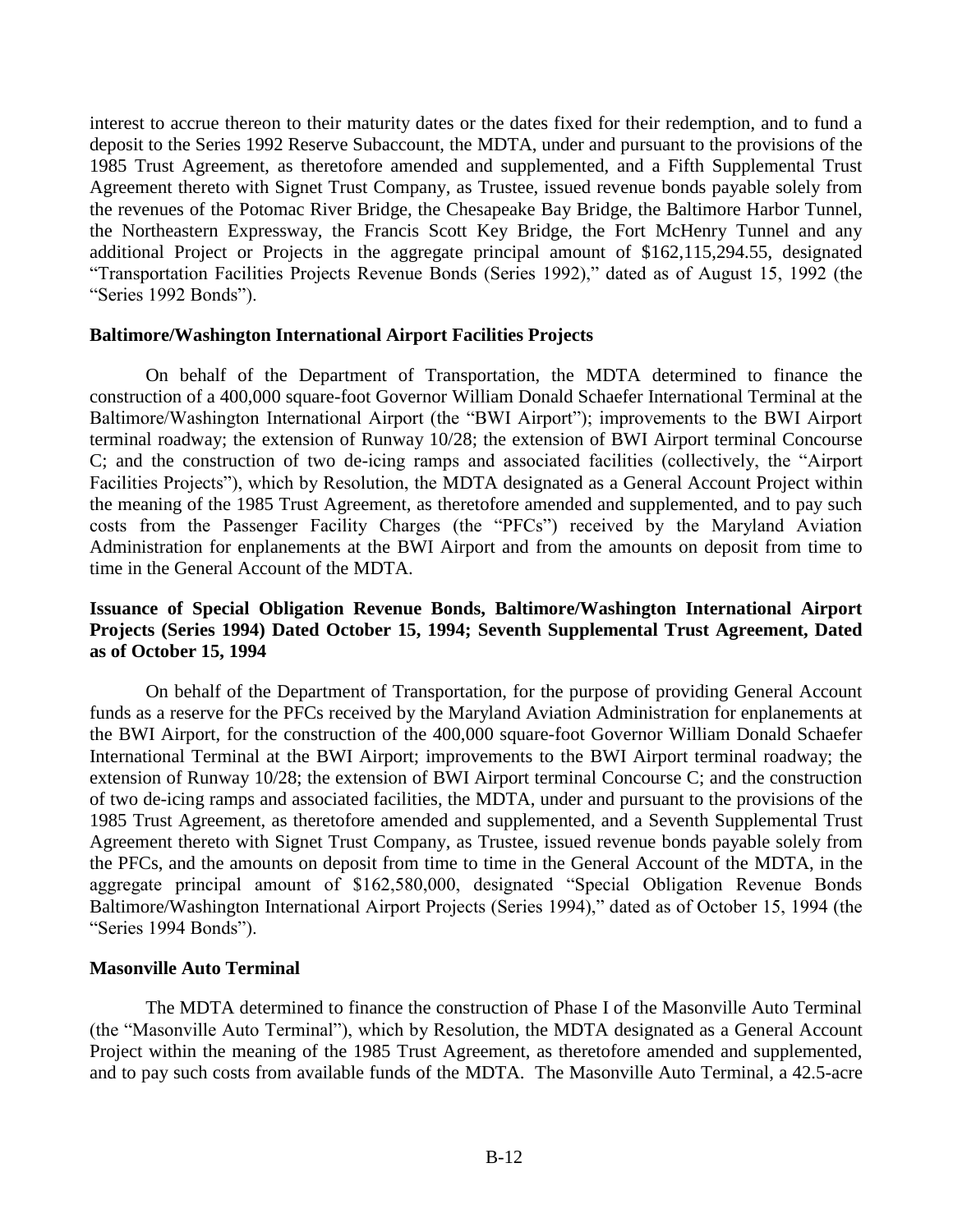facility, became operational as a state-of-the-art administrative/automobile import/export processing facility in 2000.

# **Issuance of Transportation Facilities Projects Revenue Refunding Bonds (Series 1998-A) Dated April 15, 1998; Seventh Supplemental Trust Agreement, Dated as of April 15, 1998**

For the purpose of providing funds, with other available funds, for advance refunding of a portion of the Series 1991 Bonds, including the payment of the redemption premiums thereon and the interest to accrue thereon to their maturity dates or the dates fixed for their redemption, and to fund a deposit to the Series 1998-A Reserve Subaccount, the MDTA, under and pursuant to the provisions of the 1985 Trust Agreement, as theretofore amended and supplemented, and a Seventh Supplemental Trust Agreement thereto with The Bank of New York Mellon (successor to the Signet Trust Company), as Trustee, issued revenue bonds payable solely from the revenues of the Potomac River Bridge, the Chesapeake Bay Bridge, the Baltimore Harbor Tunnel, the Northeastern Expressway, the Francis Scott Key Bridge, the Fort McHenry Tunnel and any additional Project or Projects in the aggregate principal amount of \$16,380,000, designated "Transportation Facilities Projects Revenue Refunding Bonds (Series 1998-A)," dated as of April 15, 1998 (the "Series 1998 Bonds").

#### **1998 Act of Congress**

By virtue of the Act of Congress approved on June 9, 1998 (Public Law 105-178) (the Transportation Equity Act for the 21<sup>st</sup> Century), the MDTA was authorized to continue the commercial operations at the service plazas on the John F. Kennedy Memorial Highway on Interstate Route 95.

#### **Defeasance of Series 1994 Bonds as of June 10, 2003**

Pursuant to an Escrow Deposit Agreement with The Bank of New York Mellon, as escrow deposit agent (the "1994 Escrow Deposit Agent"), supported by a report of the verification agent, the MDTA provided for the payment of PFC revenues for the defeasance of the outstanding Series 1994 Bonds, and directed the 1994 Escrow Deposit Agent to redeem the Series 1994 Bonds on or before July 1, 2004. As of June 10, 2003, the 1994 Escrow Deposit Agent certified such defeasance. As of June 10, 2003, The Bank of New York Mellon, as Trustee, certified that the pledged money in the General Account of the MDTA under the 1985 Trust Agreement, as theretofore amended and supplemented, and a Seventh Supplemental Trust Agreement thereto, for the Series 1994 Bonds was discharged, and that all of the obligations of the MDTA with respect to payment of the principal or redemption price and interest on the Series 1994 Bonds are satisfied.

#### **Intercounty Connector Project**

The MDTA determined to finance the costs of the Intercounty Connector Project (the "ICC Project"), which by Resolution, the MDTA designated as a General Account Project within the meaning of the 1985 Trust Agreement, as theretofore amended and supplemented, and to pay such costs from available funds of the MDTA. The MDTA has reclassified the ICC Project, by Resolution, as a Transportation Facilities Project. The proposed ICC Project is a multi-modal toll highway linking the Interstate Route 270 and Interstate Route 95/US Route 1 corridors in the Montgomery and Prince George's Counties of Maryland, with related improvements, mitigation, and enhancements.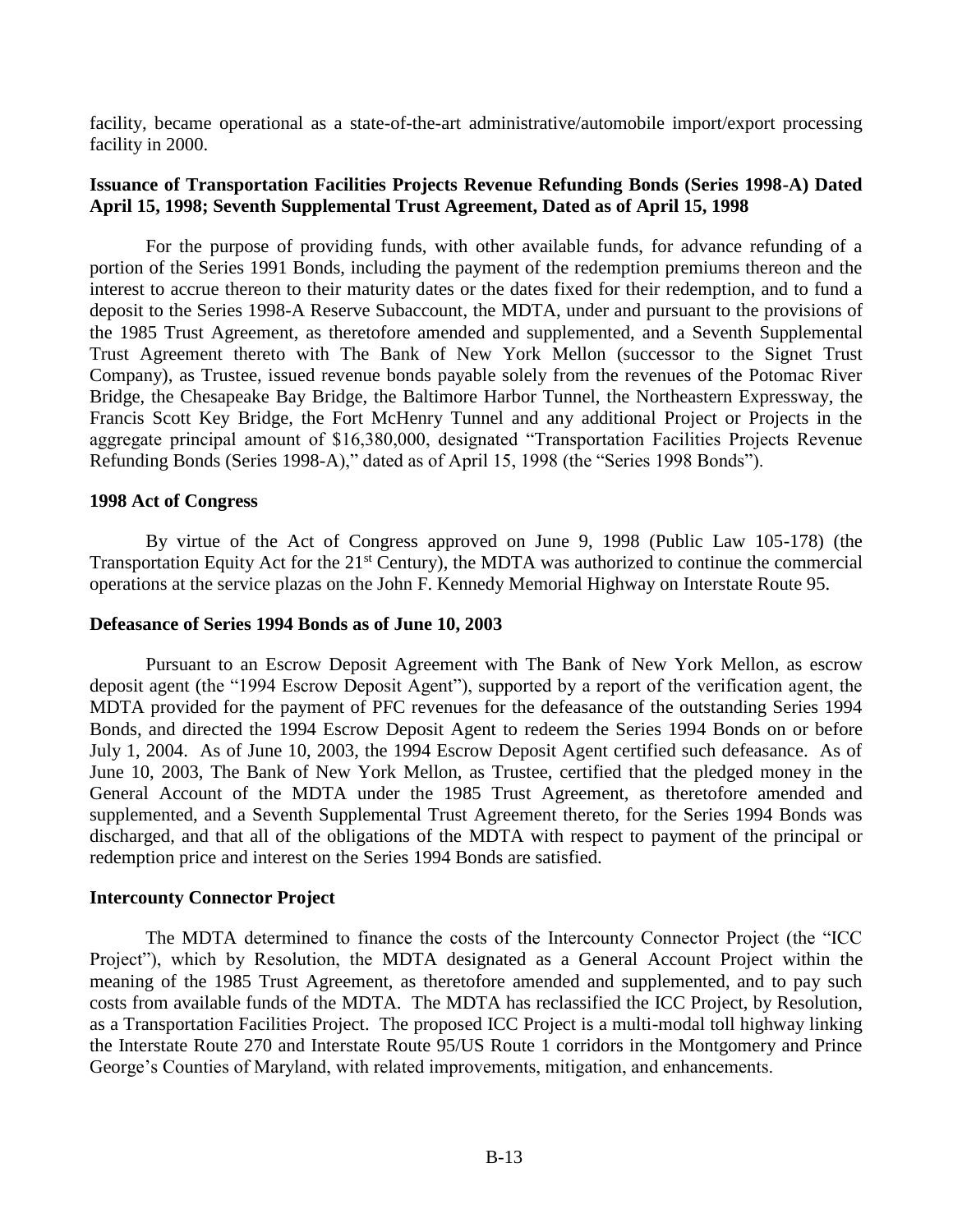# **Defeasance of Series 1991 Bonds and a Portion of Series 1992 Bonds as of May 27, 2004**

Pursuant to an Escrow Deposit Agreement with The Bank of New York, as escrow deposit agent (the "1991/1992 Escrow Deposit Agent"), the MDTA provided for the payment of amounts for the defeasance of all of the outstanding Series 1991 Bonds and the Series 1992 Bonds maturing on July 1, 2013 and July 1, 2015. As of May 27, 2004, the 1991/1992 Escrow Deposit Agent certified such defeasance. As of May 27, 2004, The Bank of New York, as Trustee, certified that such bonds were no longer outstanding under the 1985 Trust Agreement, as theretofore amended and supplemented, and that all of the obligations of the MDTA with respect to payment of the principal or redemption price and interest on such bonds are satisfied.

#### **Issuance of Transportation Facilities Revenue Bonds, Series 2004**

For the purpose of providing funds, with other available funds, to pay all or a portion of the costs of certain additional Transportation Facilities Projects, the MDTA has issued under and pursuant to the provisions of the Amended and Restated Trust Agreement dated as of June 1, 2004 (the "2004 Trust Agreement") revenue bonds in the aggregate principal amount of \$160,000,000 designated "Transportation Facilities Projects Revenue Bonds, Series 2004," dated as of July 1, 2004 (the "Series 2004 Bonds").

#### **Amendment and Restatement of 1985 Trust Agreement**

The MDTA determined to enter into the 2004 Trust Agreement for the purpose of amending and supplementing the 1985 Trust Agreement.

#### **Issuance of Transportation Facilities Revenue Bonds, Series 2007**

For the purpose of providing funds, with other available funds, to pay all or a portion of the costs of certain additional Transportation Facilities Projects, the MDTA issued under and pursuant to the provisions of the Second Amended and Restated Trust Agreement dated as of September 1, 2007 (the "2007 Trust Agreement") revenue bonds in the aggregate principal amount of \$300,000,000 designated "Transportation Facilities Projects Revenue Bonds, Series 2007," dated as of September 20, 2007 (the "Series 2007 Bonds").

#### **Amendment and Restatement of 2004 Trust Agreement**

The MDTA determined to enter into the 2007 Trust Agreement for the purpose of amending and restating in its entirety the 2004 Trust Agreement.

# **Issuance of Transportation Facilities Projects Revenue Bonds, Series 2008; First Supplemental Trust Agreement dated as of March 1, 2008**

For the purpose of providing funds, with other available funds, to pay all or a portion of the costs of certain additional Transportation Facilities Projects, the MDTA issued under and pursuant to the provisions of the 2007 Trust Agreement, as amended and supplemented by the First Supplemental Trust Agreement dated as of March 1, 2008 (the "First Supplemental Agreement"), revenue bonds in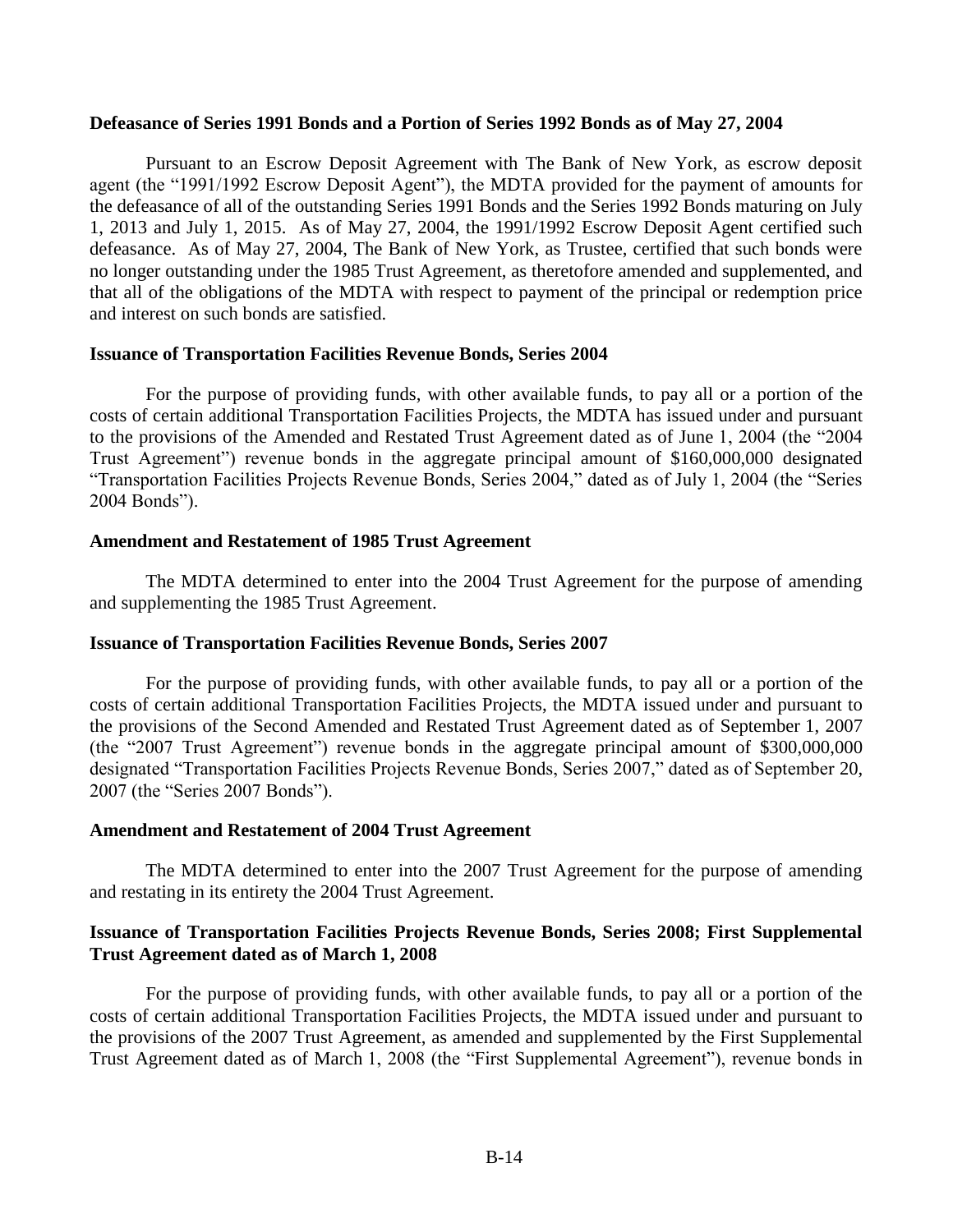the aggregate principal amount of \$573,305,000 designated "Transportation Facilities Projects Revenue Bonds, Series 2008," dated as of March 26, 2008 (the "Series 2008 Bonds").

# **Substitution of Cash for Debt Service Reserve Fund Insurance Policy for Transportation Facilities Projects Revenue Bonds, Series 2008; Second Supplemental Trust Agreement dated as of March 1, 2008**

For the purpose of substituting the moneys on deposit in the Reserve Subaccount securing the Series 2008 Bonds with a surety policy as permitted by Section 4.02 of the First Supplemental Agreement, the MDTA executed and delivered the Second Supplemental Trust Agreement dated as of April 29, 2008.

# **Issuance of Transportation Facilities Projects Revenue Bonds, Series 2008A; Third Supplemental Trust Agreement dated as of December 1, 2008**

For the purpose of securing a loan to the MDTA from the United States Department of Transportation (the "USDOT") pursuant to the Secured Loan Agreement dated as of December 1, 2008, between the MDTA and USDOT, which loan proceeds will pay all or a portion of the costs of additional Transportation Facilities Projects, the MDTA issued under and pursuant to the provisions of the Third Supplemental Trust Agreement dated as of December 1, 2008 (the "Third Supplemental Agreement"), amending and supplementing the 2007 Trust Agreement, as previously amended and supplemented, its revenue bonds in the aggregate principal amount of \$516,000,000 designated "Transportation Facilities Projects Revenue Bonds, Series 2008A," dated as of December 19, 2008 (the "Series 2008A Bonds").

# **Issuance of Transportation Facilities Projects Revenue Bonds, Series 2009 Bonds; Fourth Supplemental Trust Agreement dated as of December 1, 2009**

For the purpose of providing funds, with other available funds, to pay all or a portion of the costs of certain additional Transportation Facilities Projects, the MDTA issued under and pursuant to the provisions of the 2007 Trust Agreement, as amended and supplemented by the Fourth Supplemental Trust Agreement dated as of December 1, 2009 (the "Fourth Supplemental Agreement"), two series of revenue bonds, consisting of a series of tax-exempt bonds (the "Series 2009A Bonds") in the aggregate principal amount of \$98,870,000 designated "Transportation Facilities Projects Revenue Bonds, Series 2009A (Tax-Exempt Bonds)" and a series of taxable bonds (the "Series 2009B Bonds") in the aggregate principal amount of \$450,515,000 designated "Transportation Facilities Projects Revenue Bonds, Series 2009B (Federally Taxable Build America Bonds – Direct Payment)," both dated as of December 22, 2009. The Series 2009A Bonds and Series 2009B Bonds are referred to together as the "Series 2009 Bonds". The MDTA designated the Series 2009B Bonds as "build America bonds" pursuant to the American Recovery and Reinvestment Act of 2009 (the "Recovery and Reinvestment Act") and elected to receive subsidy payments of a portion of the interest due on the Series 2009B Bonds from the United States Treasury as permitted under the Recovery and Reinvestment Act.

In Section 6.01 of the Fourth Supplemental Agreement, the MDTA proposed to amend the following provisions in the 2007 Trust Agreement;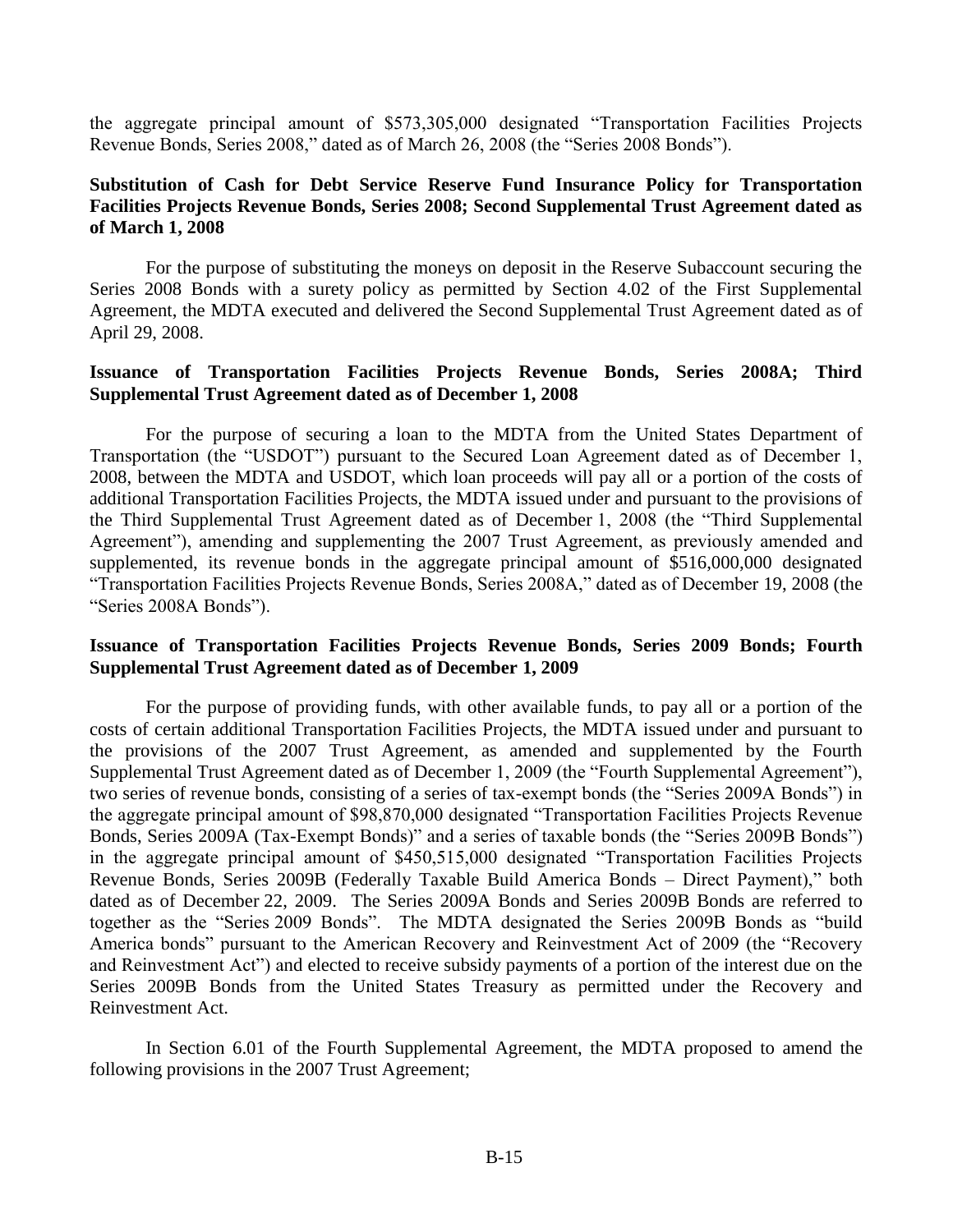a. The definition of the term "Debt Service Requirement;

b. Section 2.04(b)(iv) regarding the calculations and certifications required before the MDTA is permitted to issue Additional Bonds; and

c. Section 4.07 regarding the application of moneys in the Bond Service Subaccount.

By purchasing the Series 2009 Bonds, the holders thereof were deemed to consent to the proposed amendments. However, as of the date of issuance of the Series 2009 Bonds the majority of holders of Bonds issued under the 2007 Trust Agreement then outstanding had not given consent to the proposed amendments. When the consent of the majority of holders of Bonds issued under the 2007 Trust Agreement is obtained, the proposed amendments will become effective and the 2007 Trust Agreement will be amended as indicated.

# **Issuance of Transportation Facilities Projects Revenue Bonds, Series 2010 Bonds; Fifth Supplemental Trust Agreement dated as of July 1, 2010**

For the purpose of providing funds, with other available funds, to pay all or a portion of the costs of certain additional Transportation Facilities Projects, the MDTA issued under and pursuant to the provisions of the 2007 Trust Agreement, as amended and supplemented by the Fifth Supplemental Trust Agreement dated as of July 1, 2010 (the "Fifth Supplemental Agreement"), two series of revenue bonds, consisting of a series of tax-exempt bonds (the "Series 2010A Bonds") in the aggregate principal amount of \$29,795,000 designated "Transportation Facilities Projects Revenue Bonds, Series 2010A (Tax-Exempt Bonds)" and a series of taxable bonds (the "Series 2010B Bonds") in the aggregate principal amount of \$296,640,000 designated "Transportation Facilities Projects Revenue Bonds, Series 2010B (Federally Taxable Build America Bonds – Direct Payment)," both dated as of July 28, 2010. The Series 2010A Bonds and Series 2010B Bonds are referred to together as the "Series 2010 Bonds". The MDTA designated the Series 2010B Bonds as "build America bonds" pursuant to the American Recovery and Reinvestment Act of 2009 (the "Recovery and Reinvestment Act") and elected to receive subsidy payments of a portion of the interest due on the Series 2010B Bonds from the United States Treasury as permitted under the Recovery and Reinvestment Act.

In Section 6.01 of the Fifth Supplemental Agreement, the MDTA proposed to amend the following provisions in the 2007 Trust Agreement;

a. The definition of the term "Debt Service Requirement;

b. Section 2.04(b)(iv) regarding the calculations and certifications required before the MDTA is permitted to issue Additional Bonds; and

c. Section 4.07 regarding the application of moneys in the Bond Service Subaccount.

By purchasing the Series 2010 Bonds, the holders thereof were deemed to consent to the proposed amendments. However, as of the date of issuance of the Series 2010 Bonds the majority of holders of Bonds issued under the 2007 Trust Agreement then outstanding had not given consent to the proposed amendments. By letter dated December 14, 2011, the United States Department of Transportation, as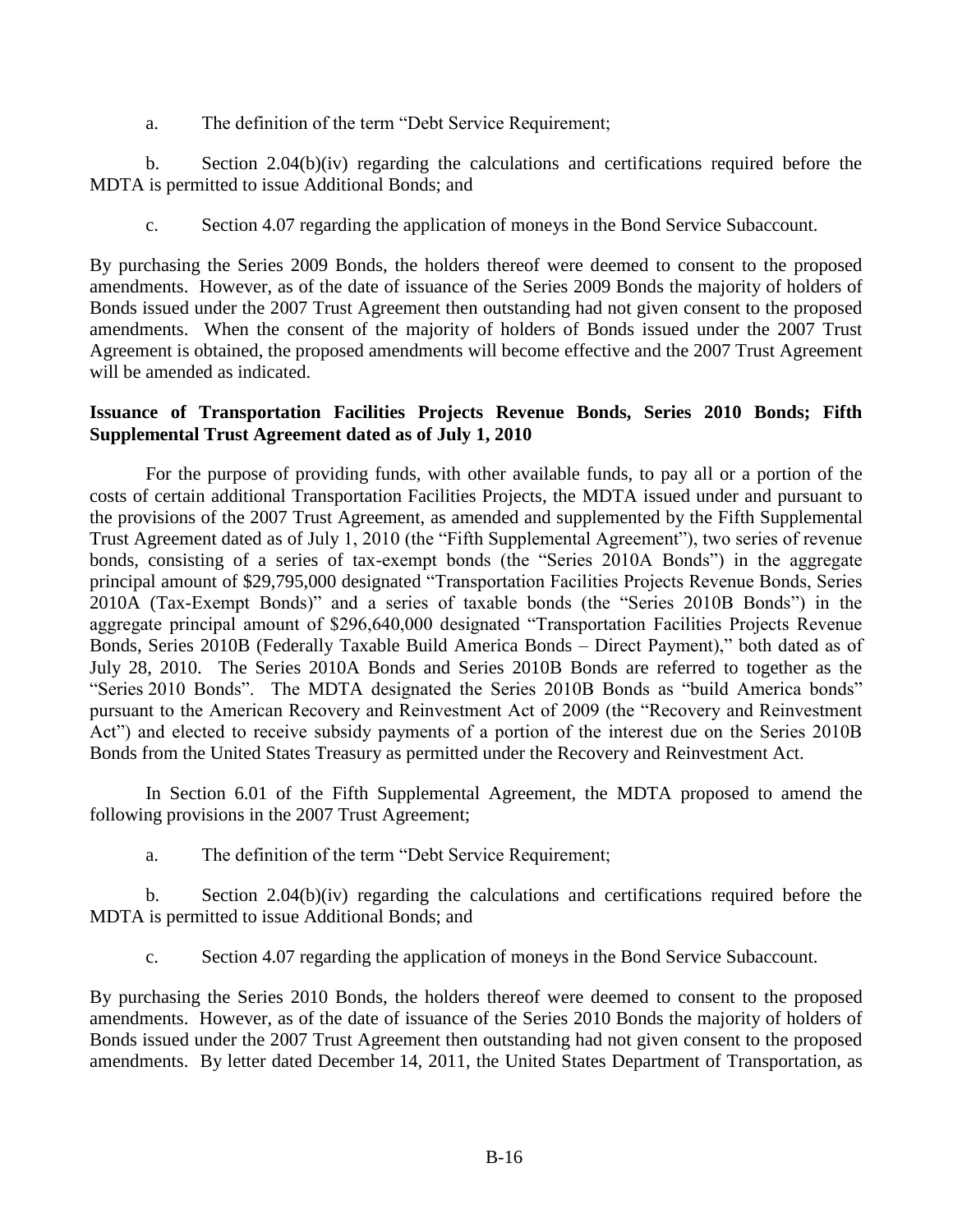the holder of the Series 2008A Bond, gave its consent to the Amendments, which together with the consent of the holders of the Series 2009 Bonds and the Series 2010 Bonds constituted a majority of the holders of the Bonds issued under the 2007 Trust Agreement. Thus, the proposed amendments became effective as of December 14, 2011.

# **Issuance of Transportation Facilities Projects Revenue Refunding Bonds, Series 2012 Bonds; Sixth Supplemental Trust Agreement dated as of February 1, 2012**

For the purpose of providing funds, with other available funds, to advance refund the Series 2004 Bonds, the MDTA issued under and pursuant to the provisions of the 2007 Trust Agreement, as amended and supplemented by the Sixth Supplemental Trust Agreement dated as of February 1, 2012 (the "Sixth Supplemental Agreement"), a series of revenue bonds (the "Series 2012 Bonds") in the aggregate principal amount of \$67,610,000 designated "Transportation Facilities Projects Revenue Refunding Bonds, Series 2012 (Tax-Exempt Bonds)" dated as of February 28, 2012.

# **Defeasance of a Portion of Series 2004 Bonds as of July 1, 2014 Pursuant to a 2012 Escrow Deposit Agreement**

Pursuant to an Escrow Deposit Agreement dated as of February 1, 2012 (the "2004 Escrow Deposit Agent") with The Bank of New York Mellon, as escrow deposit agent, the MDTA provided for the payment of amounts for the defeasance of all the Series 2004 Bonds maturing on July 1, 2016 through July 1, 2029, inclusive. As of February 28, 2012, the 2004 Escrow Deposit Agent certified such defeasance. As of February 28, 2012, The Bank of New York Mellon, as Trustee, certified that such bonds were no longer outstanding under the 2007 Trust Agreement, as theretofore amended and supplemented, and that all of the obligations of the MDTA with respect to payment of the principal or redemption price and interest on such bonds are satisfied.

# **Cash Defeasance of the Remaining Series 2004 Bonds as of July 1, 2014**

Pursuant to a Direction Letter dated April 14, 2014 from the MDTA to The Bank of New York Mellon, as Trustee, the MDTA elected to optionally redeem on July 1, 2014 the remaining Series 2004 Bonds that were not defeased in 2012 pursuant to the 2004 Escrow Deposit Agreement. On or before May 30, 2014, the MDTA transferred to the Trustee from its unrestricted cash on hand, an amount sufficient to redeemed the outstanding Series 2004 Bonds on July 1, 2014.

# **Issuance of Transportation Facilities Projects Revenue Refunding Bonds, Series 2017; Seventh Supplemental Trust Agreement dated as of July 1, 2017**

For the purpose of providing funds, with other available funds, to refund the Series 2007 Bonds, the MDTA issued under and pursuant to the provisions of the 2007 Trust Agreement, as amended and supplemented by the Seventh Supplemental Trust Agreement dated as of July 1, 2017 (the "Seventh Supplemental Agreement"), a series of revenue bonds (the "Series 2017 Bonds") in the aggregate principal amount of \$169,670,000 designated "Transportation Facilities Projects Revenue Refunding Bonds, Series 2017 (Tax-Exempt Bonds)" dated July 27, 2017.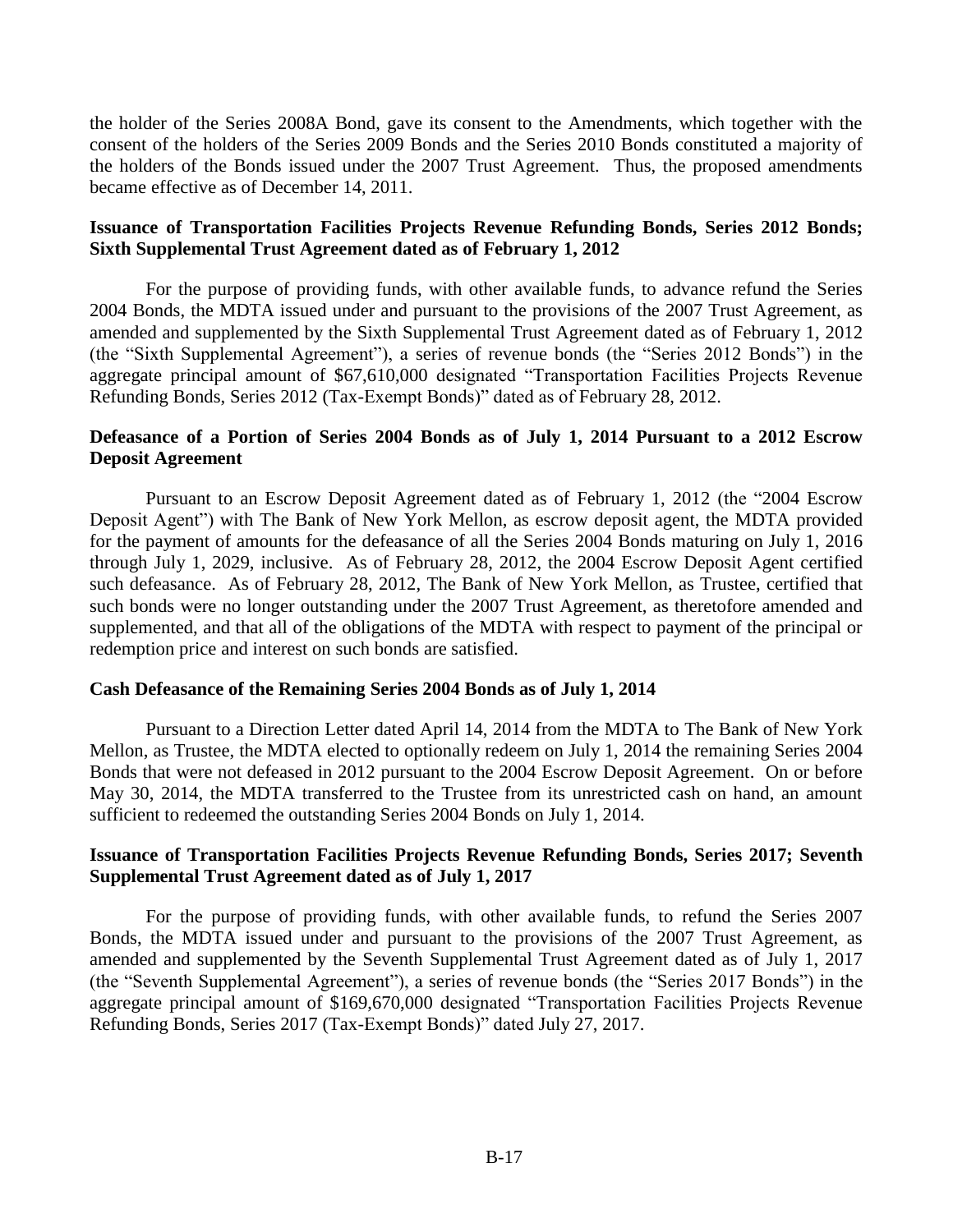In Section 5.01 of the Seventh Supplemental Agreement, the MDTA amended the definition of "Authority Representative" in the 2007 Trust Agreement to clarify uncertainty that resulted when the MDTA changed the title of some of their positions.

#### **Defeasance of the Series 2007 Bonds as of July 27, 2017**

On July 27, 2017, the proceeds of the Series 2017 Bonds, along with a cash deposit from the MDTA, was deposited with The Bank of New York Mellon, as Trustee, for the redemption of the Series 2007 Bonds pursuant to a Conditional Notice of Redemption dated June 27, 2017. As of July 27, 2017, the Trustee certified that the Series 2007 Bonds were no longer outstanding under the 2007 Trust Agreement, as theretofore amended and supplemented, and that all of the obligations of the MDTA with respect to payment of the principal or redemption price and interest on such bonds are satisfied.

#### **Cash Defeasance of the Series 2008 Bonds as of July 1, 2018**

Pursuant to a Direction Letter dated May 18, 2018 from the MDTA to The Bank of New York Mellon, as Trustee, the MDTA elected to optionally redeem on July 1, 2018 the Series 2008 Bonds, in accordance with a Notice of Defeasance and Full Redemption dated June 1, 2018. As of June 29, 2018, the Trustee certified that the Series 2008 Bonds were no longer outstanding under the 2007 Trust Agreement, as theretofore amended and supplemented, and that all of the obligations of the MDTA with respect to payment of the principal or redemption price and interest on such bonds are satisfied.

# **Issuance of Transportation Facilities Projects Revenue Refunding Bonds, Series 2019; Eighth Supplemental Trust Agreement dated as of June 1, 2019**

For the purpose of providing funds, with other available funds, to (A) refund the Series 2009A Bonds and (B) finance and refinance the design, construction and equipping of any additions, improvements and enlargements to certain Transportation Facilities Projects, the MDTA issued under and pursuant to the provisions of the 2007 Trust Agreement, as amended and supplemented by the Eighth Supplemental Trust Agreement dated as of June 1, 2019 (the "Eighth Supplemental Agreement"), a series of revenue bonds (the "Series 2019 Bonds") in the aggregate principal amount of \$49,715,000 designated "Transportation Facilities Projects Revenue Refunding Bonds, Series 2019 (Tax-Exempt Bonds)" dated June 19, 2019.

#### **Defeasance of the Series 2009A Bonds as of June 19, 2019**

On June 19, 2019, a portion of the proceeds of the Series 2019 Bonds was deposited with The Bank of New York Mellon, as Trustee, for the redemption of the Series 2009A Bonds pursuant to a Conditional Notice of Redemption dated May 17, 2019. As of June 19, 2019, the Trustee certified that the Series 2009A Bonds were no longer outstanding under the 2007 Trust Agreement, as theretofore amended and supplemented, and that all of the obligations of the MDTA with respect to payment of the principal or redemption price and interest on such bonds are satisfied.